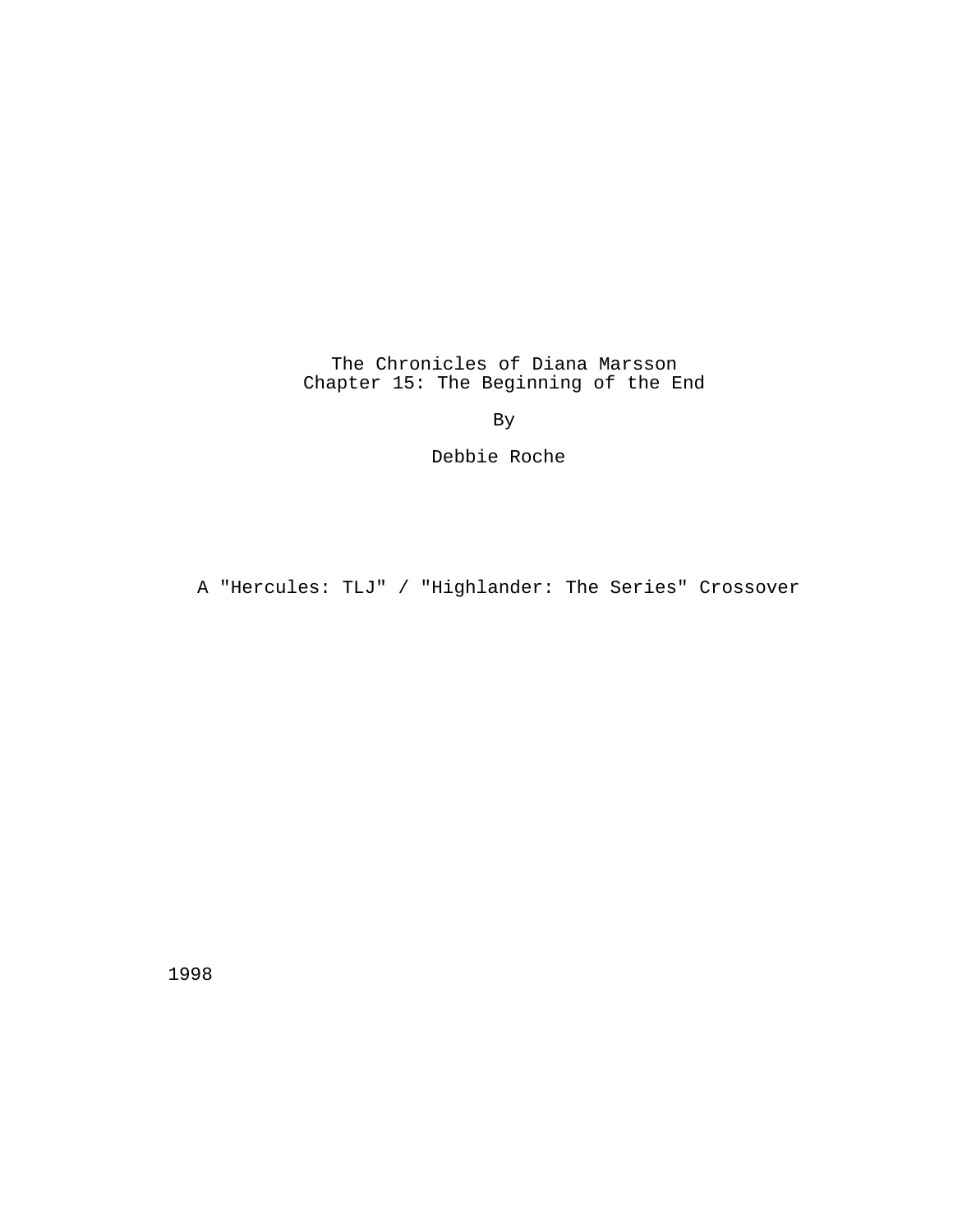# **12 YEARS LATER (since the end of last Chapter)**

1 INT: HERCULES' PLACE - BEDROOM (MORNING) 1

DIANA wakes up. Hercules is not there.

## DIANA

# Hercules, I...

She notices Hercules is not there.

# DIANA Herc? I wonder where...

DIANA closes her eyes and tries to locate Hercules. She can't find him.

> DIANA That's odd. I can't find him.

DIANA waves her hand making a "view screen" appear. On the screen, she displays the layout of the house.

## DIANA

Let's see...

DIANA calls up the rooms, one by one. Hercules isn't in any of them.

DIANA

I wonder where he is. The fact that

I can't sense him is not good.

DIANA gets an idea, and teleports out of the bed and the house.

JUMP TO:

2 EXT: IOLAUS' PLACE 2

DIANA materializes and goes to IOLAUS who is just exiting his house.

> DIANA Iolaus. Have you seen Hercules?

> > IOLAUS

Nope.

DIANA I can't seem to find him, do you know where he...

IOLAUS looks at her and starts laughing.

(CONTINUED)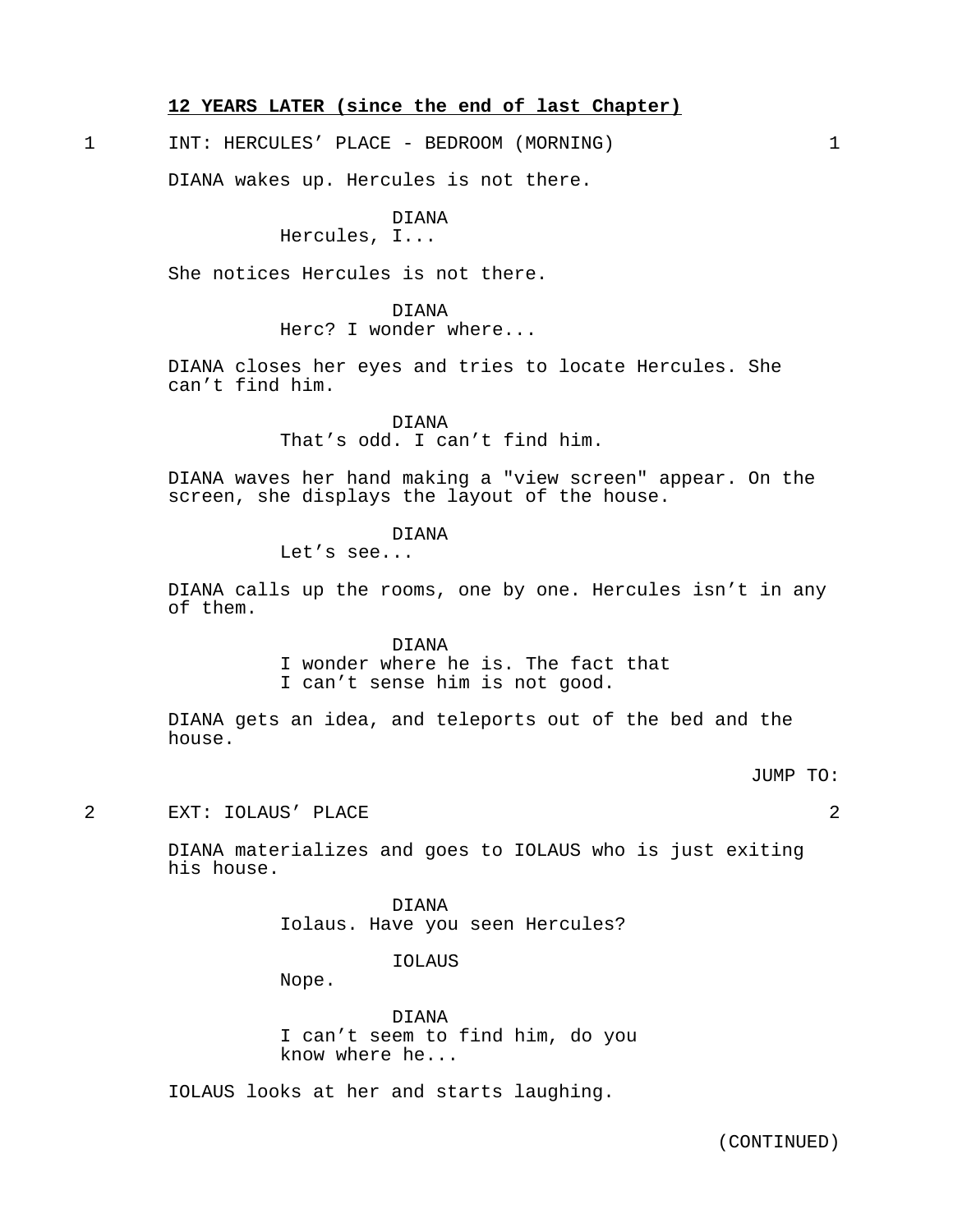DIANA

What's so funny?

IOLAUS says line while still laughing.

IOLAUS

You.

### DIANA

Me?

IOLAUS' laughter turns into teasing.

IOLAUS Diana's lost Hercules.

DIANA I haven't lost him, I just...

Momentary pause. IOLAUS is still laughing teasingly.

DIANA ...can't find him.

IOLAUS keeps repeating the next line in a laughing, teasing, taunting, tone. He circles her as he says it.

> IOLAUS Diana's lost Hercules. Diana's lost Hercules.

After a few moments, DIANA's had enough and teleports out. IOLAUS is still laughing.

JUMP TO:

3 INT: CORINTHIAN PALACE - HALLWAY 3

DIANA materializes in the hall. She notices the Captain of Guards, and calls to him.

DIANA

Captain?

The Captain turns to her and bursts out laughing. She is about to ask why he is laughing, when IPHICLES and JASON turn the corner and head towards her. She goes to them. The Captain stays laughing.

> DIANA Have either of you seen Herc?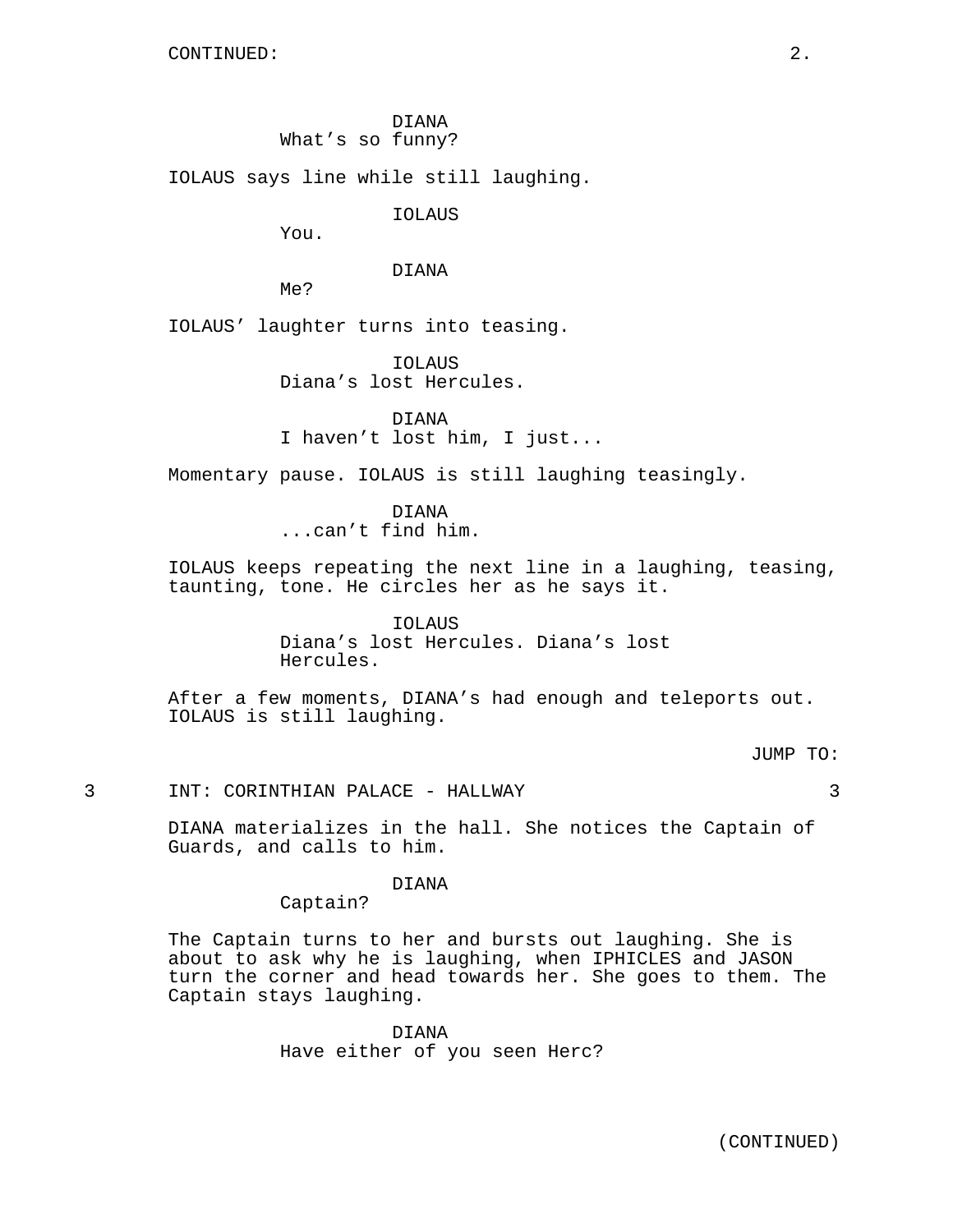IPHICLES

Nope.

JASON

Sorry.

DIANA Any idea where he'd be?

IPHICLES Why? Did you lose him?

JASON You lost him?

IPHICLES and JASON look at each other and start laughing. DIANA doesn't understand what is so funny.

DIANA

No, I...

IPHICLES and JASON start in on the teasing taunting tone that Iolaus was using earlier.

> IPHICLES / JASON Diana's lost Hercules. Diana's lost Hercules.

They start to repeat the line over and over. RENA and ALCMENE turn the corner, and head to them.

> RENA What is so funny?

IPHICLES Diana's lost Hercules!

ALCMENE

Lost him?

JASON Yes. It really is quite funny, dear. I mean... How can a Goddess lose someone?!?

RENA and ALCMENE, look at each other and start laughing. JASON and IPHICLES start laughing again. Then they start the teasing mantra again.

RENA / ALCMENE Diana's lost Hercules. IPHICLES / JASON Diana's lost Hercules.

They repeat the line over and over.

(CONTINUED)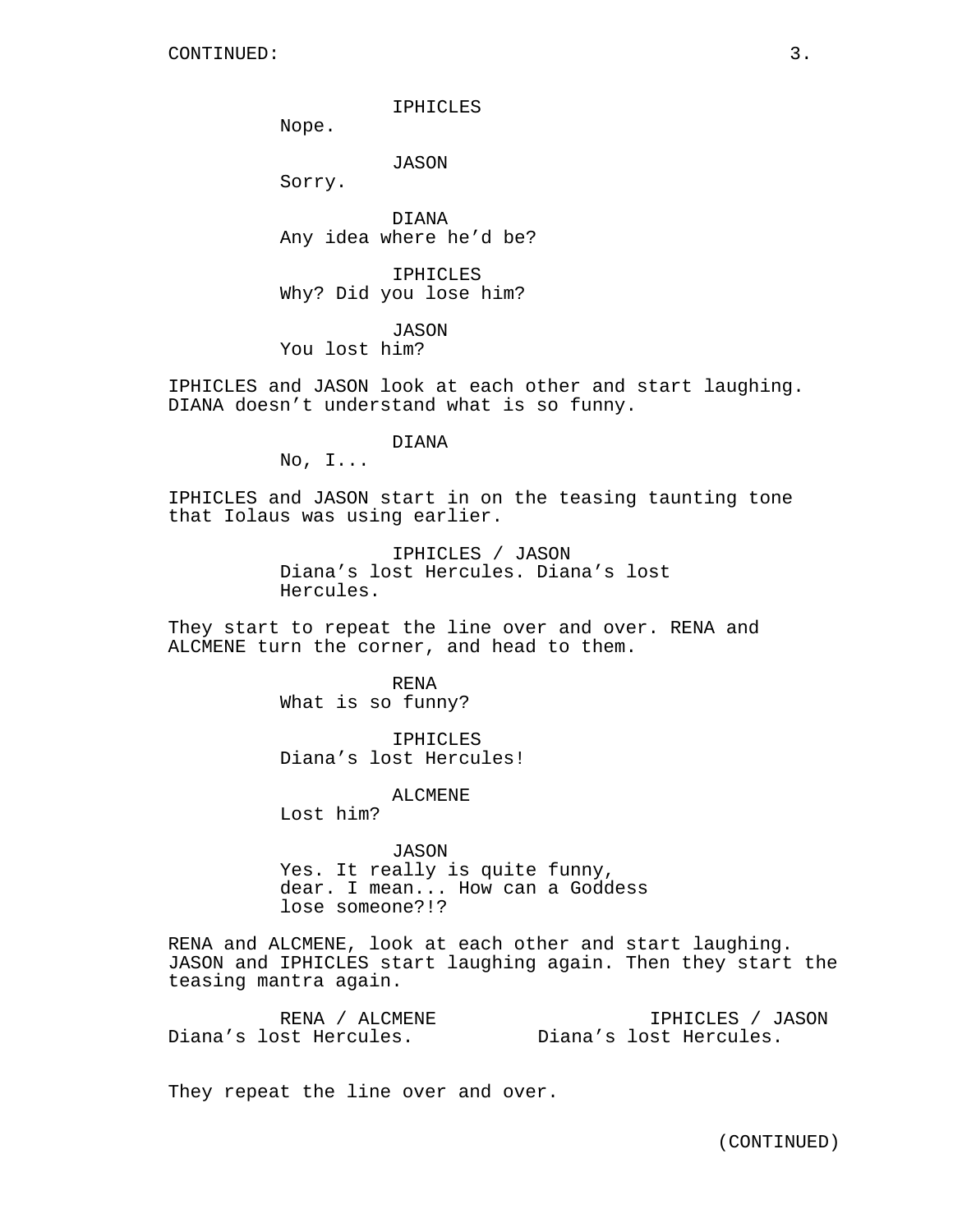#### DIANA

Stop it. Stop it! Why won't anyone listen to me! Why...

DIANA puts her hands over her ears and tries to zap out. Her powers aren't working. She runs through the palace, trying to find the way out. Everyone she passes is laughing, taunting, and teasing her. All are repeating the mantra. See finally sees the door, and runs as fast as she can to it. She opens the door and exits.

CONTINUE TO:

4 OPEN AREA 4

She exits the palace. Once she is outside, all is quiet, too quiet.

> DIANA It's stopped. What...

DIANA turns back only to find the palace is gone.

#### DIANA

Where am I? What...

All of a sudden, a huge shadow covers her. She turns around and screams. (note: The shadow is that of a giant pterodactyl, but all we see for now, is the shadow, we don't know what is causing it). As she screams she...

CUT TO:

5 INT: HERCULES' PLACE - BEDROOM 5

...wakes up. She is lying in bed beside HERCULES. As she screams she bolts awake, sitting up in bed, and waking HERCULES up as well. She is frozen in the sitting position, staring into space.

| HERCULES |  |  |  |                                  |  |
|----------|--|--|--|----------------------------------|--|
|          |  |  |  | Diana, what is it? What's wrong? |  |
| (beat)   |  |  |  |                                  |  |
| Diana?   |  |  |  |                                  |  |
| (beat)   |  |  |  |                                  |  |
| Diana?   |  |  |  |                                  |  |

He places his hand on her shoulder. His touch snaps her out of it. She sees him, and falls into his arms. She holds him tightly. She is trembling in his arms. He wraps his arms around her, comforting her.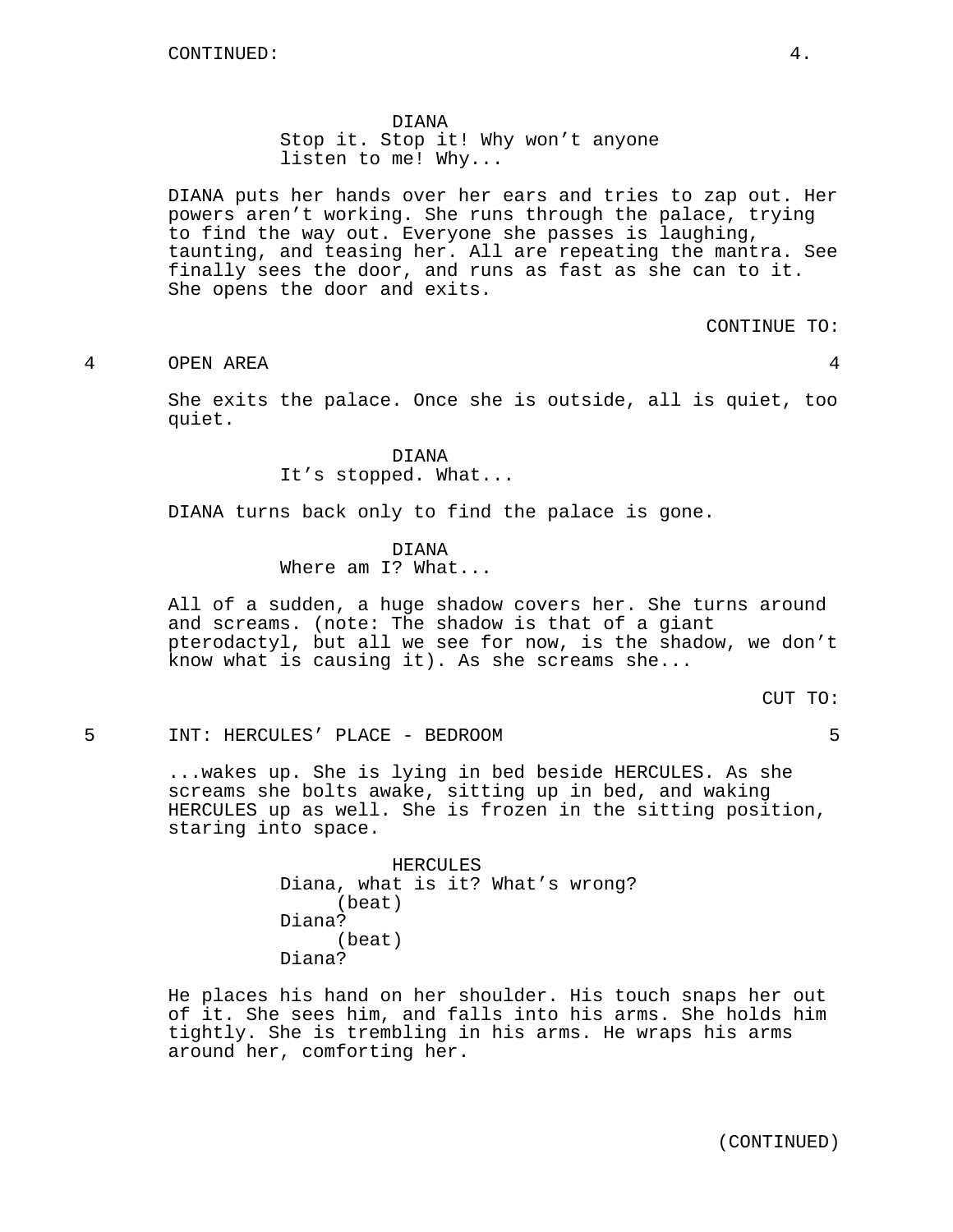HERCULES You're trembling! What's wrong? DIANA Dream. (beat) Very strange. (beat) I... HERCULES What happened? DIANA I... I couldn't find you. (beat) I checked everywhere. (beat) You were nowhere to be found. (beat) Everyone I asked laughed and teased me. HERCULES It's ok. I'm here. I'm right here. DIANA Hold me, Herc. Just hold me.

DIANA buries her head in his chest. He strokes her comfortingly.

> DIANA I was so scared, Herc. (beat x2) First, I couldn't find you. Then... (beat) Then Iolaus laughed at me. Then Iphicles and Jason laughed at me. Then Rena. Even your mother taunted me.

HERCULES Easy, D. It was only a dream. I'm here. I'll always be here.

DIANA

Promise?

HERCULES

Promise.

DIANA looks up, into his eyes.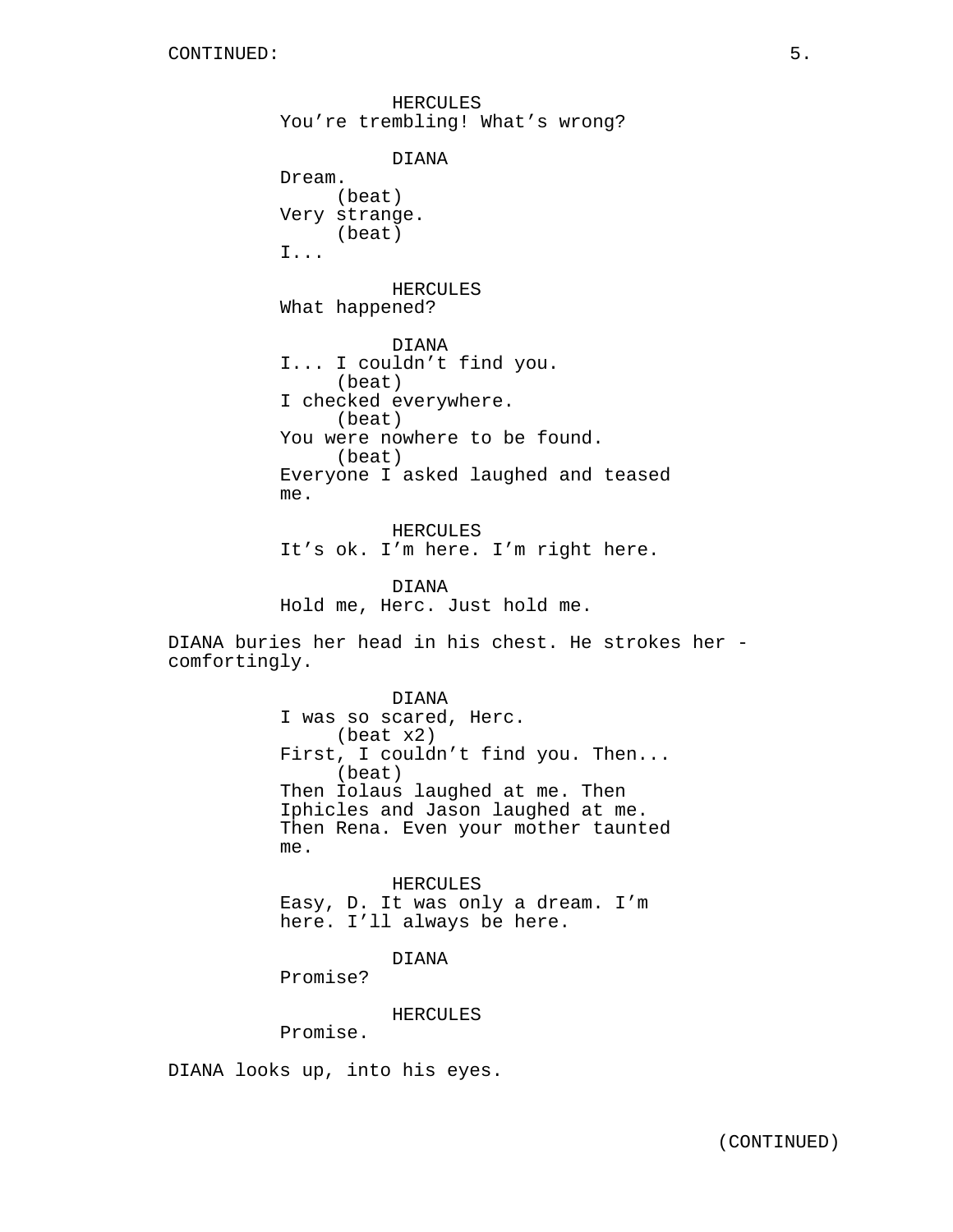DIANA

I love you.

HERCULES And I love you.

Momentary pause.

DIANA I need you, Herc. (beat) Make love to me.

HERCULES kisses her, and lays her back on the bed. They make love.

CUT TO:

# **1 WEEK LATER**

6 EXT: HERCULES' PLACE (MID-AFTERNOON) 6

DIANA materializes outside the house. She hears laughter from inside. The same laughter from her dream, only she doesn't realize it. She enters the house.

CONTINUE TO:

7 LIVING ROOM 7

HERCULES, IOLAUS, ARCHIVUS, DOMESTICLES, and PHOEBE, are reminiscing. DIANA enters the room. IOLAUS spots her, and clears his throat. Everyone stops laughing. HERCULES motions to DIANA.

> HERCULES Diana, come here.

DIANA walks over. He grabs her and places her on his lap.

HERCULES I'd like you to meet Archivus, Domesticles, and Phoebe. Guys, this is Diana.

PHOEBE So, you're the lucky gal who won his heart.

ARCHIVUS You never said she was so pretty, Herc.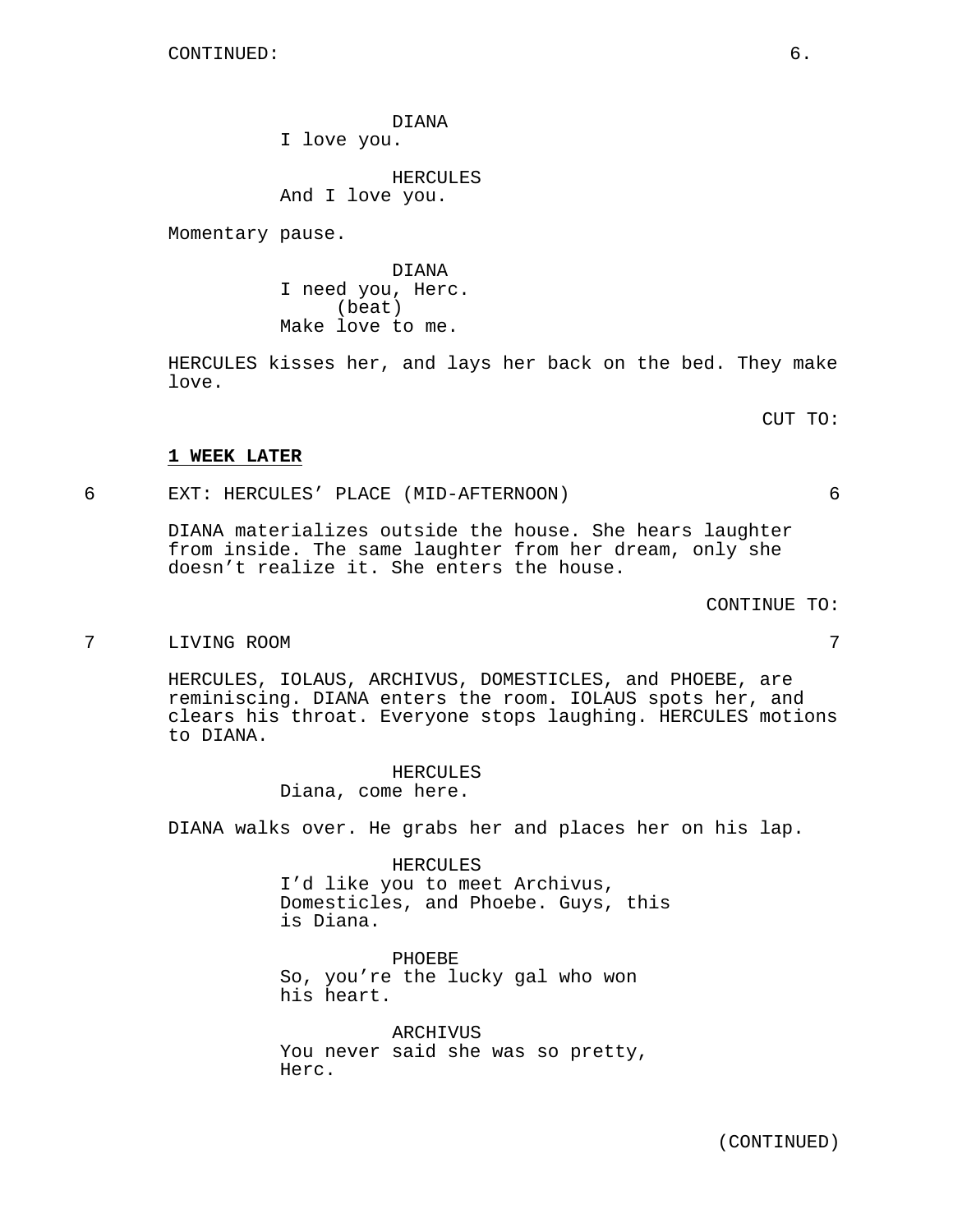DOMESTICLES Or that she had such nice, big, round...

Someone gives him a kick from under the table. He flinches.

DOMESTICLES Eyes. I was going to say eyes.

DIANA You guys known each other long?

ARCHIVUS We sailed with Jason.

DIANA So, you're Argonauts, then?

DOMESTICLES Yep. That we are.

## PHOEBE

Well, they are. I'm afraid I wasn't around then. My father sailed with them.

DIANA You here for long?

PHOEBE Nope. Just stopped by to ask these two if they'd come with us.

DIANA

With you? Where?

ARCHIVUS

A village just north of Corinth, is being harassed by a huge monstrous bird.

**DOMESTICLES** Like the one Herc defeated in the Stymphalian Swamp.

The bird is the thing that was casting the shadow in DIANA's dream. Again, it doesn't click. DIANA looks at HERCULES. She can tell that he is thinking of turning this down.

> DIANA So, when are you leaving?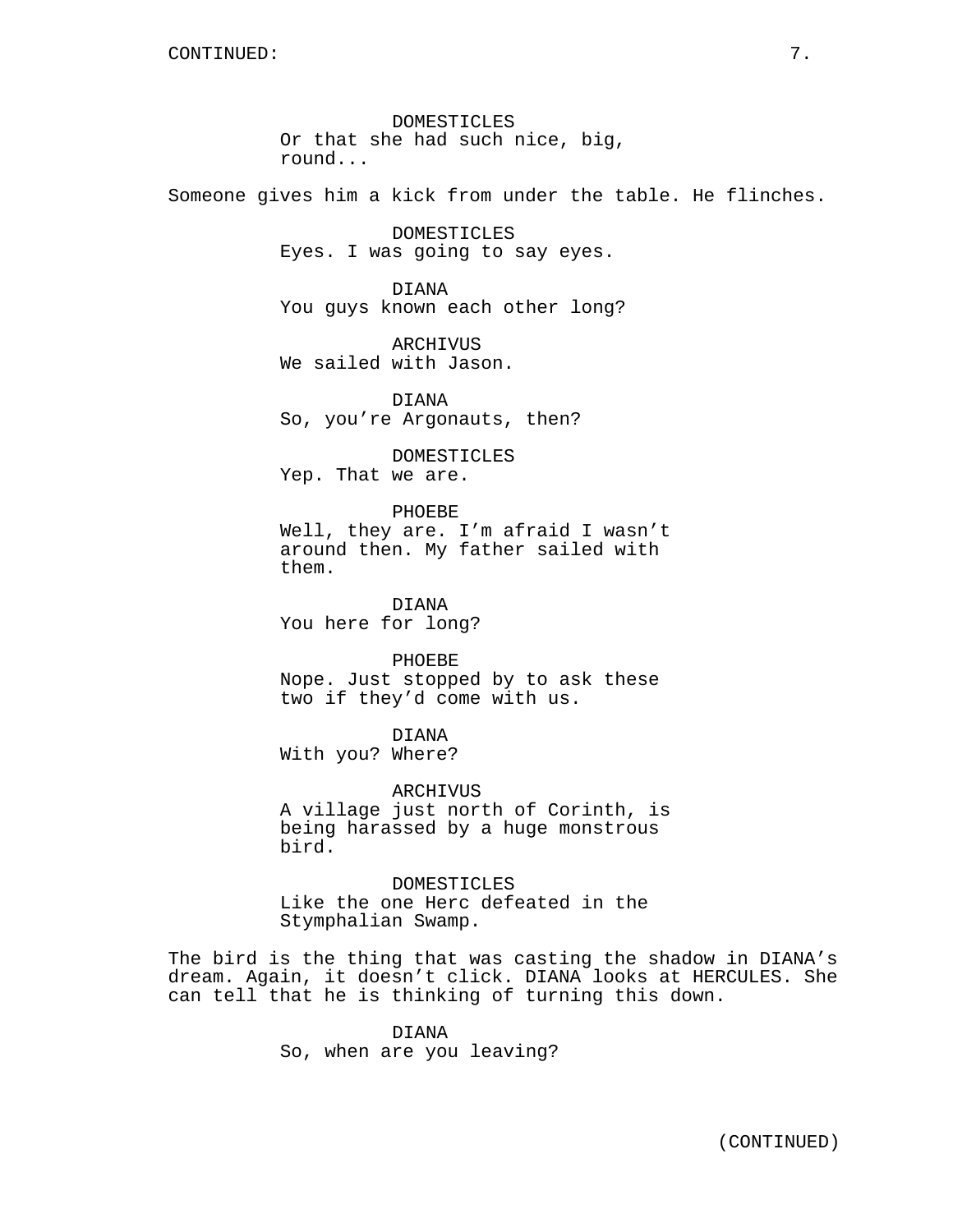HERCULES Who says I am?

DIANA You mean you're not?

He wraps his arms around her, pulls her to him, and kisses her.

> PHOEBE I never thought I'd see the day the great Hercules turned down...

ARCHIVUS And for what?

DOMESTICLES Maybe he has all the adventure he needs in Diana.

The gang starts laughing. DIANA breaks the kiss and looks at HERCULES.

> DIANA If you really want to go, Herc... (beat) ...then go.

The gang stops laughing. HERCULES looks at DIANA.

DIANA It's who you are. I...

IOLAUS Listen to her, Herc. Come on, let's go.

HERCULES gives DIANA a look.

HERCULES

You sure?

DIANA flashes him a smile.

## DIANA

Positive.

#### HERCULES

I love you.

HERCULES kisses her. Once they break the kiss, he looks to the gang.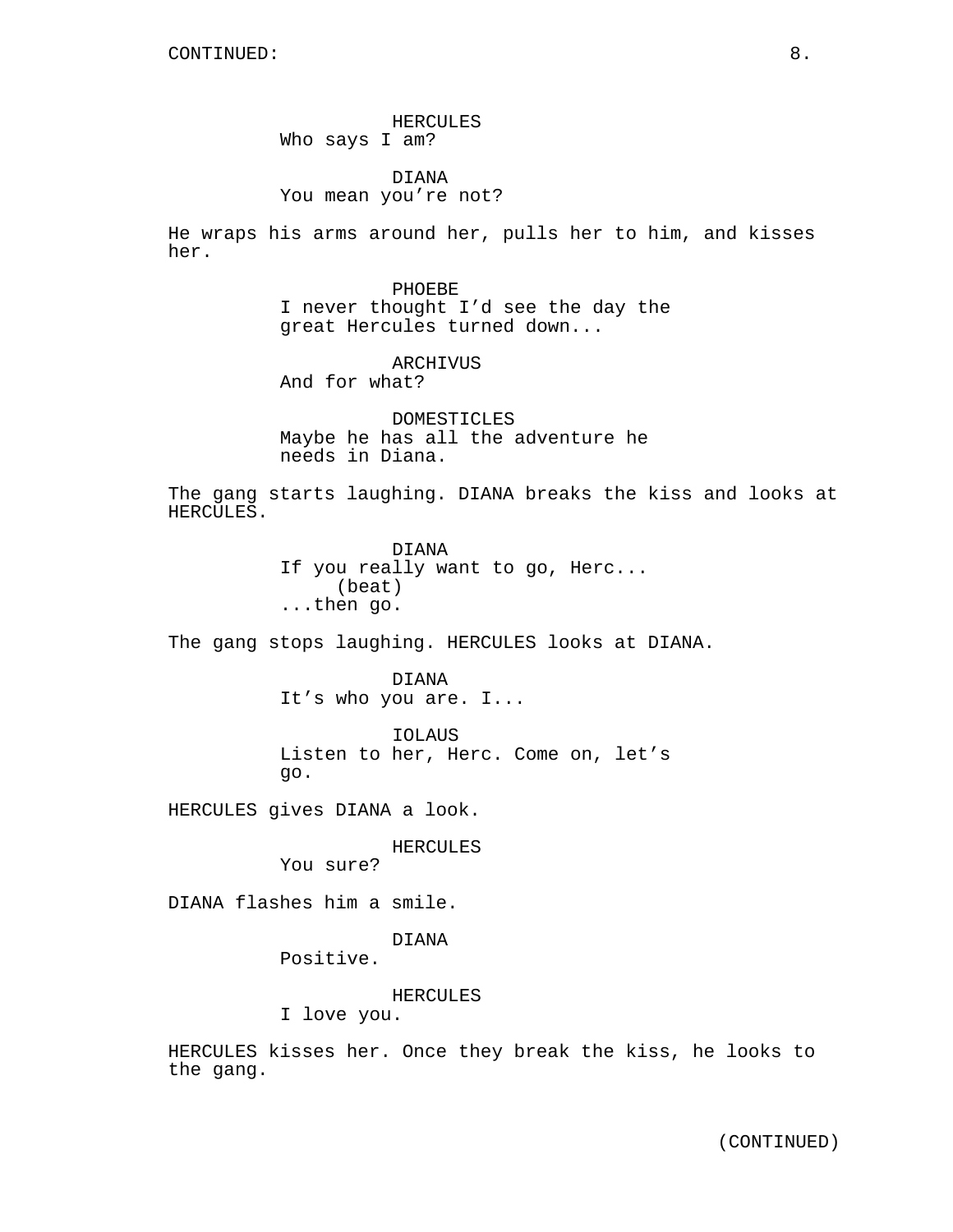HERCULES Okay guys. Count us in. Let's go.

DIANA rises off of HERCULES. The gang (ARCHIVUS, DOMESTICLES, PHOEBE, IOLAUS and HERCULES) leave the room.

8 EXT: HERCULES' PLACE - BACK YARD 8

DIANA exits the house calling Hercules' name.

DIANA Hercules? Herc...

She spots a horse under a tree.

DIANA

Argo?

DIANA walks over to ARGO.

DIANA

Argo, is that you?

ARGO neighs in acknowledgment. DIANA looks around.

DIANA

Where's Xena?

ARGO neighs. DIANA notices a rope coil on ARGO's back. She picks it up. She raises her eyebrow in curiosity.

DIANA

What good is a rope that's full on knots?

She is studying the rope, when a big giant shadow appears. The same shadow from earlier. She turns, and this time she sees what is causing the shadow. It is a giant pterodactyl, and it is flying straight towards her. She screams and...

CUT TO:

```
9 BEDROOM 9
```
...she wakes up.

DIANA I know that dream meant something. But what? (beat x2) Think.

(CONTINUED)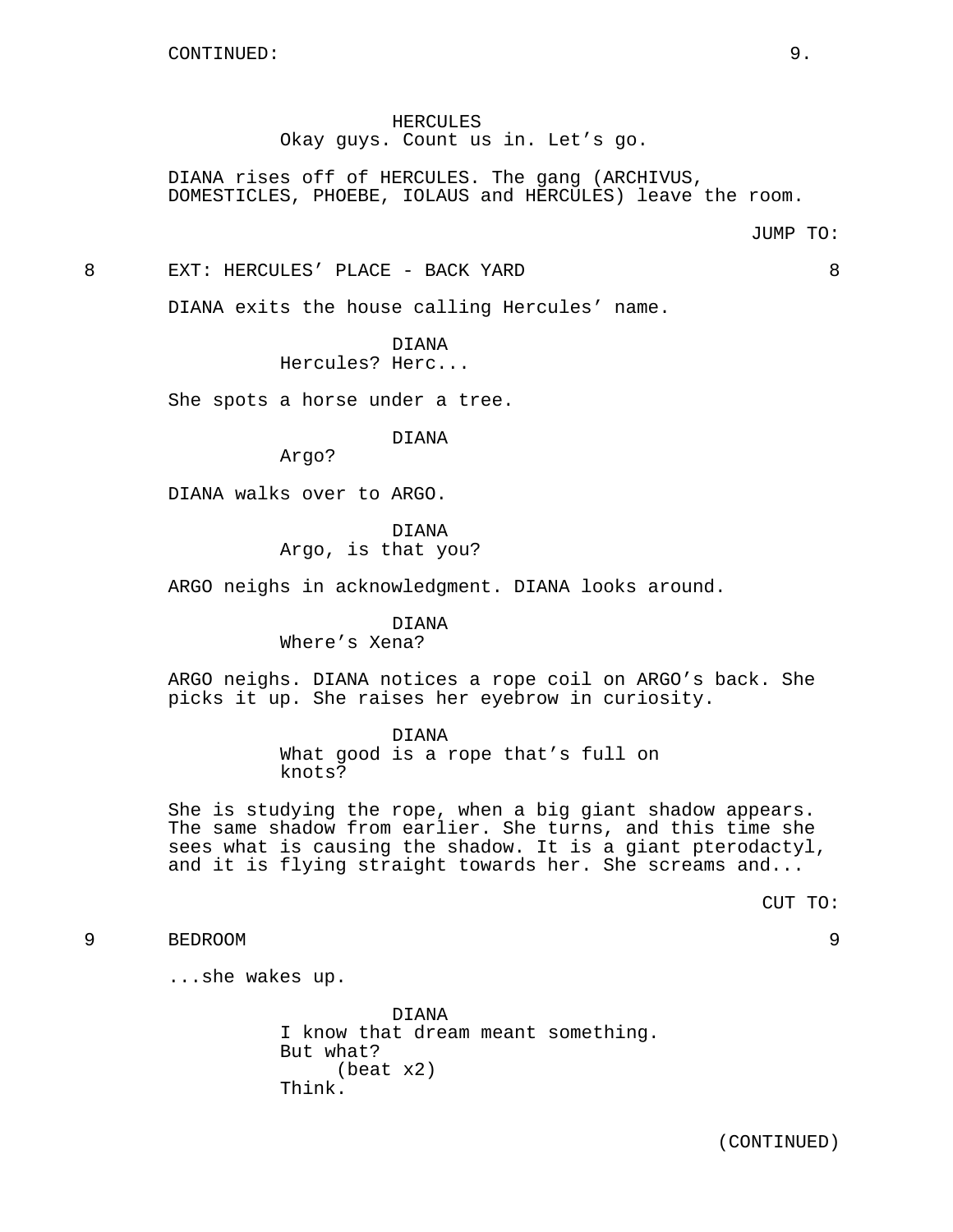(beat x2) First there was Argo. (beat) Then a rope full of knots. (beat) Argo and rope? (beat x2) That makes no sense. Think, Diana, think! (beat x2) Argo, knotted rope... (beat) Argo, knot... (beat) Argonaut. The killer bird. Oh no. I've got find Hercules, warn him.

DIANA vanishes from the bed.

JUMP TO:

# 10 ROADWAY 10

HERCULES, IOLAUS, ARCHIVUS, DOMESTICLES, and PHOEBE are all walking along a path. ARCHIVUS and DOMESTICLES are taking point, arguing over something. HERCULES and PHOEBE are taking the rear. And IOLAUS is in between both groups.

PAN TO:

11 HERCULES AND PHOEBE 11

Camera is in front of them.

PHOEBE Diana seems nice.

## HERCULES

Thanks.

Momentary pause.

PHOEBE I think you should marry her, Herc. It's time you settle down again.

HERCULES I don't know. There are a few things about her that you don't know.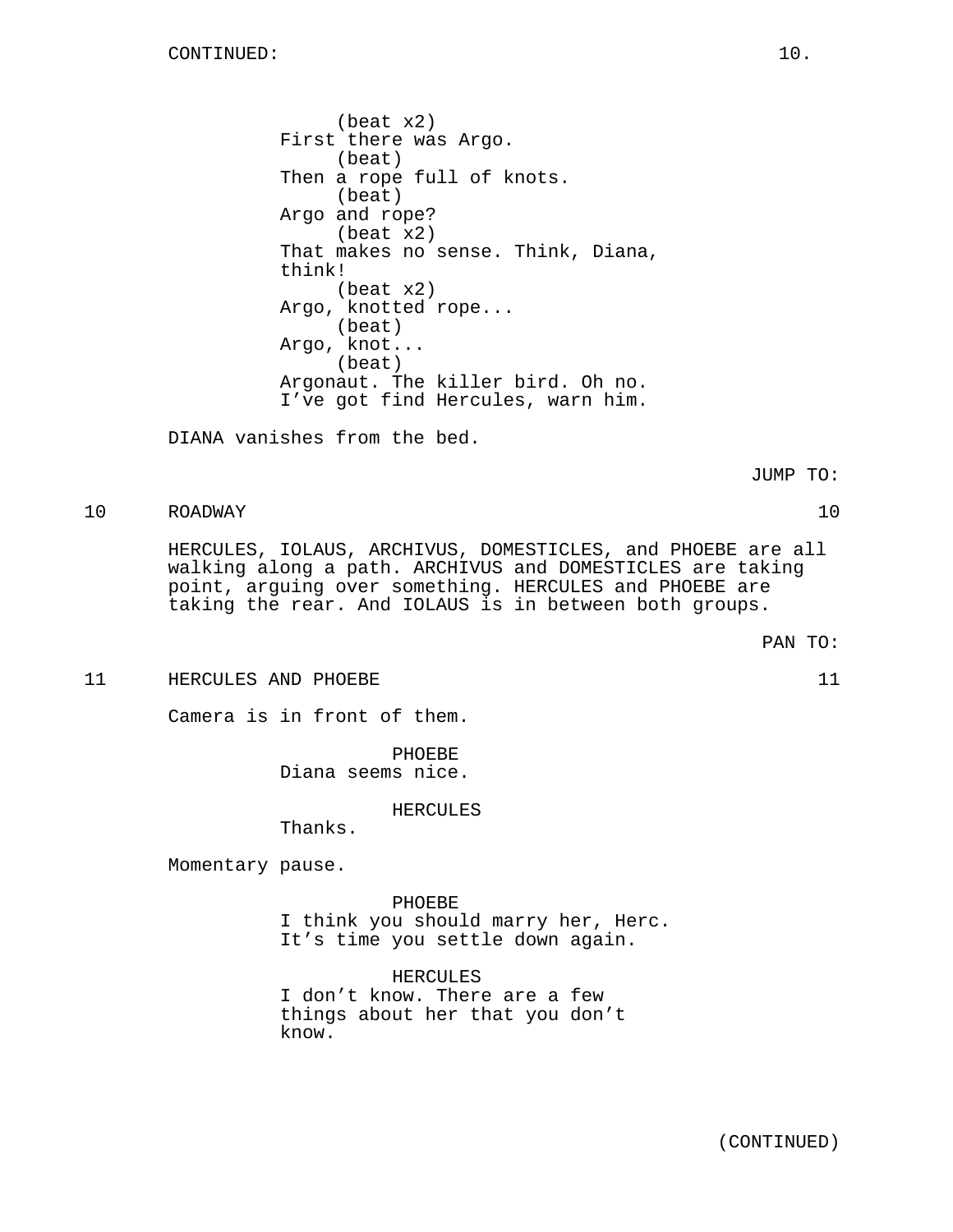PHOEBE Like what?

HERCULES Like the fact that she...

HERCULES' line us interrupted as DIANA materializes behind them, and calls out.

> DIANA (VO) Hercules!

12 WIDE SHOT 12

Everyone stops walking. They all turn to see who called.

PAN TO:

13 HERCULES AND PHOEBE 13

HERCULES looks to PHOEBE.

HERCULES ...has a tendency to just pop up when you least expect her.

PHOEBE Where did she come from?

IOLAUS can be seen heading over to HERCULES and PHOEBE. HERCULES addresses PHOEBE.

HERCULES

Wait here.

HERCULES heads over to DIANA. FOCUS stays on group.

PHOEBE What? Herc, I...

IOLAUS grabs Phoebe's arm, and stops her from following HERCULES.

> IOLAUS He said wait here.

PHOEBE Just who is she?

Momentary pause. IOLAUS doesn't answer.

(CONTINUED)

PAN TO: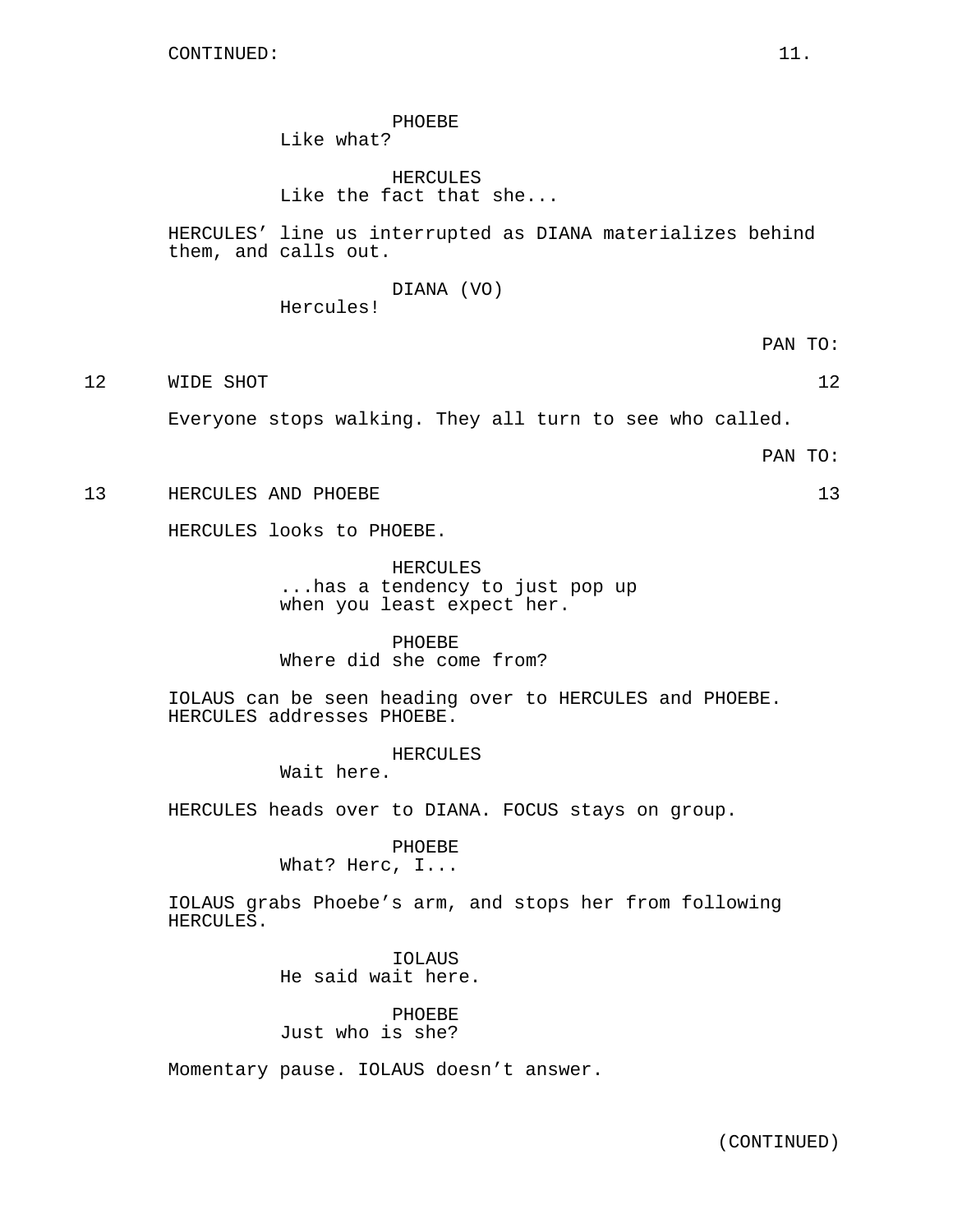CONTINUED: 12.

PHOEBE How'd she get here? What...

ARCHIVUS and DOMESTICLES reach IOLAUS and PHOEBE.

IOLAUS It's a long story.

They all look at him.

IOLAUS No. I'm not going to tell you. You'll have to ask Herc.

The gang all looks at HERCULES as he reaches DIANA.

## PAN TO:

14 HERCULES AND DIANA 14

HERCULES What are you...

DIANA You can't do this.

HERCULES

What?

DIANA You can't go with them.

HERCULES

Why not?

DIANA That dream I had. The one where I couldn't find you? (beat x2) I had it again. Last night. Only this time it was clearer. I...

HERCULES What are you trying to say?

DIANA When I lost you in my dream, I didn't lose you, I lost you.

HERCULES I'm not following.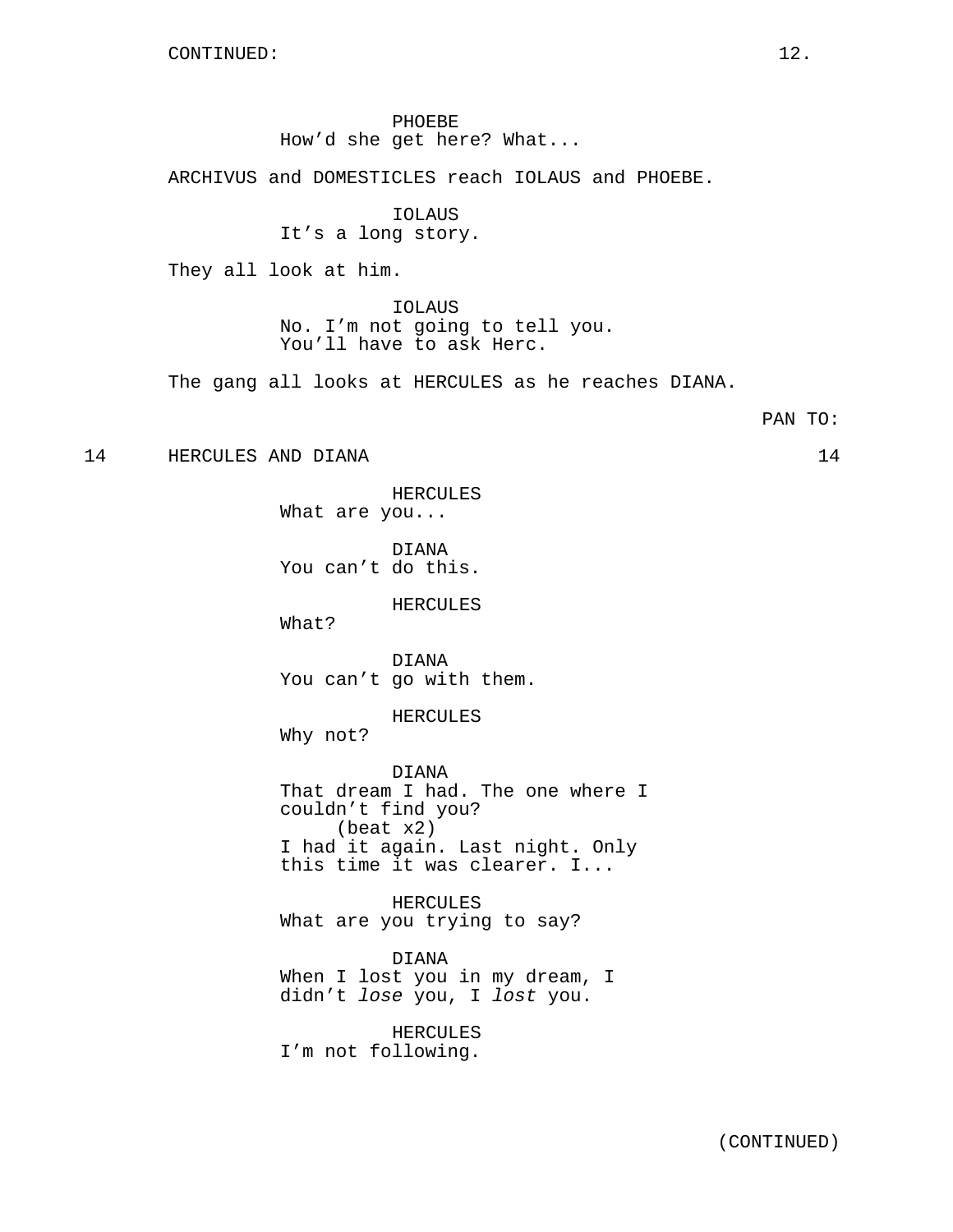DIANA If you go with them, you won't come back. HERCULES Of course I will. They...

DIANA You'll die, Herc. I don't want to lose you. I can't.

HERCULES Diana, I'm not going to die.

DIANA Yes. You are. (beat) They...

DIANA points to the gang.

DIANA ...don't need you. We do. Please, come back with me.

HERCULES It was only a dream, D. A dream.

DIANA Hercules, please. If you love me...

HERCULES Now wait a minute. You know I love you. I'd do anything for you.

DIANA Then walk away. Leave them. Come home with me. Please?

HERCULES

I can't. (beat x2) I'll be fine. Really I will. (beat x2) I'll see you when I get home.

DIANA

Herc, I...

HERCULES I promise. I'll be home.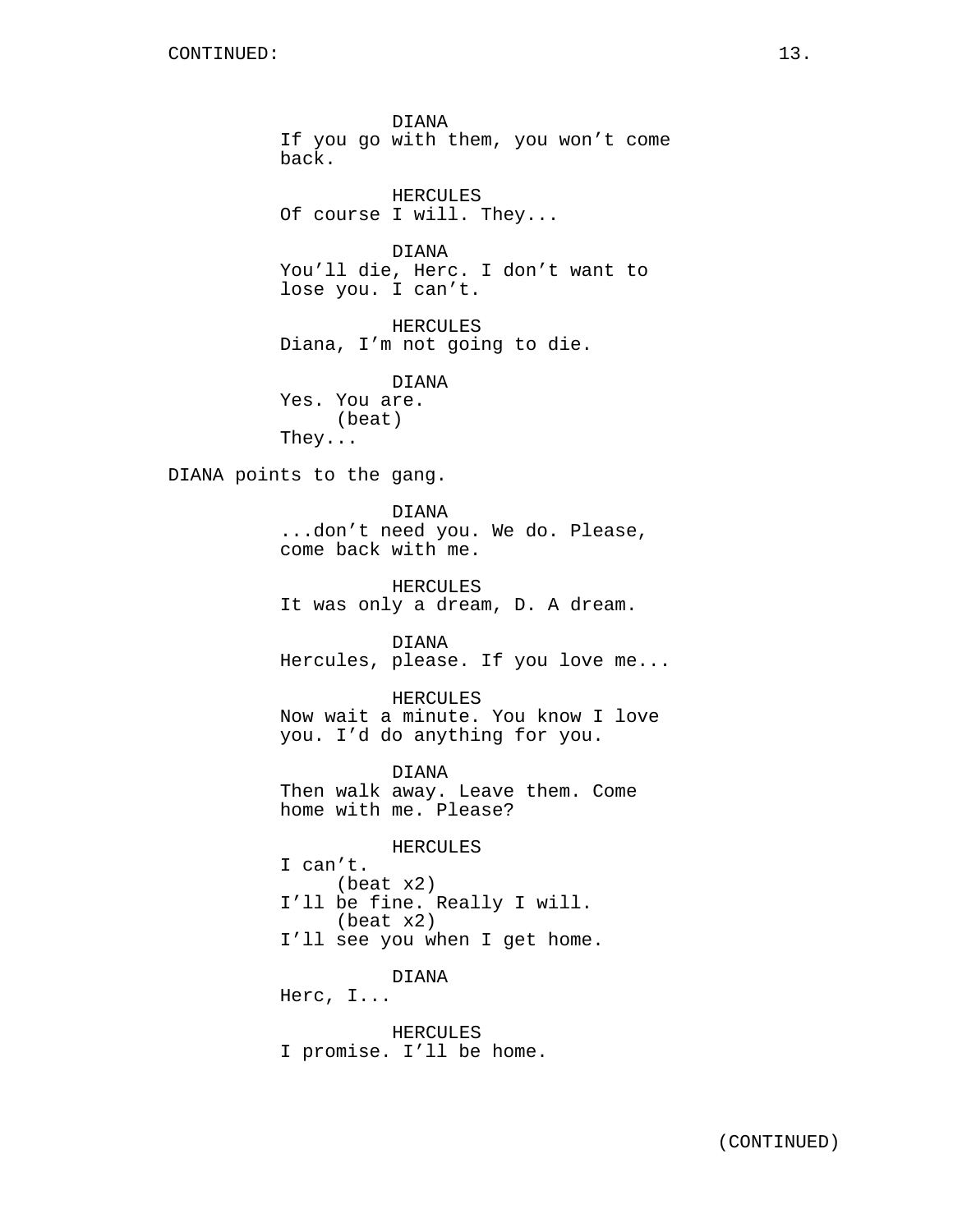HERCULES kisses her. She is trying not to get mad. The last thing she wants to do is cause a scene. But, as HERCULES breaks the kiss, she looks at him.

## DIANA

What is with your family anyway?

HERCULES looks at her with a raised eyebrow.

### HERCULES

What?

# DIANA

You're all so stubborn.

HERCULES is about to say something, but DIANA keeps on talking.

## DIANA

I think I know why you and Ares despise each other so much. You are the same. Flip sides of the same coin. You are more alike than you think.

HERCULES gives her a look.

## HERCULES

What?

DIANA

You all think you're indestructible! I'm telling you Hercules, this adventure will result in your death. Please, listen...

HERCULES Diana, get a grip, will you! Go home.

DIANA Herc, I...

HERCULES turns and walks off, heading back to the gang.

DIANA Herc! (beat x2) Don't you walk away from me! (beat x2) Hercules!!!!!

PAN TO: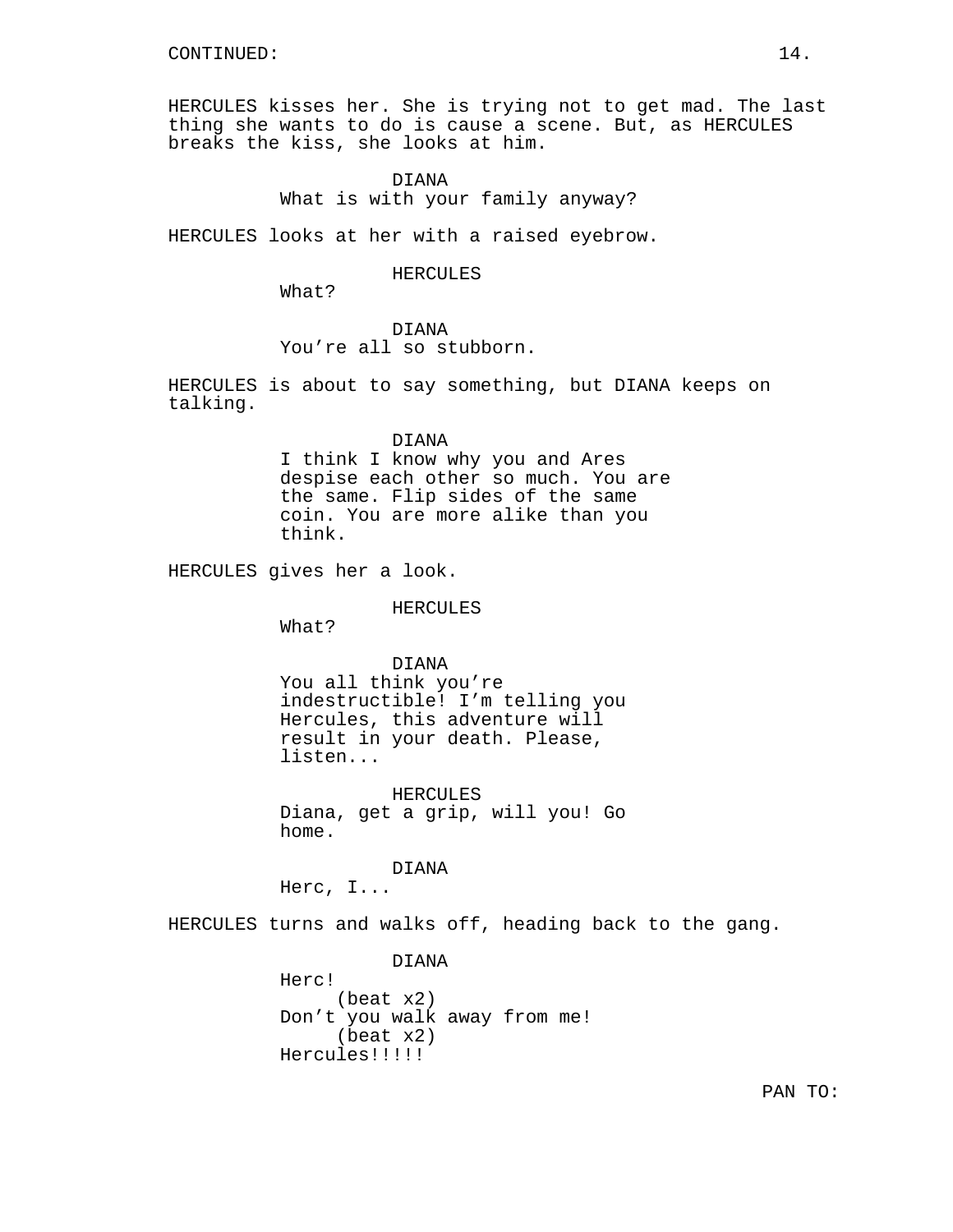15 FOCUS ON THE GANG 15

HERCULES reaches them. HERCULES says his line as he walks past them. He doesn't stop.

HERCULES

Let's go.

IOLAUS senses something is wrong.

IOLAUS

Herc?

PHOEBE Is he okay?

They all look at each other. IOLAUS goes to catch up to HERCULES. ARCHIVUS and DOMESTICLES head after IOLAUS. While everyone has his or her back to DIANA, she vanishes. PHOEBE turns back, expecting to see Diana, but she is gone. PHOEBE stops.

# PHOEBE

Where'd she go?

PHOEBE looks at the guys, then back to where Diana should have been, then back to the guys. She heads after the guys.

JUMP TO:

## **1 WEEK LATER**

16 INT: HERCULES' PLACE - KITCHEN 16

DIANA is sitting at the table, writing in THE CHRONICLE. She finishes the entry she is working on, and looks out the window. She sees someone walking in the distance.

### DIANA

Iolaus?

She gets up from the table and runs to the door.

CONTINUE TO:

17 FRONT DOOR 17

She opens the door and runs out.

CONTINUE TO: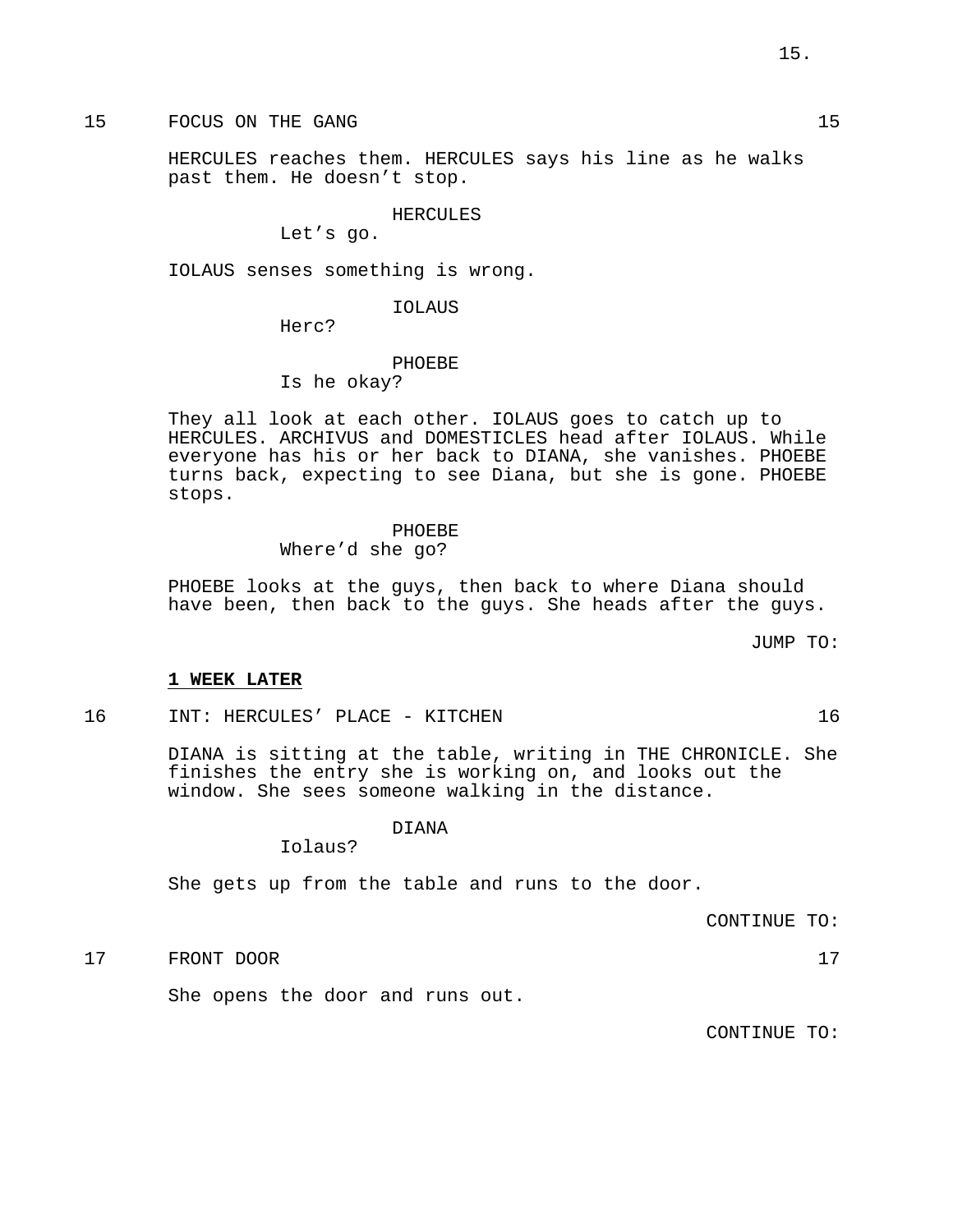18 PATHWAY 18

The approaching person is closer now. She runs to him. It is IOLAUS, looking like death warmed over, but, thank the gods, in one piece.

> DIANA Iolaus! Thank the gods! I was starting to worry about you two. I...

Momentary pause. DIANA notices that HERCULES is not with him.

> DIANA Wait. Where's Hercules?

IOLAUS Well, um, he...

IOLAUS stops talking. He can't finish the sentence. She can tell from his silence, that the worst has happened.

> DIANA No. He can't be. He promised. He...

> > IOLAUS

I'm sorry. I...

She screams and falls to her knees.

DIANA

Noooooo!!!!!!

She places her head in her hands, and starts to cry. He kneels beside her, and places his hands on her shoulders.

> IOLAUS Diana, I...

She continues to cry as she says her line.

DIANA I told him. I told him to come back. That if went, he'd die. Why didn't he listen? Why?

DIANA looks at him.

IOLAUS He's Hercules. It's who he is. It's what he does. No one could have...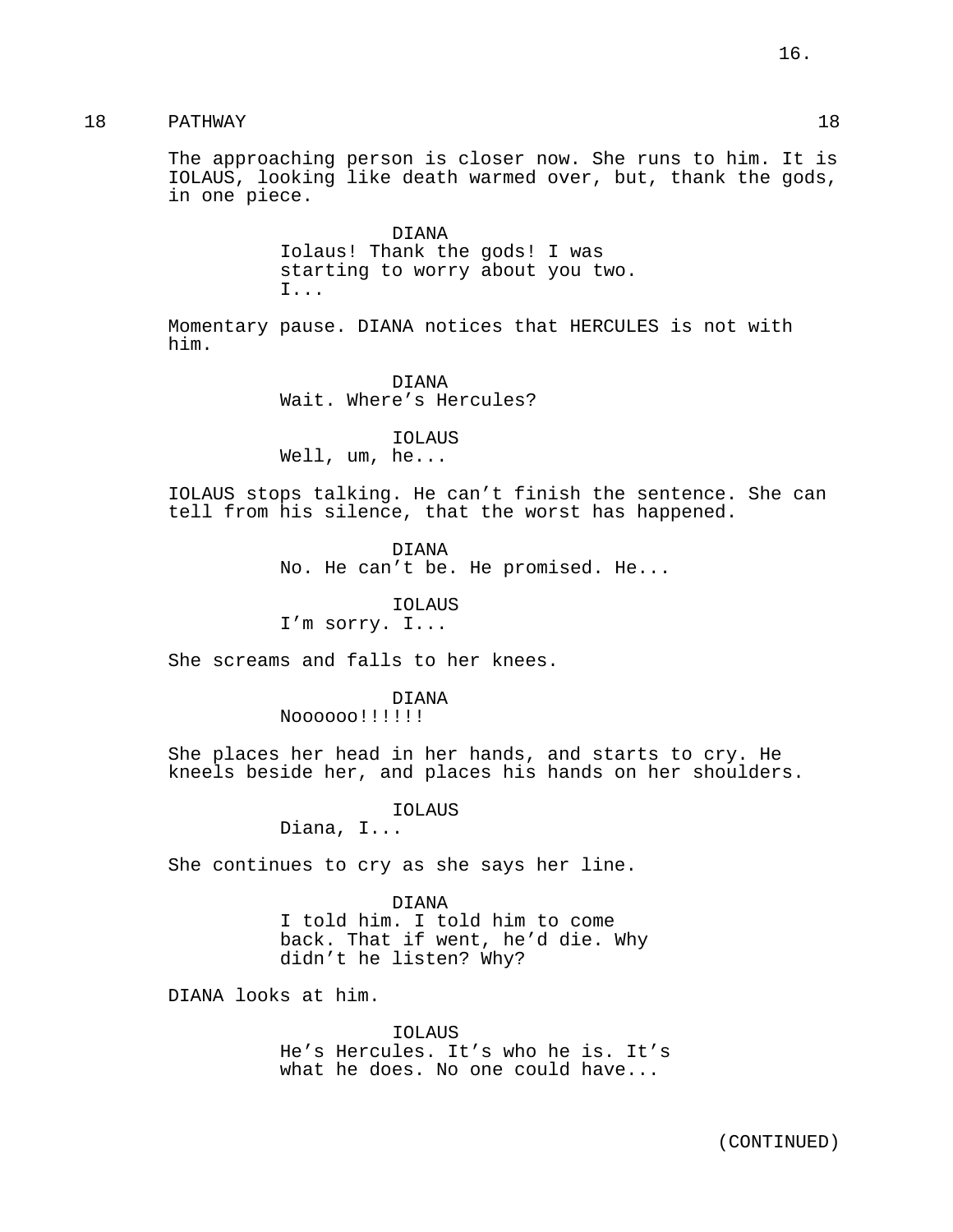DIANA falls into his arms. She rests her head on his shoulder, and continues crying. He just holds her, comforting her.

# 19 LIVING ROOM 19

IOLAUS is sitting on the sofa. DIANA is staring out the window - tears in her eyes. IOLAUS is debating whether or not to go to her. (Note: The sofa is behind her.) DIANA addresses him while staring out the window.

DIANA

How?

IOLAUS is confused. He's not sure what she said. He was thinking, not listening.

#### IOLAUS

What?

DIANA How? How did he die?

IOLAUS Diana, I don't...

DIANA turns and glares at him. It's a glare that sends shivers down his spine. A glare that goes straight through him. She slowly raises her arm, outstretching it in front of her.

# DIANA

I. Asked. You. A question.

IOLAUS

Diana, what...

DIANA zaps him. He reacts to the shock. She then raises her arm, causing him to rise off of the ground.

> DIANA Answer me, Iolaus. Don't make me hurt you. (beat x2) I have to know.

She holds him in the air. He starts to struggle against the force that is holding him up. DIANA yells her next line.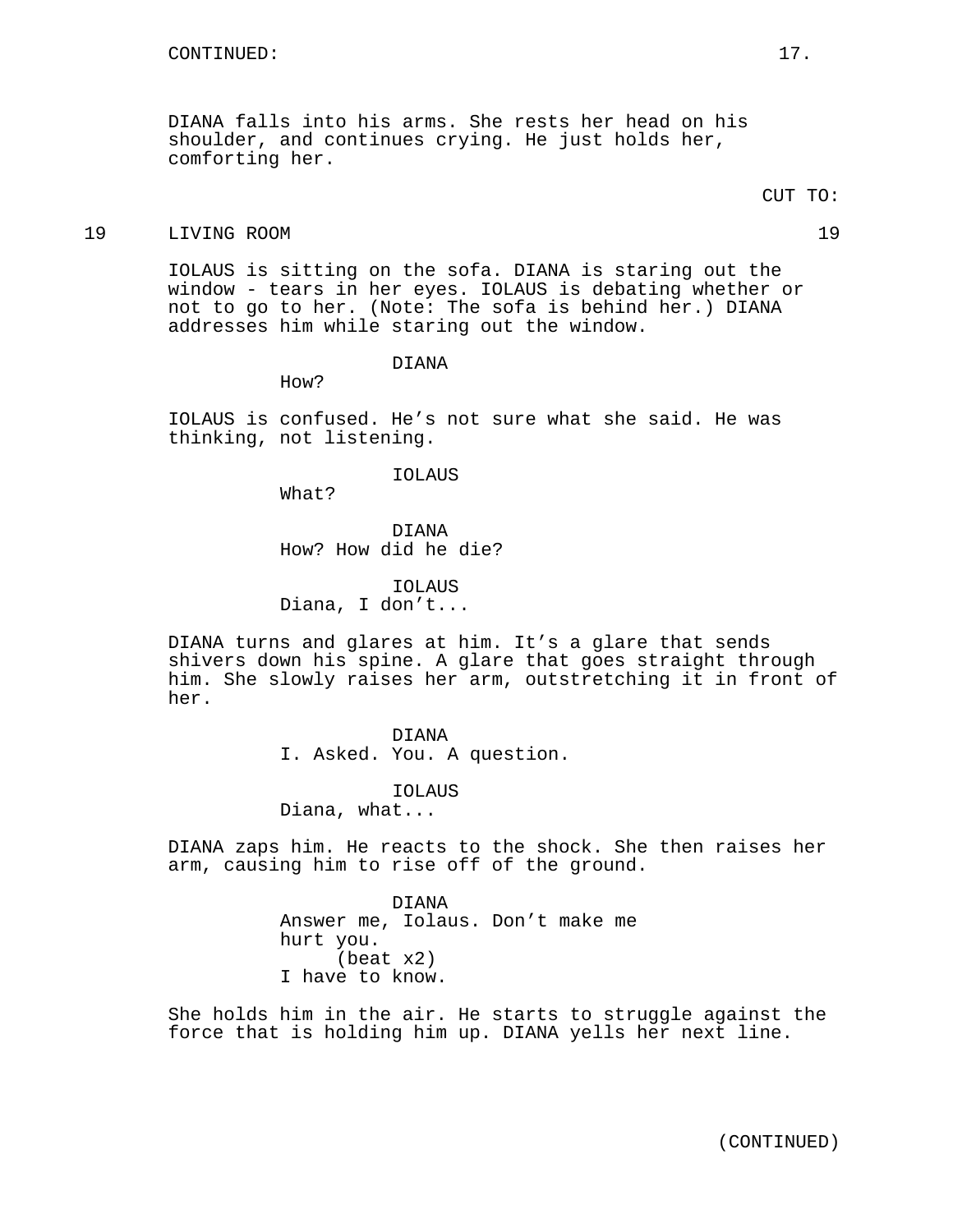# DIANA

HOW!!!!

Momentary pause. She starts to close her hand, making a fist. As her hand closes, he feels her grip tightening on his throat. He starts gasping for air.

> IOLAUS Diana. Please. Stop.

> > DIANA

Don't you get it! He didn't want to go! I told him to go! I'm responsible. I killed him! I...

IOLAUS I... I... Can't. Breathe. Di...

DIANA releases him. She swings her arm to the side, causing him to go flying. She turns her back on him, and looks out the window. He hits the floor, gasping for air. As he is rising, he mutters to himself.

> IOLAUS (mutter) Guess sword fighting wasn't all Ares taught her. He'd...

At the mention of Ares' name, she spins around.

DIANA What did you say?

Momentary pause.

IOLAUS

Nothing.

DIANA No. It wasn't nothing. I heard exactly what you said.

IOLAUS mutters his next line.

IOLAUS (mutter) Then why ask?

DIANA gives him a look.

DIANA If you have something to say, then say it.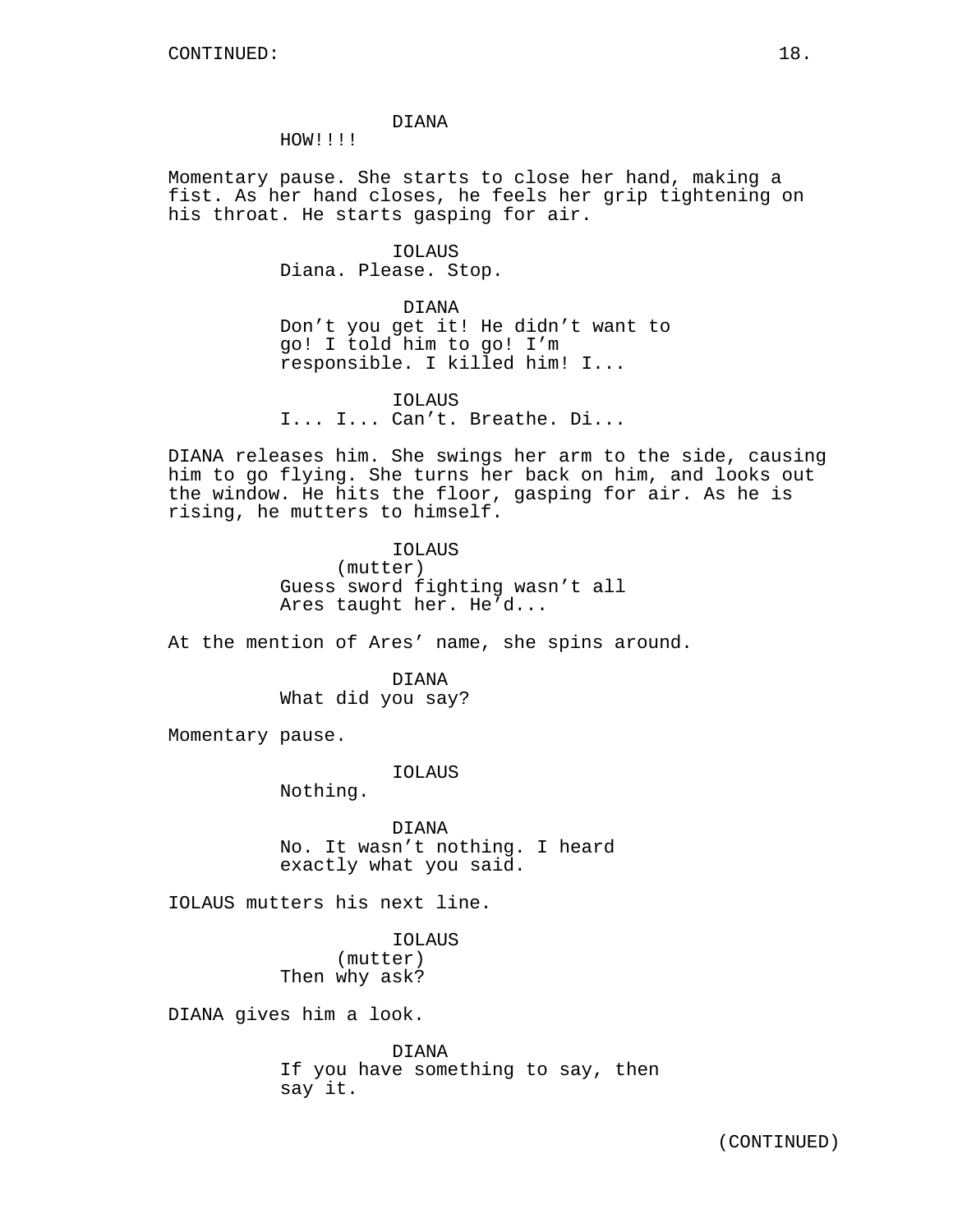(beat x2) Ever since I got back, I've had this feeling that you've wanted to ask me something.

IOLAUS Diana, now is not the time.

DIANA Tell you what. You tell me what I need to know... (beat x2) ...and I'll answer that question you've been harboring. Deal?

Momentary pause. IOLAUS thinks for a moment, then nods in acknowledgment. He motions her to sit. She does. He looks at her as he sits beside her.

> IOLAUS You didn't kill him. It wasn't your fault.

DIANA Please. I have to know what happened, Iolaus. I... (beat) I had a vision. I saw his death. I tried to make him come back but...

IOLAUS Where do I start? How do...

DIANA I'll make this easy for you.

DIANA offers her hand. He looks at her.

DIANA

Show me.

IOLAUS Show you? How?

DIANA Take my hand.

IOLAUS takes her hand.

DIANA Now, close your eyes and think back. Remember.

IOLAUS closes his eyes. DIANA closes her eyes.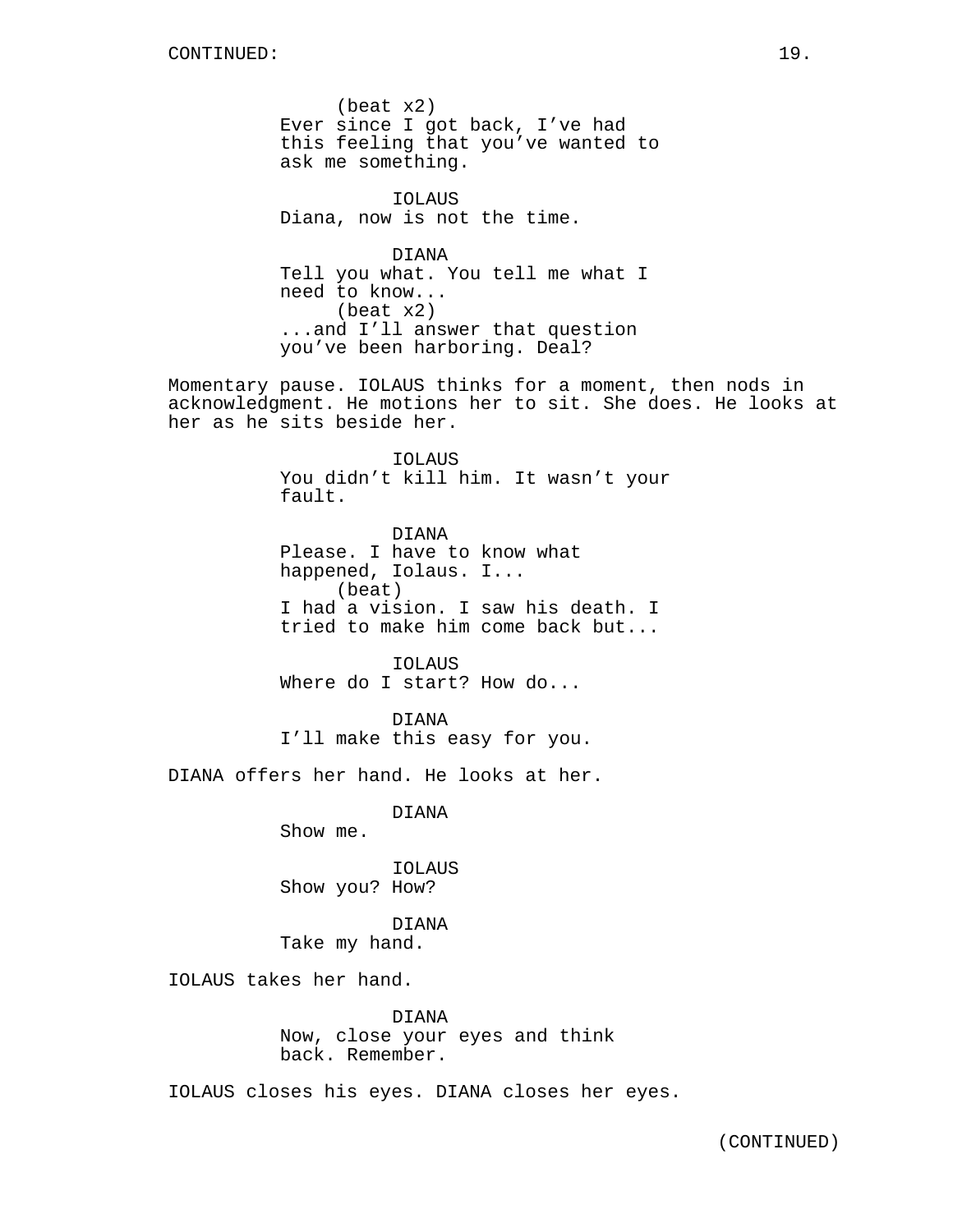# 20 FLASHBACK - FOREST OUTSIDE OF CORINTH 20

IOLAUS, HERCULES, PHOEBE, ARCHIVUS, and DOMESTICLES are walking along a path. Suddenly, from out of nowhere, a pterodactyl swoops down and picks up DOMESTICLES. DOMESTICLES screams. PHOEBE shoots some of her arrows at the pterodactyl. The pterodactyl makes a sudden turn and dives. One of PHOEBE's arrows hits DOMESTICLES. The pterodactyl drops DOMESTICLES. HERCULES runs to try to catch the falling DOMESTICLES, but he's too late. DOMESTICLES hits the ground hard. They all run over to their fallen comrade. Lucky for DOMESTICLES, the arrow killed him. He never felt the sudden impact with the ground, which would have killed him if the arrow hadn't. While the guys check to see if DOMESTICLES is dead or not, PHOEBE sneaks off after the pterodactyl. The guys only notice she is gone, when they hear her scream. They turn to the sound of her scream as the pterodactyl bites off her head. HERCULES is about to run. ARCHIVUS and IOLAUS hold him back. They devise a plan to take out the pterodactyl. They split up. ARCHIVUS and IOLAUS distract the pterodactyl, while HERCULES uses Phoebe's bow & arrow to line up the perfect shot. Everything seems to be going according to plan, until an arrow comes flying out of nowhere. HERCULES sees it, and yells to IOLAUS to get out of the way. He does. But, with IOLAUS out of the arrow's path, it hits ARCHIVUS. HERCULES and IOLAUS watch as ARCHIVUS falls to the ground, dead. HERCULES is really mad now. This pterodactyl has killed three of his friends. HERCULES goes after the pterodactyl. One on one. IOLAUS tries to tell him to stop. HERCULES doesn't listen. HERCULES and the pterodactyl fight. IOLAUS runs for cover. The fight goes on for a long time. It looks like HERCULES is going to win. IOLAUS' attention is drawn away from the fight, as he thinks he sees something off to the side in the bushes. He's not sure if it just his imagination, or if something is there. His attention returns to the fight, as the pterodactyl makes a sudden unexpected move, and HERCULES loses his grip. The pterodactyl swings its tail at HERCULES. The tail whacks HERCULES hard, and sends him flying through the air. HERCULES collides with a tree. IOLAUS sees HERCULES hit the tree, and runs to him. When IOLAUS reaches the spot where he thought HERCULES would be, no one is there. IOLAUS is puzzled, until a drop of blood lands on him. He looks up. He sees HERCULES. HERCULES had hit the tree with such force, that one of its branches had gone straight through him. IOLAUS looks at him with tears starting to form in his eyes. He is about to say something, when the sky comes alive. A huge lightening bolt comes straight down and hits the pterodactyl. The pterodactyl explodes into a million pieces. HERCULES moves. He looks at IOLAUS. HERCULES' shirt is blood soaked, and the blood continues to drip down his body unto the ground.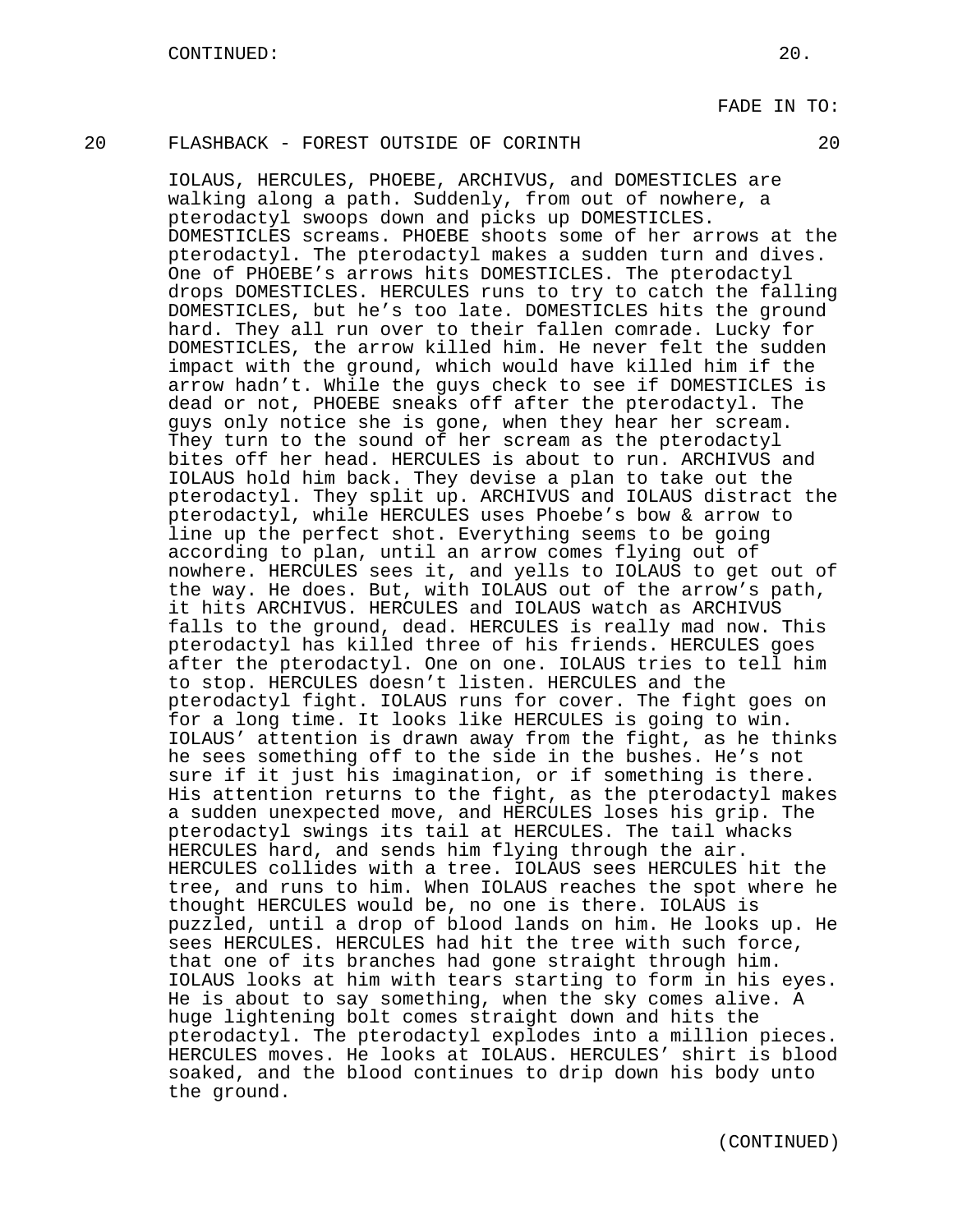IOLAUS Herc, I... HERCULES Iolaus. (beat x2) Take care of Diana. Momentary pause. IOLAUS refuses to believe that HERCULES is dying. IOLAUS Take care of her? You're going to be fine. You'll see her in a few days. I'm getting you down, and... HERCULES No. (beat x2) It's too late. (beat x2) Promise. IOLAUS Herc, don't you dare die on me. HERCULES Iolaus, I... HERCULES dies. His head droops. IOLAUS Hercules? Hercules? IOLAUS raises his eyes to the sky. IOLAUS Noooooo!!! He looks back at HERCULES. IOLAUS It wasn't supposed to be this way. I mean, you're 1/2 god! You were supposed to...

There is a blinding flash of light. IOLAUS covers his eyes. The light disappears. He looks back up at the spot where HERCULES hung. No one is there. He is confused. As IOLAUS wonders what happened we...

FADE BACK TO: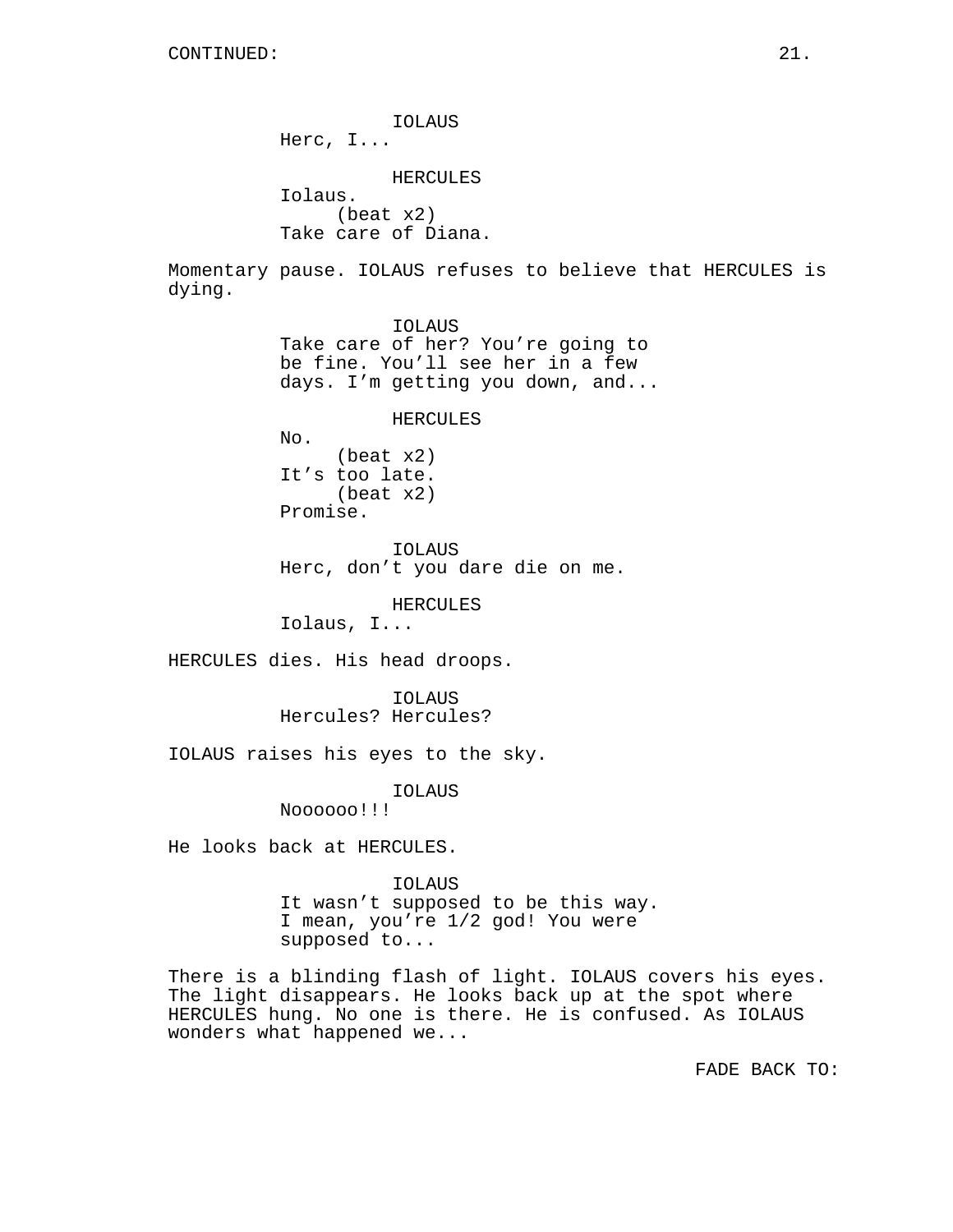# 21 LIVING ROOM 21

IOLAUS opens his eyes. DIANA opens hers.

DIANA So what happened?

IOLAUS Not sure. He was just gone.

DIANA You think Zeus could have taken his body to Olympus?

IOLAUS Maybe, but I doubt it.

DIANA stares at him.

IOLAUS You know how their relationship was. (beat) Herc wanted nothing to do with Zeus, or the gods, or Olympus. He...

DIANA I'm a god. So is Clark. Herc...

IOLAUS You guys are different. (beat x2) If anyone took his body, it was probably Hades.

DIANA I suppose. I mean Hades was the only god that Herc actually liked.

IOLAUS Not the only one.

DIANA assumes he is referring to her and Clark. He isn't. DIANA rises and goes to the window again. After a brief pause, IOLAUS decides to change the subject.

> IOLAUS He loved you so much. He hated the fact that things were so unstable and...

DIANA looks at him.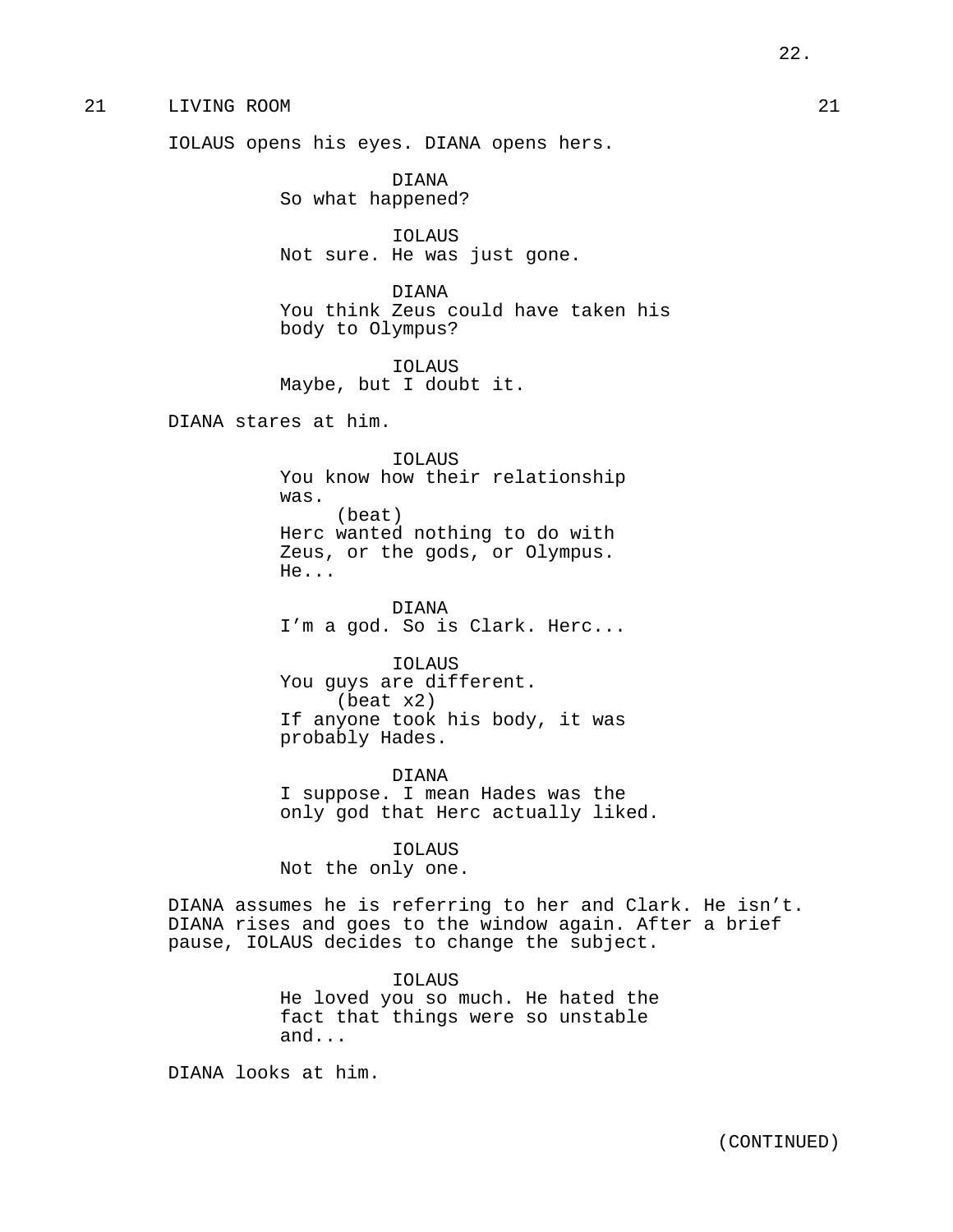DIANA

Unstable?

IOLAUS Yeah. He'd mentioned that you two seemed to get into a lot of arguments over nothing lately.

DIANA True. We do. I mean did. And I don't know why.

IOLAUS raises an eyebrow in curiosity.

IOLAUS You don't?

DIANA

No.

Momentary pause. She looks at him, and can tell he has something to say.

> DIANA But I take it you do?

IOLAUS I have a theory.

DIANA Oh? Care to share?

IOLAUS Only if you promise not to do that god thing again.

Momentary pause. DIANA nods a "yes". IOLAUS takes a deep breath.

> IOLAUS Now remember, this is just a theory. It doesn't mean anything. (beat x2) I noticed, that the fights started shortly after Ares...

DIANA (raise eyebrow) Ares?

IOLAUS

Yeah.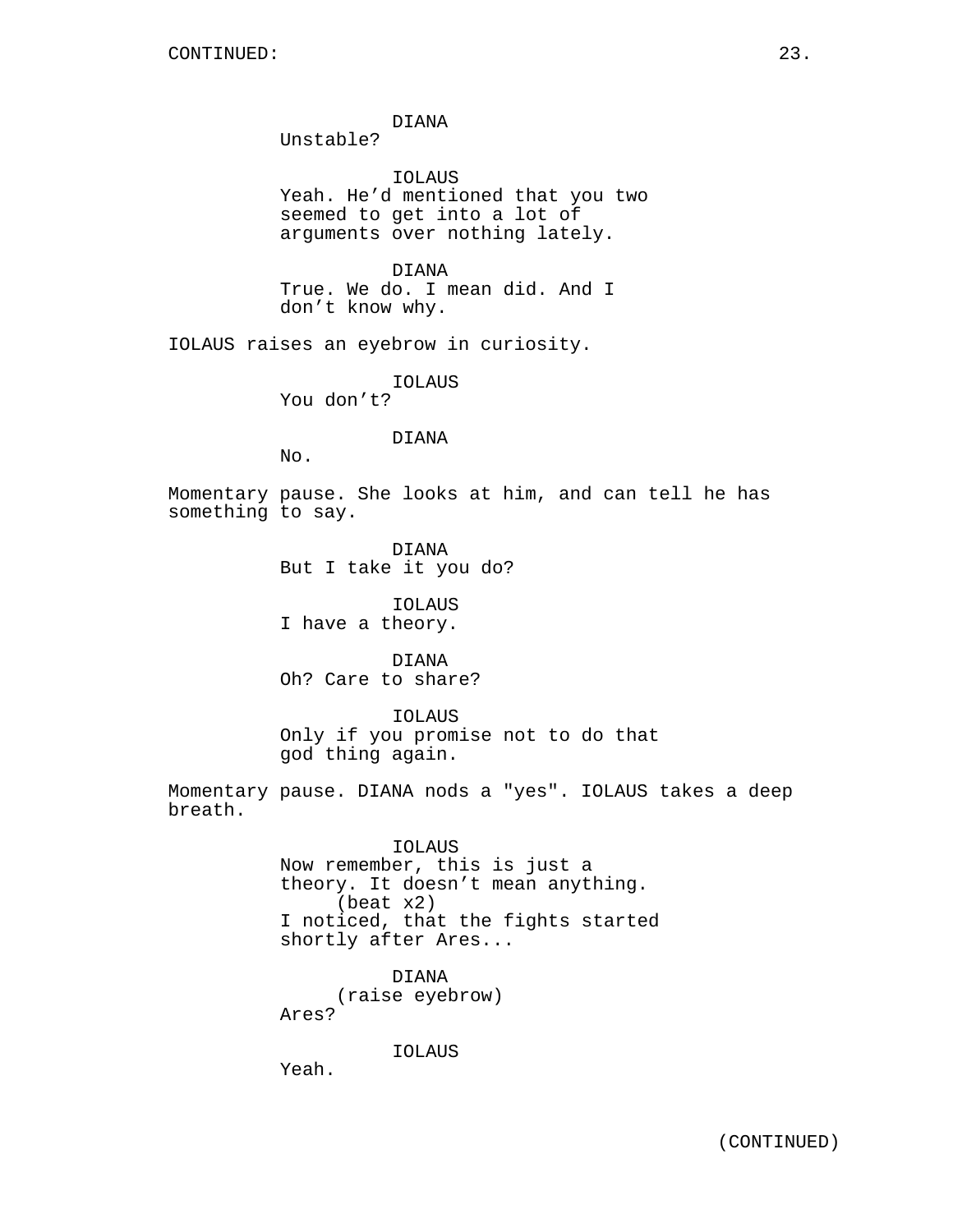## DIANA

Explain.

Momentary pause.

## IOLAUS

The way I figure it, Ares was your only connection to the future. The life you left behind. Once he was taken away from you, you... I don't know... changed.

DIANA

Changed?

IOLAUS You seemed to have lost something. I...

DIANA You think that Ares was...

IOLAUS It's just an observation.

DIANA turns her hands over, palms up, and stares at them. IOLAUS looks at her, not sure what she is thinking.

## IOLAUS

Diana?

DIANA continues staring at her hands, ignoring IOLAUS. Her hands start to glow - energy builds up. IOLAUS tenses up. He's pretty sure that whatever she is doing cannot be good.

> IOLAUS Hey, you promised you wouldn't...

Two glowing blue balls appear in DIANA's hands - one in each. IOLAUS mutters the next line.

IOLAUS

Me and my big mouth. I had to mention Ares.

DIANA is still staring at her hands. The energy balls are changing colour. They change from blue to red. IOLAUS rises from the sofa and mutters to himself.

> IOLAUS Whoa. That can't be good.

IOLAUS looks at DIANA and addresses her.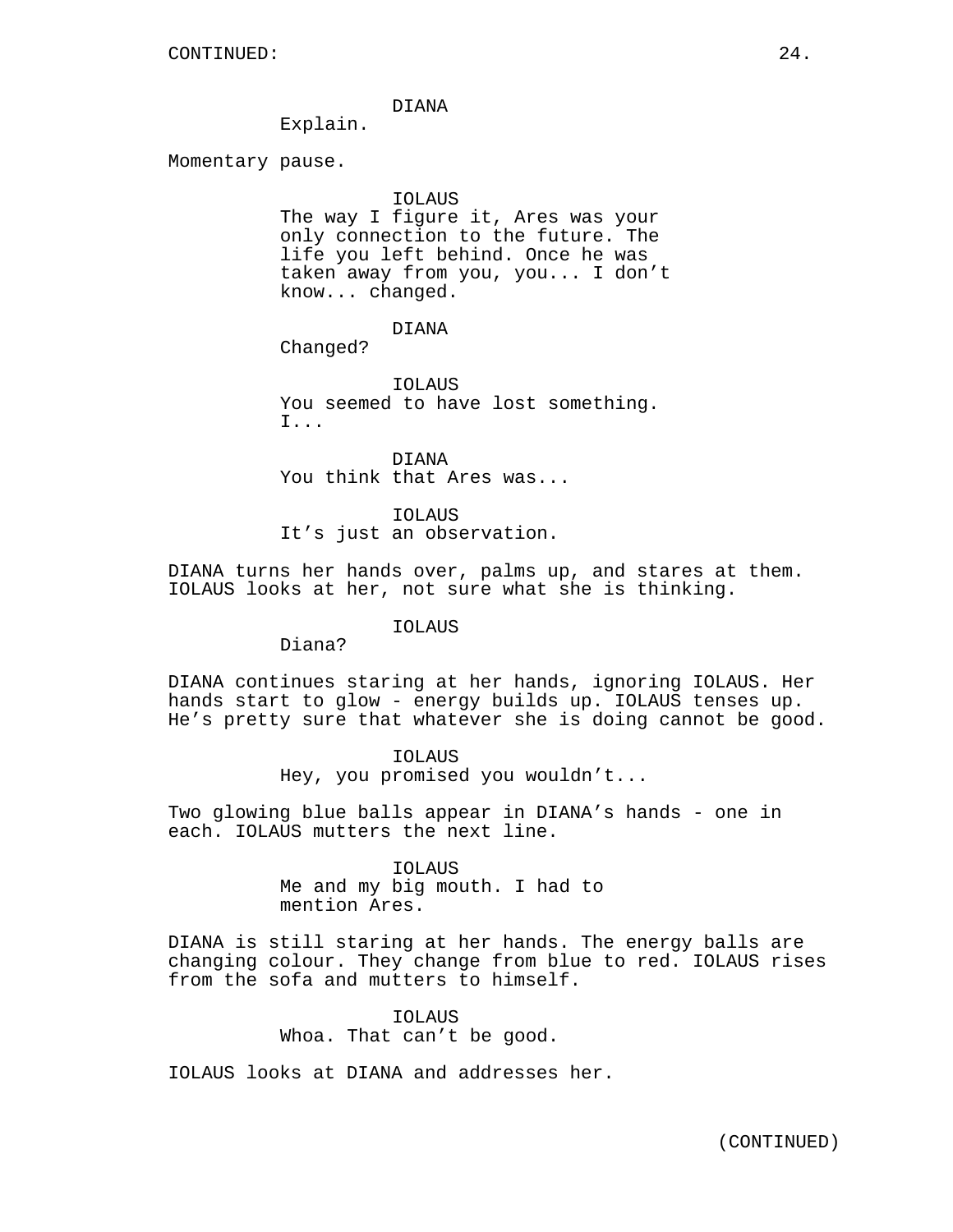IOLAUS Ah, Diana. Are you feeling all right?

DIANA quietly says her line without looking at him.

DIANA (quietly)(softly) Go.

IOLAUS didn't hear what she said.

IOLAUS

What?

DIANA looks at him. Her eyes are glowing.

DIANA I said, GO!!!!

IOLAUS notices her eyes. He's getting scared.

IOLAUS Diana, your... your eyes. They're...

DIANA gives him a penetrating glare.

DIANA

NOW!!!!!

IOLAUS starts to move as DIANA throws the energy balls. They whip past him, one on either side.

> IOLAUS Okay. Okay. I'm going.

IOLAUS runs out. DIANA starts to vent some more of her anger, by blasting things in the room. After she has nearly destroyed the room, she falls to her knees and cries.

JUMP TO:

22 LIVING ROOM (A COUPLE OF HOURS LATER) 22

DIANA is sitting on the sofa. She is trying to get drunk. There are empty alcohol jugs all around. She drains the last container. It's not working. She's still as sober as she was when she started. She looks at the empty jug and throws it away.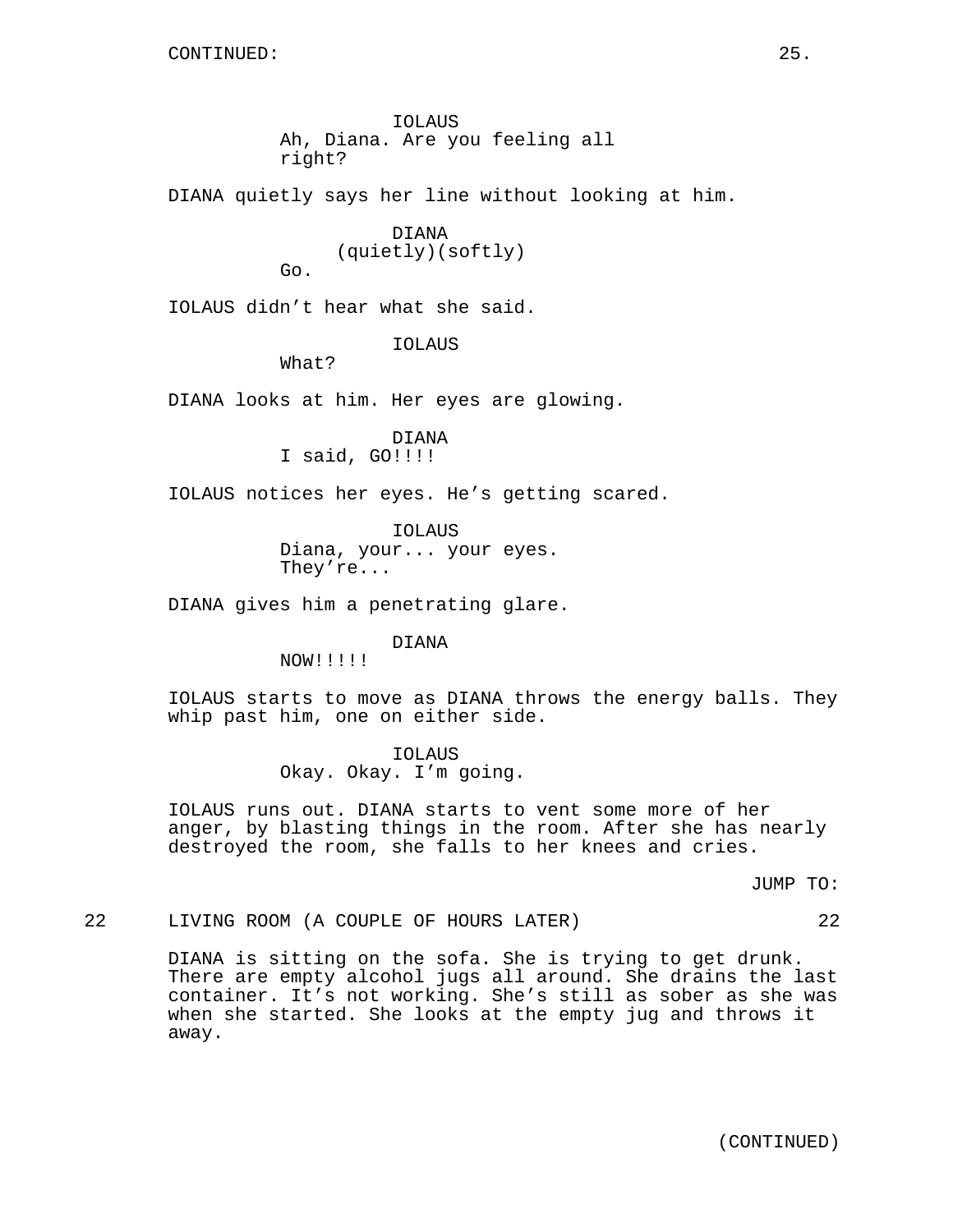DIANA Dammit! Dammit to hell!!!!

She places her head in her hands.

DIANA

I mean Tartarus. I...

Momentary pause. DIANA thinks of something. She looks up.

DIANA Hades. I have to see Hades.

DIANA vanishes from the room.

JUMP TO:

23 INT: HADES' PALACE - UNDERWORLD 23

DIANA materializes in the hall and starts to look for HADES. PERSEPHONE finds her first.

> PERSEPHONE Diana? What are you...

DIANA Where's Hades? I have to see him. I...

HADES appears. DIANA runs to him. Once she starts talking, HADES can smell the alcohol on her breath.

> DIANA Hades. You have to let me see him. You have to.

HADES I don't have to do anything. (beat x2) Besides, you're drunk.

DIANA

I am not!

HADES You are too. I can smell the alcohol a mile away.

DIANA It's a curse. I can drink from now til the end of time and never get drunk.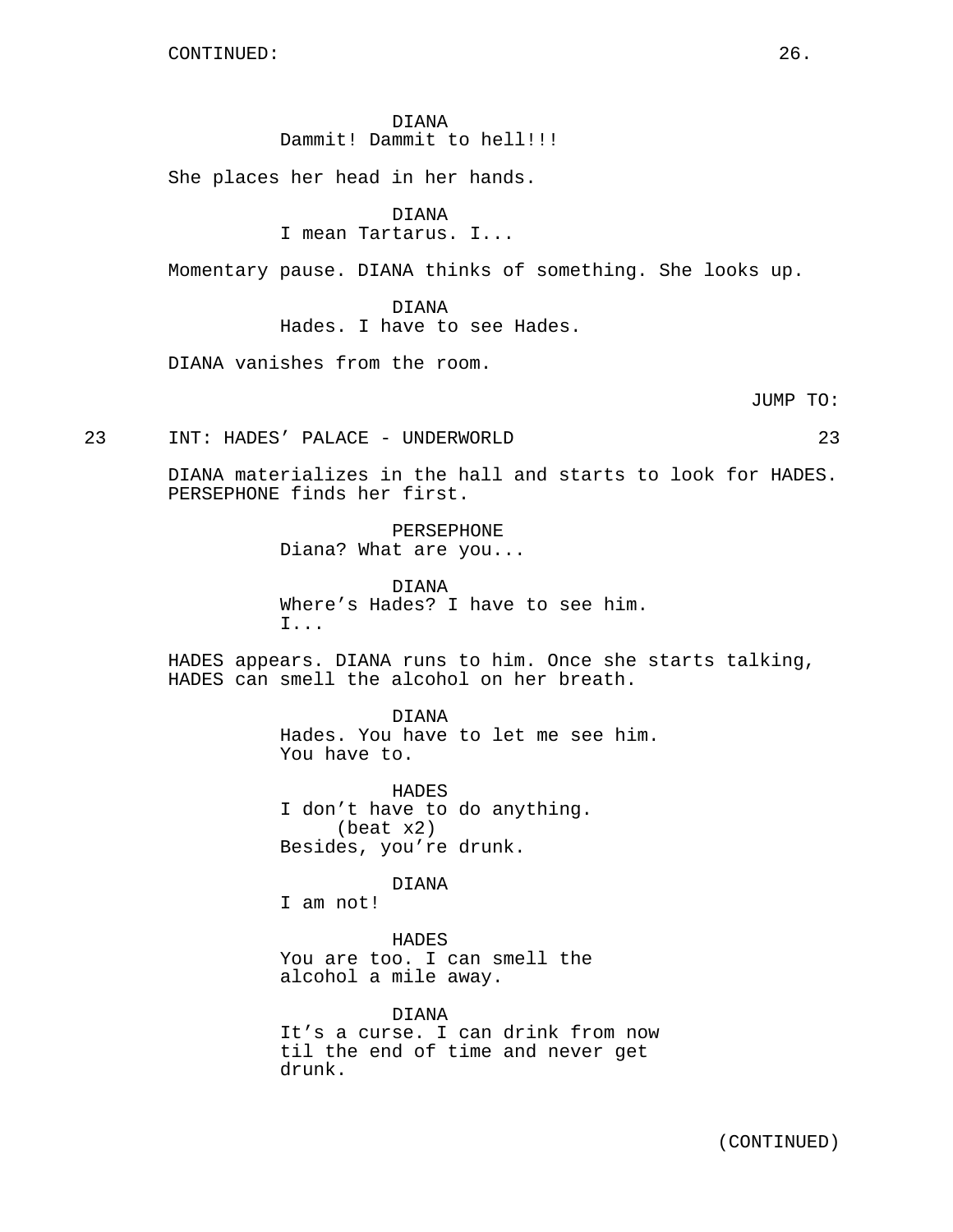HADES (surprise) Really? DIANA Yes. And... (beat) Don't try to change the subject. You have to let... HADES I can't. DIANA What? HADES You heard me. I can't let you see him. DIANA You are the God of the Underworld! You can let me in if you want to. HADES No. I can't. (beat x2) I can't allow people to simply just wonder a... DIANA People? Hades, I am an Immortal. Ares made me a goddess. I have the same rights and privileges that they do. HADES Diana. You don't... DIANA looks at him beggingly. DIANA Hades, please! I have to see him! I have to! DIANA starts to cry. HADES

I can't. Once he came here, his... DIANA

I need to see him. Please!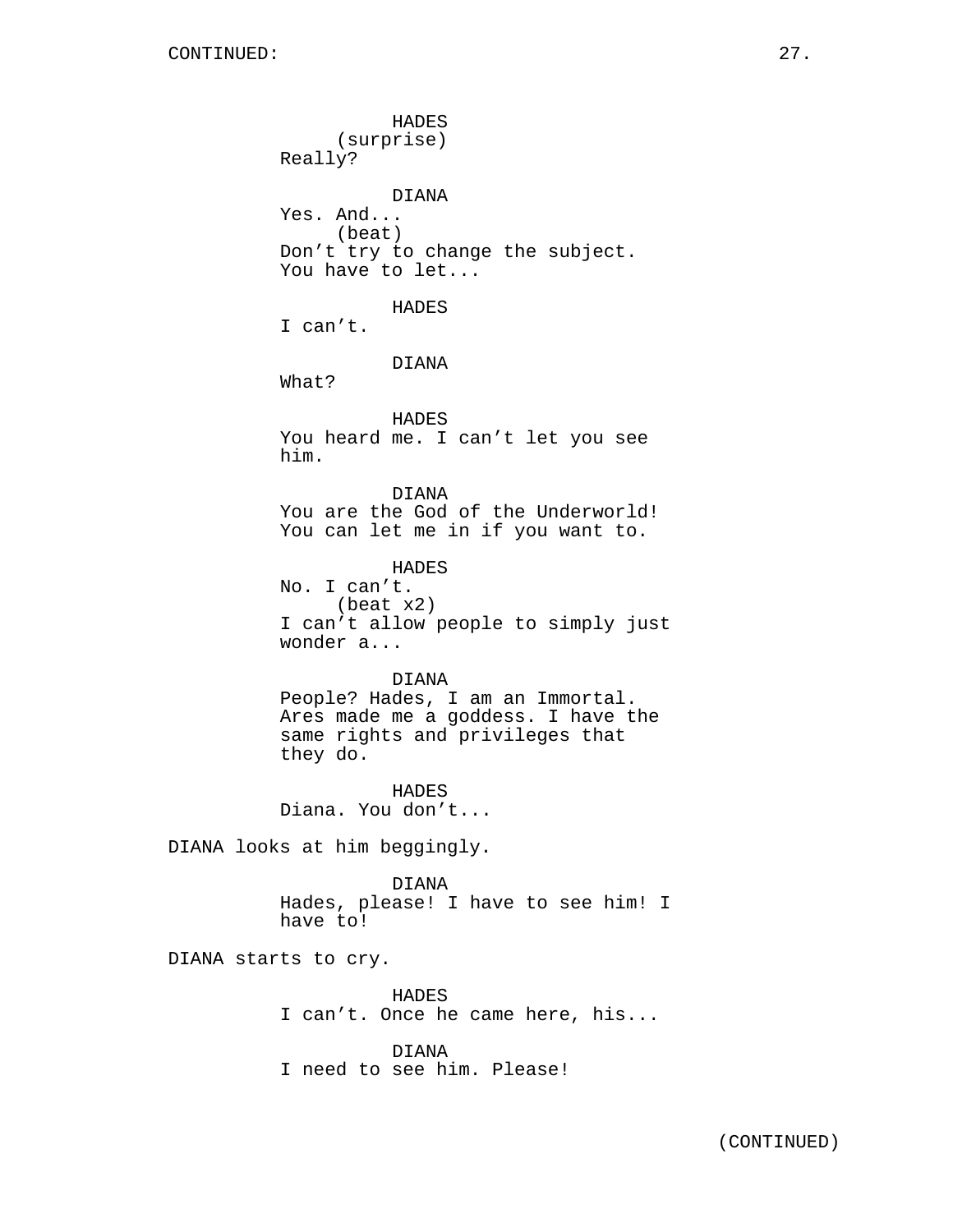HADES Go home, Diana.

DIANA I can't. The house is so empty without him. I...

**HADES** No. I meant, go home. (beat x2) From what I know, the planets will be in the proper alignment in 2 days.

DIANA I can't leave. Not without... (beat x2) Oh, Hades, please. Help me.

DIANA throws herself in his arms, and cries against his chest. HADES looks to PERSEPHONE. PERSEPHONE gives him a "let her see him" look. HADES ponders the thought for a moment, then gives PERSEPHONE a "leave us" look. PERSEPHONE leaves.

> HADES He's happy, Diana. I can't disrupt his...

DIANA talks and cries at the same time.

DIANA I have to see him. At least... at least once. Please?

Momentary pause. HADES thinks again.

DIANA You have to let me see him. I have to... I...

HADES gives in. HERCULES appears behind her.

HERCULES (VO)

Diana?

DIANA takes her head out of HADES' chest, and turns. She sees HERCULES.

DIANA

Hercules?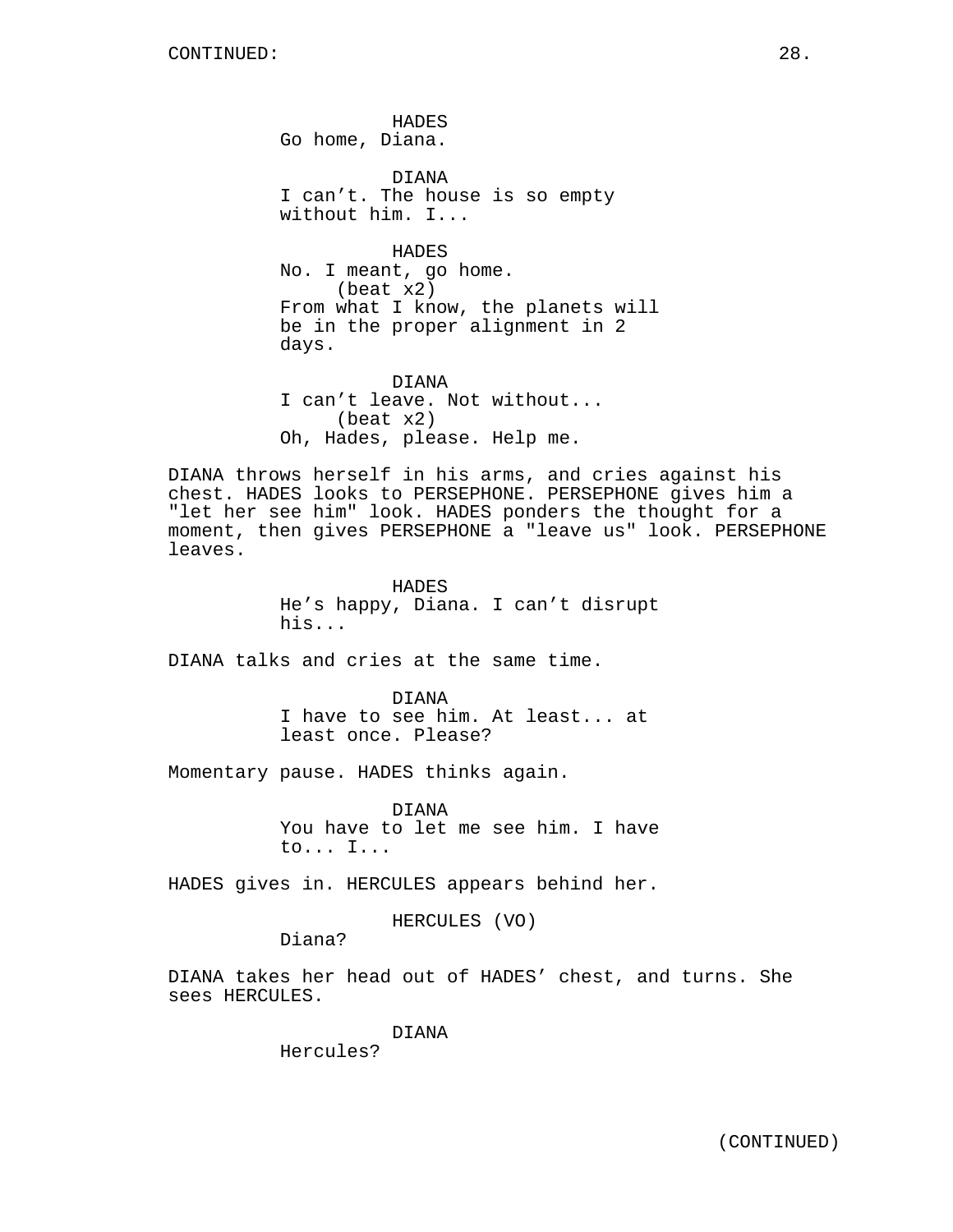DIANA dries her eyes and runs to him. HADES smiles. DIANA kisses HERCULES. After a few moments, she breaks the kiss and slaps him across the face. HADES is confused.

> DIANA That's for not listening to me. I told you... I told you you'd... you'd...

DIANA starts crying again. She falls into HERCULES' arms and cries against his chest. HERCULES holds her, comforting her.

> DIANA I love you. I'll always love you.

DIANA raises her head, and looks at him.

DIANA It's going to be a long time before I see you again. A long, long, time.

HERCULES Tell Clark I love him.

DIANA

Of course.

HERCULES kisses her. He breaks the kiss.

HERCULES Good-bye, Diana.

DIANA

Good-bye?

HERCULES vanishes. DIANA turns to HADES.

DIANA I want you to promise me he'll...

HADES He will. (beat) He is.

DIANA What do you...

HADES He's where he belongs.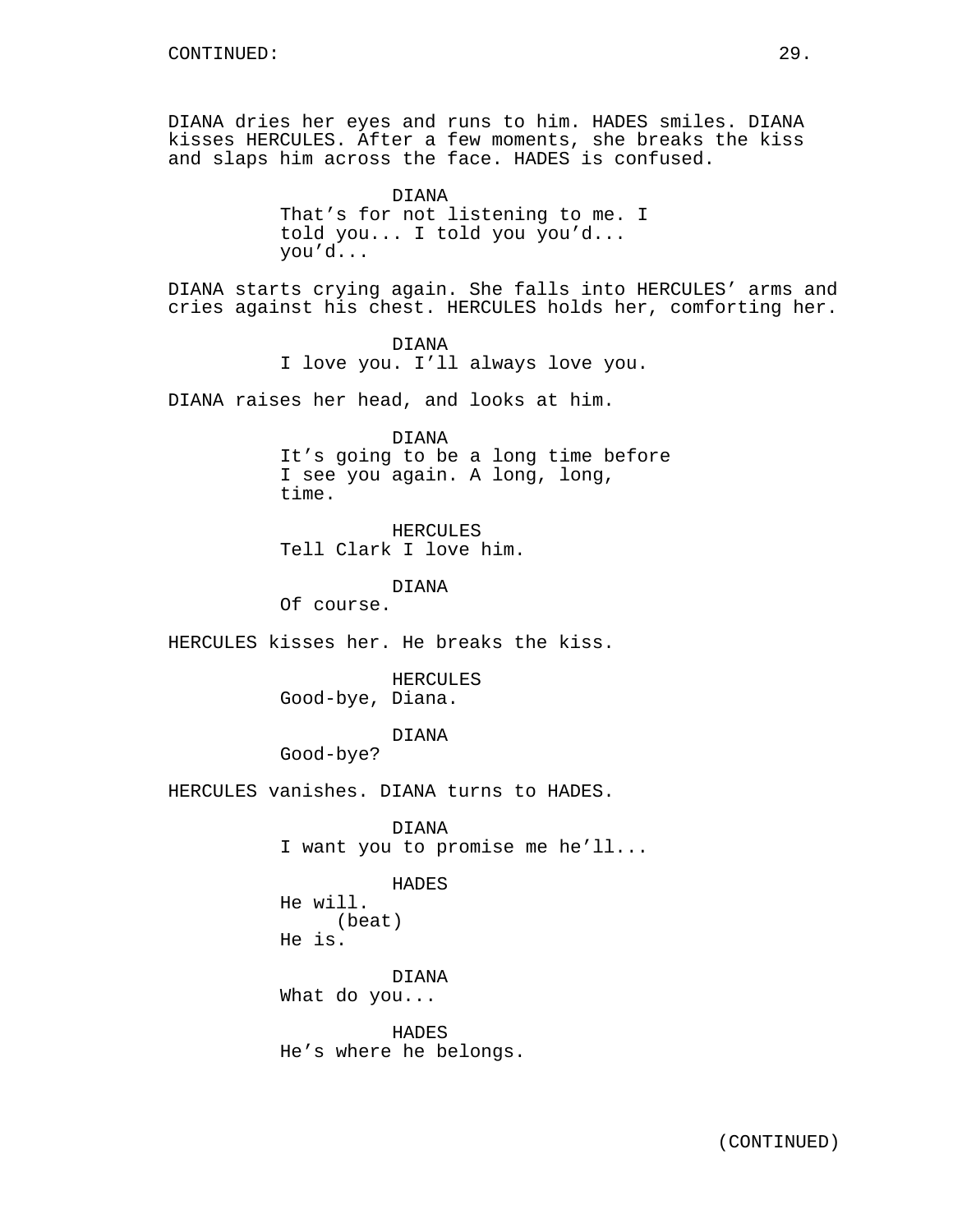# DIANA

# Belongs?

HADES waves his hand and opens a window to Deianeira's house. DIANA looks at the window. DIANA sees HERCULES playing with AESON, ILEA, KLONUS and their dog. DEIANEIRA is sitting, watching. They seem like the perfect happy family. DIANA dries her eyes again.

### DIANA

Home.

(beat x2) Maybe you're right. Maybe I should be thinking about heading home.

DIANA looks back at HADES and smiles.

# DIANA

Thank you.

HADES nods a "you're welcome". DIANA vanishes. HADES waves his hand and closes the window.

## JUMP TO:

24 INT: HERCULES' PLACE - LIVING ROOM 24

CLARK is cleaning the place up. DIANA materializes.

DIANA What are you doing?

CLARK

Cleaning up. Looks like pop, Iolaus and the Argonauts made it back. Boy, they sure made a mess.

DIANA is lost in thought. She is just staring at CLARK. Well, more like straight through him.

### CLARK

I wonder where they...

CLARK stops talking as he notices the look in her eyes.

CLARK Mother? (beat x2) What is it? (beat x2) What's wrong?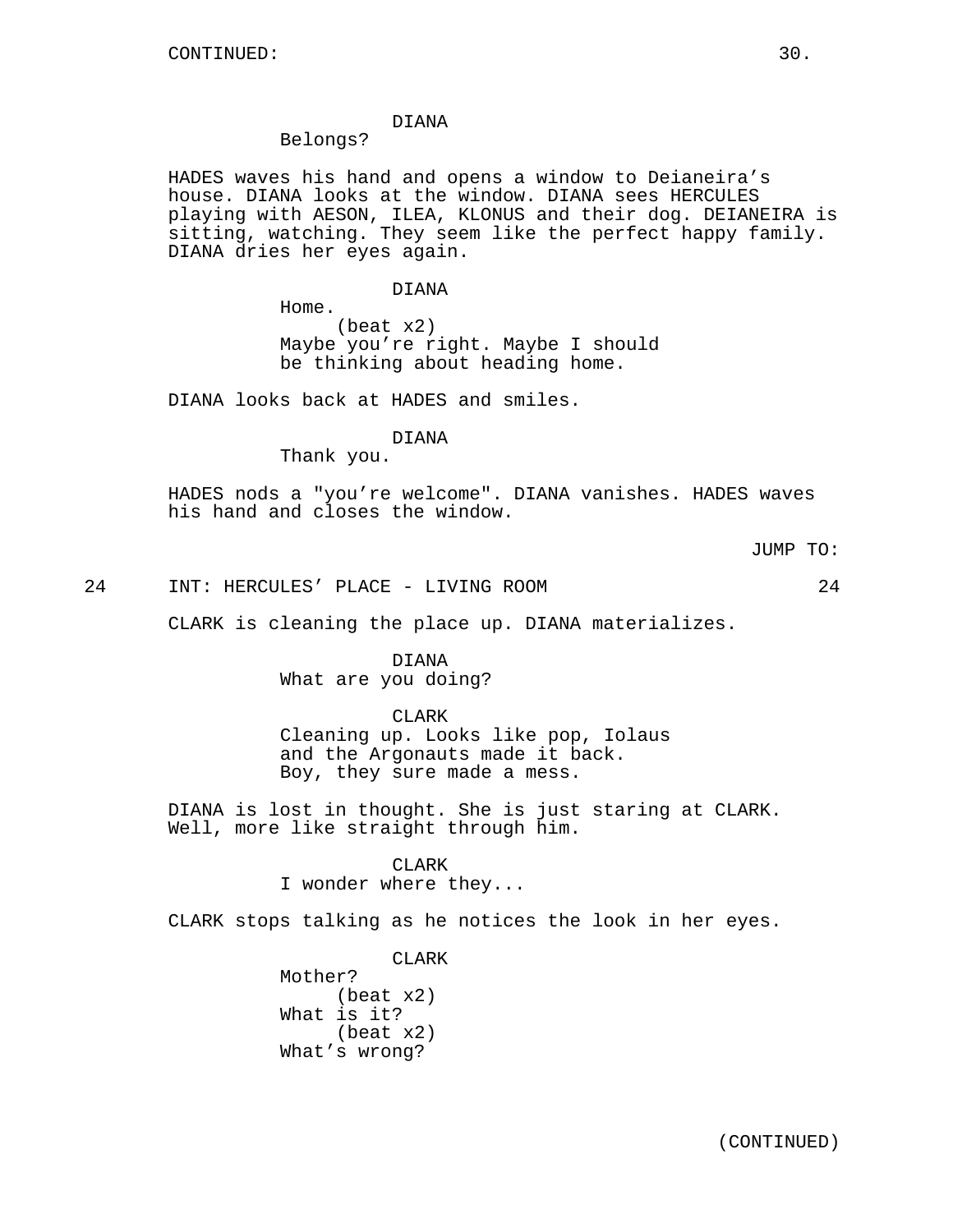DIANA It's.. It's Herc. He... He's...

CLARK He's what? (beat x2) What is it?

Momentary pause.

DIANA He didn't make this mess.

CLARK

What?

# DIANA

I did.

CLARK You did? What are you...

DIANA He's not coming home.

Momentary pause.

## CLARK

Did you two have another fight? You seem to be doing that a lot lately.

DIANA Clark, you don't understand. He...

Momentary pause.

CLARK

He'll be back. He always is. Just wait and see. He'll be coming through that door like...

DIANA

Not this time.

Momentary pause.

CLARK What makes you so sure?

DIANA Because this time he... he... he can't.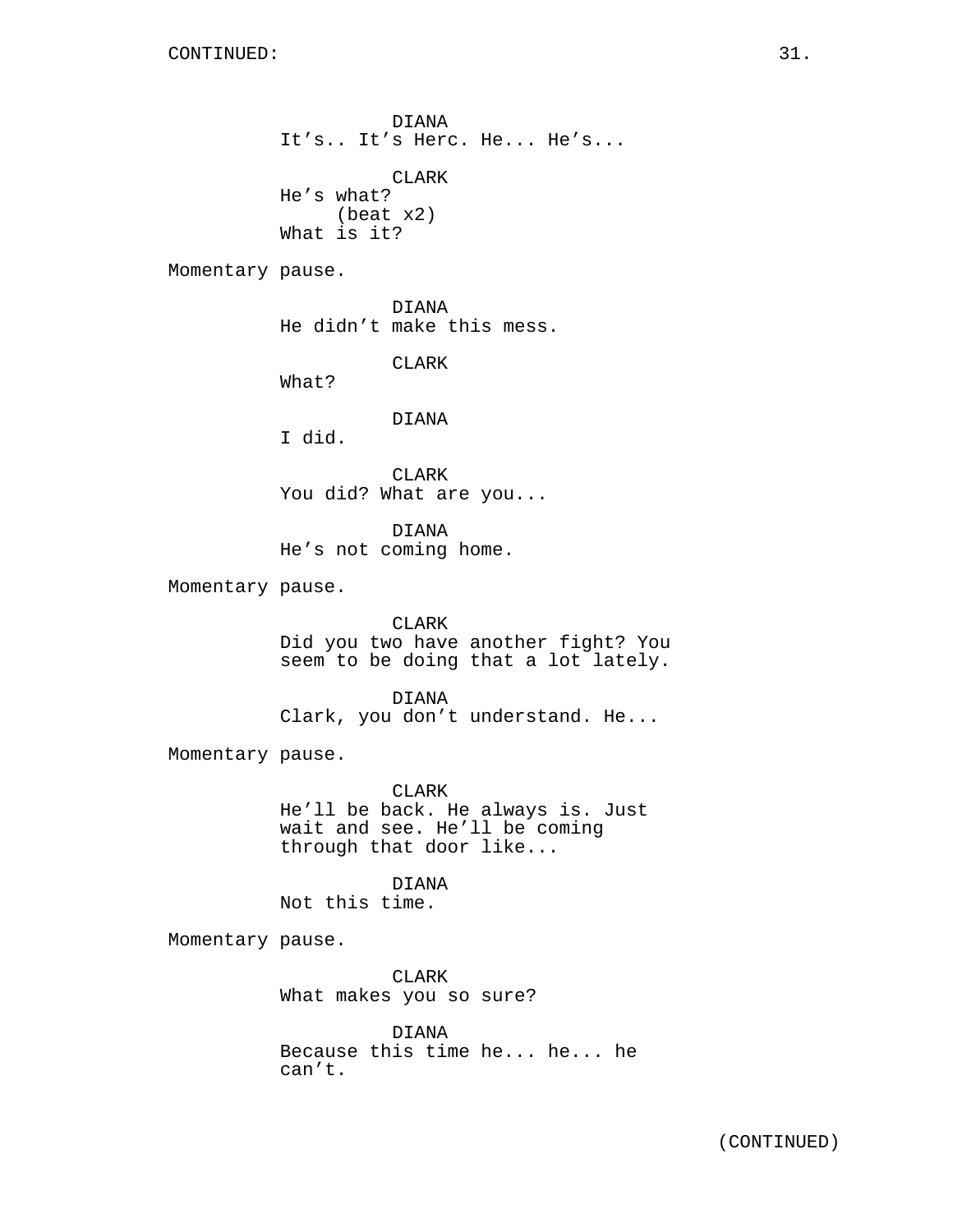CLARK

Can't?

Momentary pause.

DIANA He's dead, Clark. Dead.

CLARK

Dead?

DIANA Yes, and... and...

DIANA is trying not to cry, but she is losing the battle. She starts crying again. CLARK takes her in his arms and comforts her. She talks while crying.

> DIANA I want to go home.

> CLARK Home? We are home.

DIANA No. I mean home!

CLARK lifts her head and looks at her.

CLARK I think you're forgetting something.

DIANA No. The planet alignment will be perfect in 2 days. Everything we need to get back we have.

CLARK Not everything.

Momentary pause.

DIANA What do you mean?

CLARK Correct me if I'm wrong, but to get home, we need Ares.

DIANA

Ares.

As she says his name, she gets a far off look in her eyes.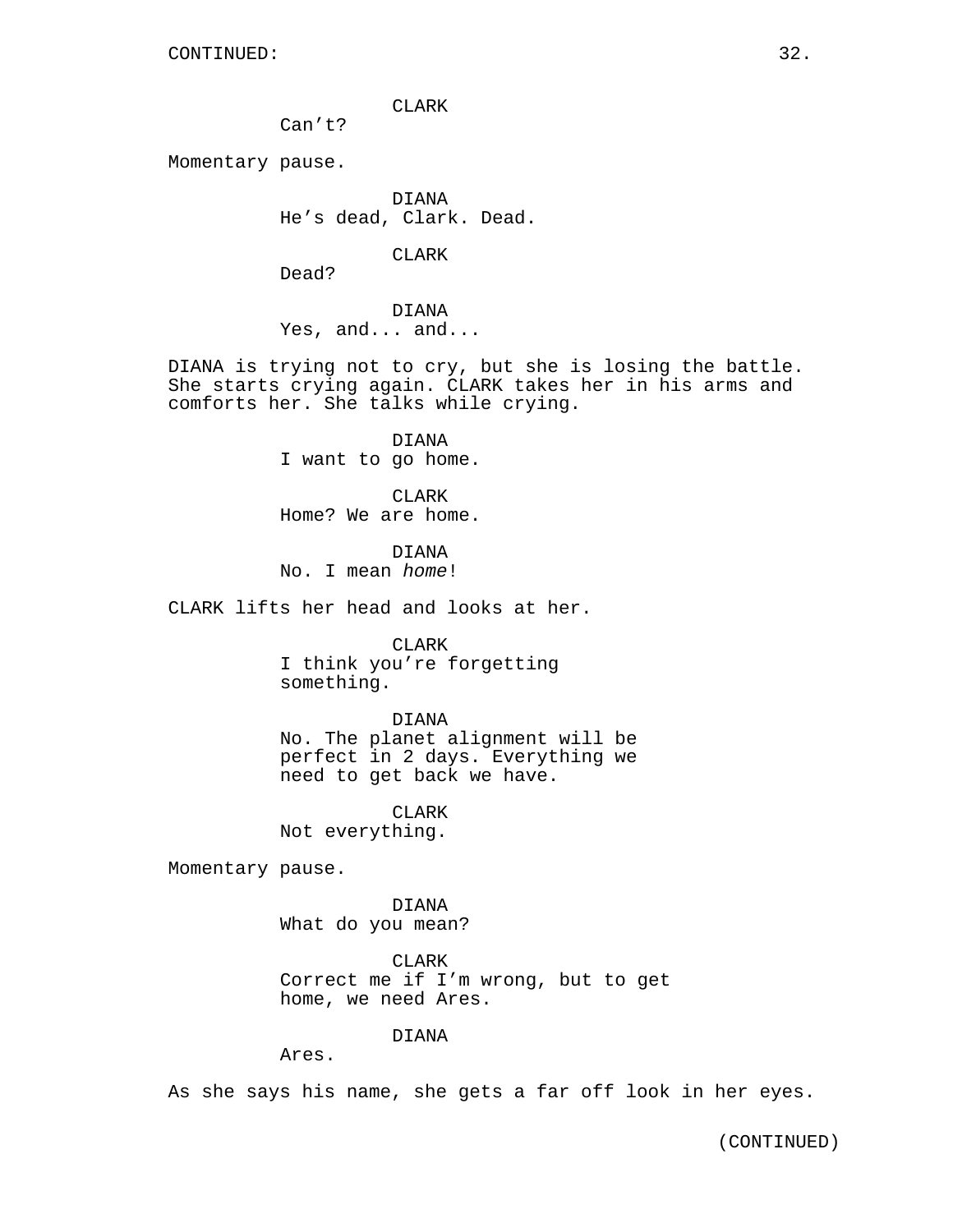CLARK Yes. Ares. And last time I checked, he was still...

CLARK notices the look in her eyes.

CLARK Mother, what are you thinking?

DIANA I'll be back. I... (beat) I've got to see someone.

CLARK

Mother?

DIANA vanishes. CLARK looks at the mess that is left. He waves his hand cleaning it all up and then he too vanishes.

JUMP TO:

25 INT: ARES' TOMB 25

DIANA appears. She is dressed seductively and has a hungry look in her eyes. ARES looks at her.

> ARES Diana. To what do I owe the pleasure of your company.

She teleports herself over to him. She is so close, she is almost on him.

> DIANA Nice choice of words.

> > ARES

Hunh?

DIANA runs her hand alongside of his face, and her leg up his side.

> DIANA Pleasure. Company.

ARES Are you okay?

DIANA Fine. Never better.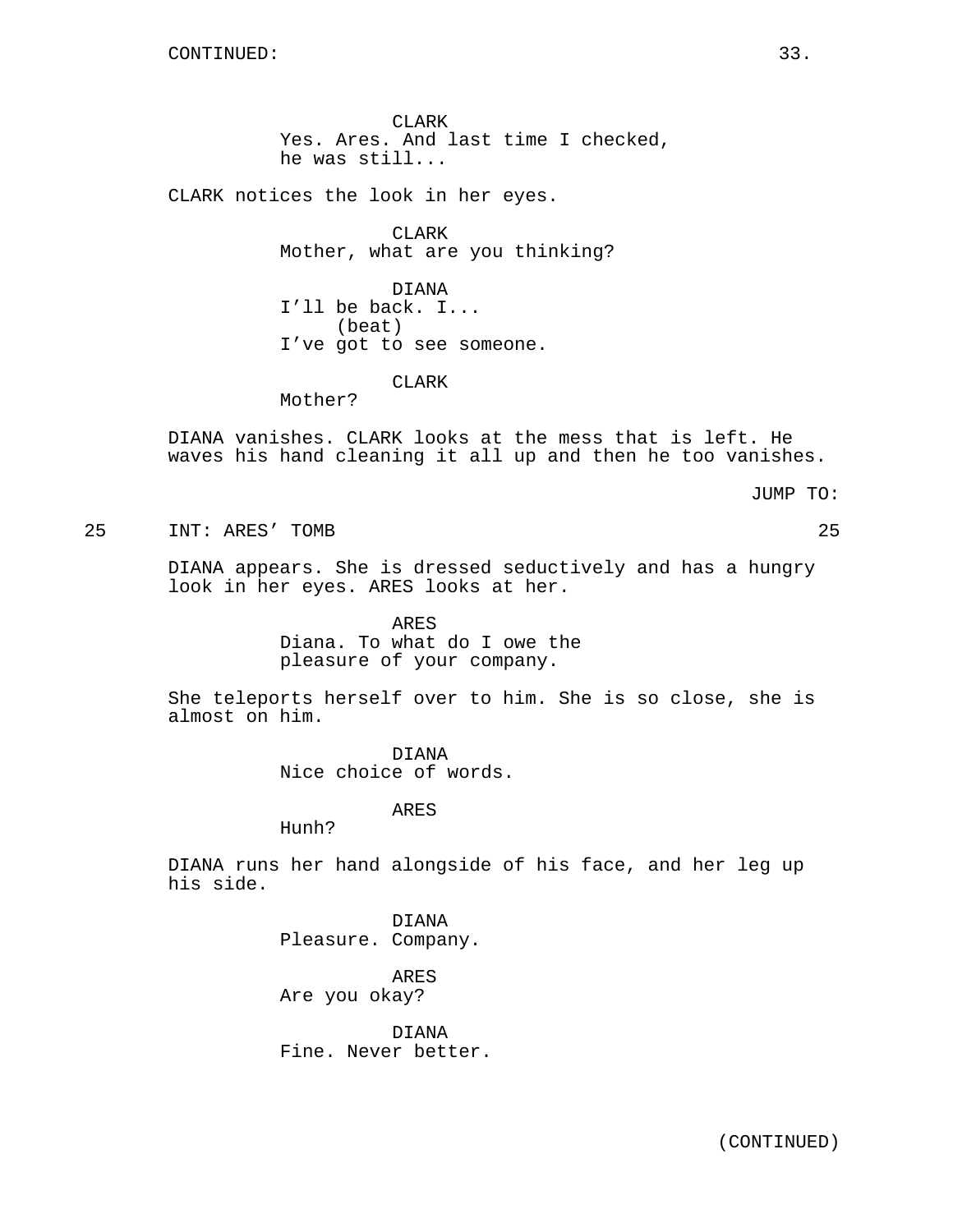ARES Good. (beat) Look, not that I'm complaining, but... (beat) Why are you here? Why now?

DIANA Isn't that obvious? (beat x2) I want you. I need you.

On the word "need", she presses herself up against him. His body is responding to her closeness. He hasn't been with her, or anyone, in so long. She smiles as she feels his body responding. She presses closer, rubbing against him, turning him on.

> DIANA Make love to me Ares. I know you want to.

#### ARES

I...

She kisses him. He pulls her close in a passionate kiss. In a flash, they are over on the bed. He is on top of her, and they are both completely naked. He kisses her throat. He thinks he is dreaming.

> DIANA Oh, Ares. Yes. Take me. I need you. I need to feel you in me. And I know you want to ride me. Take me, tiger. Take me.

He kisses her hungrily.

CONTINUE TO:

# 26 TIME FLIES 26

They make love. For hours they take their pleasure in each other. They keep going til they can go no longer.

CONTINUE TO: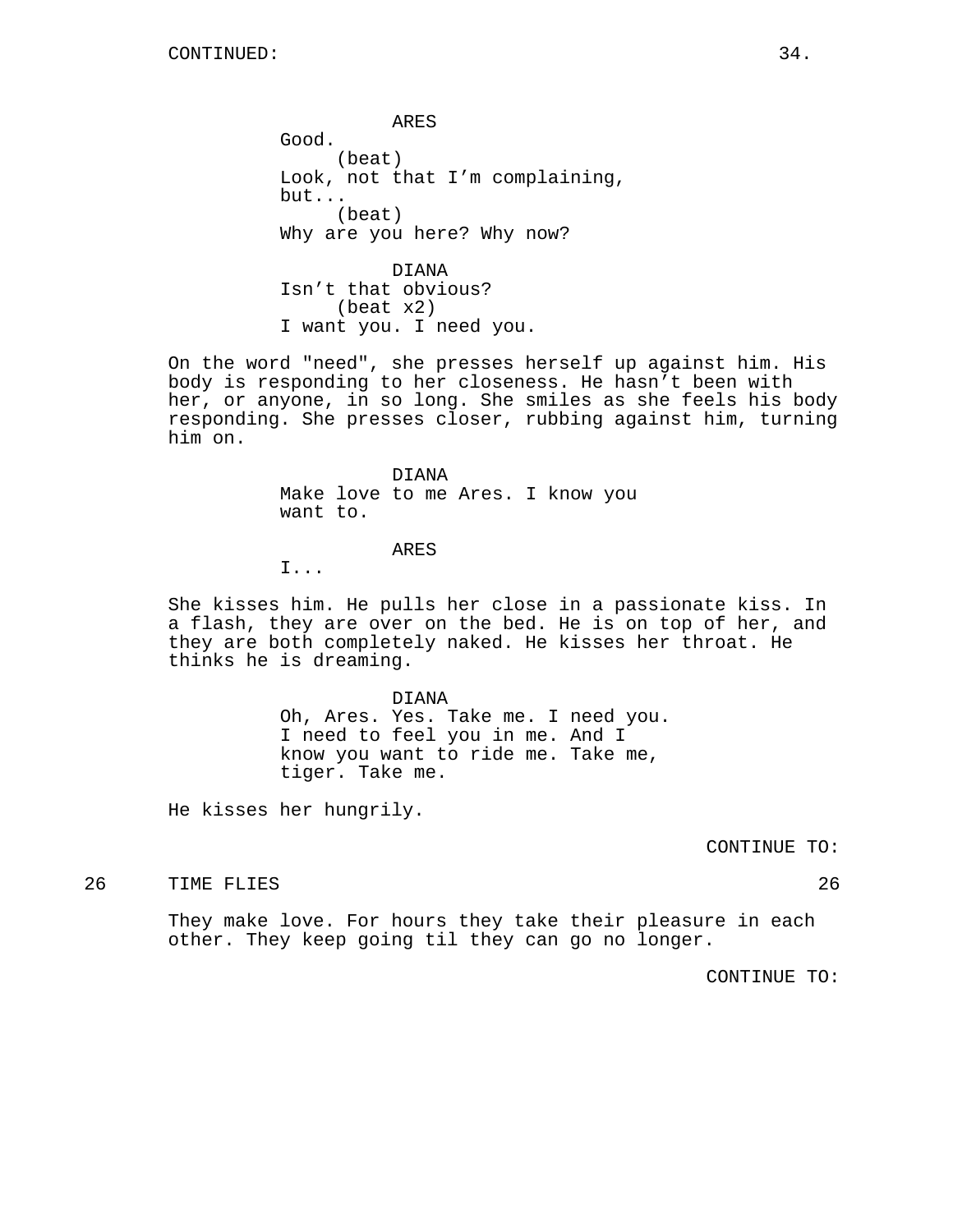27 TIME RESUMES 27

She rests her head on his chest. ARES addresses DIANA.

ARES

Why?

DIANA Why what?

Momentary pause.

ARES Why are you here? Why now? (beat) I haven't seen you in...

DIANA You want me to go?

ARES No. It's not that. I love being with you. It's just... (beat) ...there has to be a reason.

# DIANA

Why?

ARES You never do anything without a reason, D.

Momentary pause.

DIANA I just wanted to be with you. That's all.

ARES Really. What about Hercules? (beat) He'd go ballistic if he...

ARES notices a change in her when he mentions Hercules.

ARES Diana? (beat x2) D, what is it?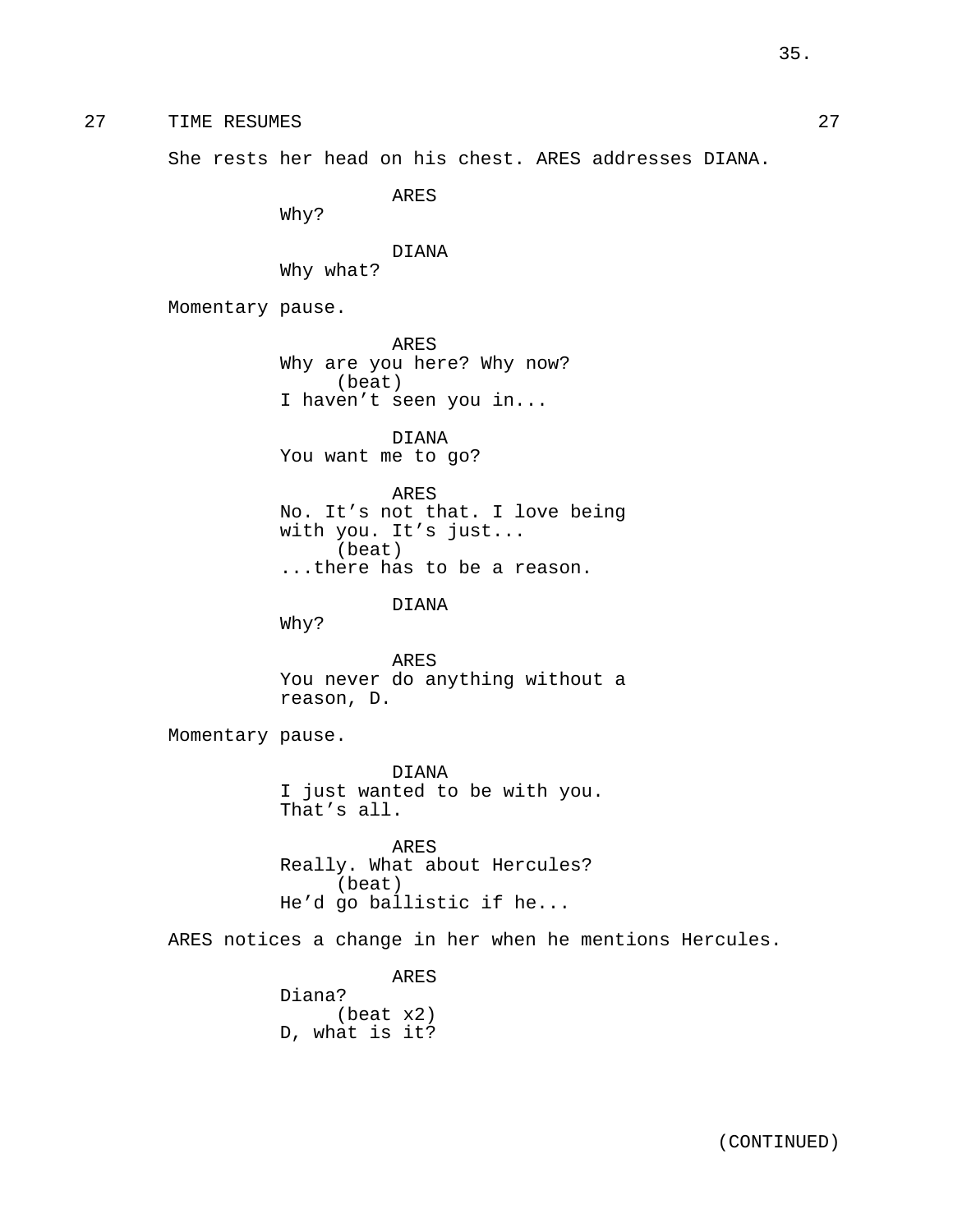DIANA Nothing. ARES It's not nothing. I can tell something is bothering you. (beat) As soon as I mentioned Herc, you... (beat x2) Wait. Something's happened. I can sense it. What? What is it? DIANA You don't know? ARES Know what? Momentary pause. DIANA Herc's dead. ARES Dead? How? DIANA Long story. (beat x2) But... with him dead, there is really no reason, no place, for me here. DIANA looks at him. DIANA I want to go home, Ares. Back to Seattle. I want things back the way they were before we all came back here. I... ARES Aren't you forgetting something? DIANA Like what? ARES points to The Eye. ARES That holds me here. I can't leave until I'm free of this place.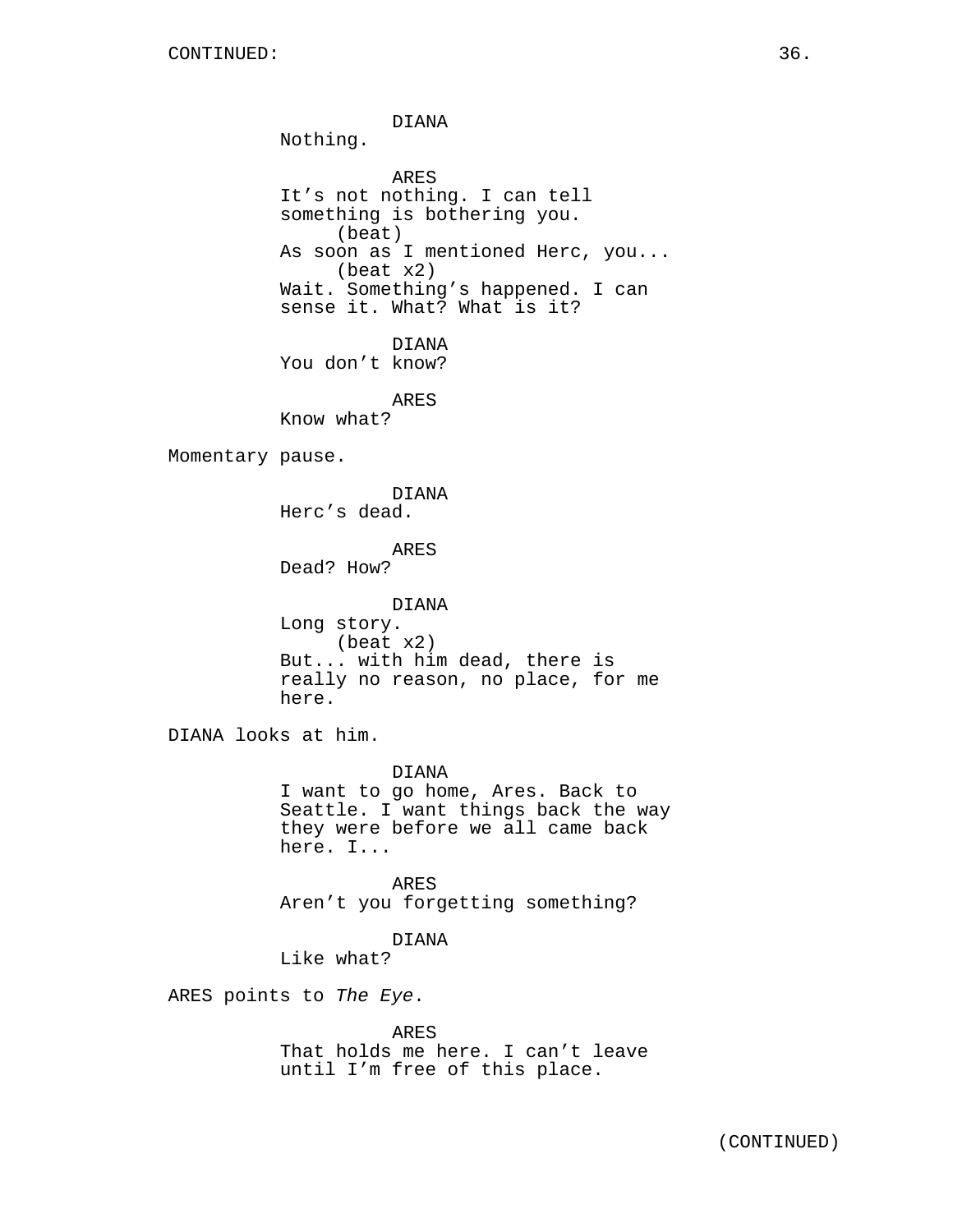DIANA Oh, right. So I guess leaving in 2 days is out of the question?

ARES can see, and feel, the sadness in her. He places his hand under her chin, and turns her face to him. He looks her in the eye.

> ARES We could always try. I don't think it will work, but...

DIANA smiles and kisses him. She breaks the kiss and rises off of him.

> DIANA I'll tell Clark. See ya in 2 days.

> > ARES

Wait. (beat x2) Don't leave yet. Stay. (beat x2) It's so lonely here, and you shouldn't be alone right now.

DIANA

I...

ARES Please. I need you Diana. And you need me. (beat x2) No one has ever been as good for you as me. No one has ever filled you like I can. I know you need me. That's why you're here. (beat x2) Come here, Diana.

ARES pats the spot on the bed beside him.

ARES Let me fill you like you haven't been filled in a long time.

DIANA returns to the bed. He runs his fingers through her hair.

> ARES Oh, Diana. I've missed you. I've missed spending time with you. I've missed out talks, our...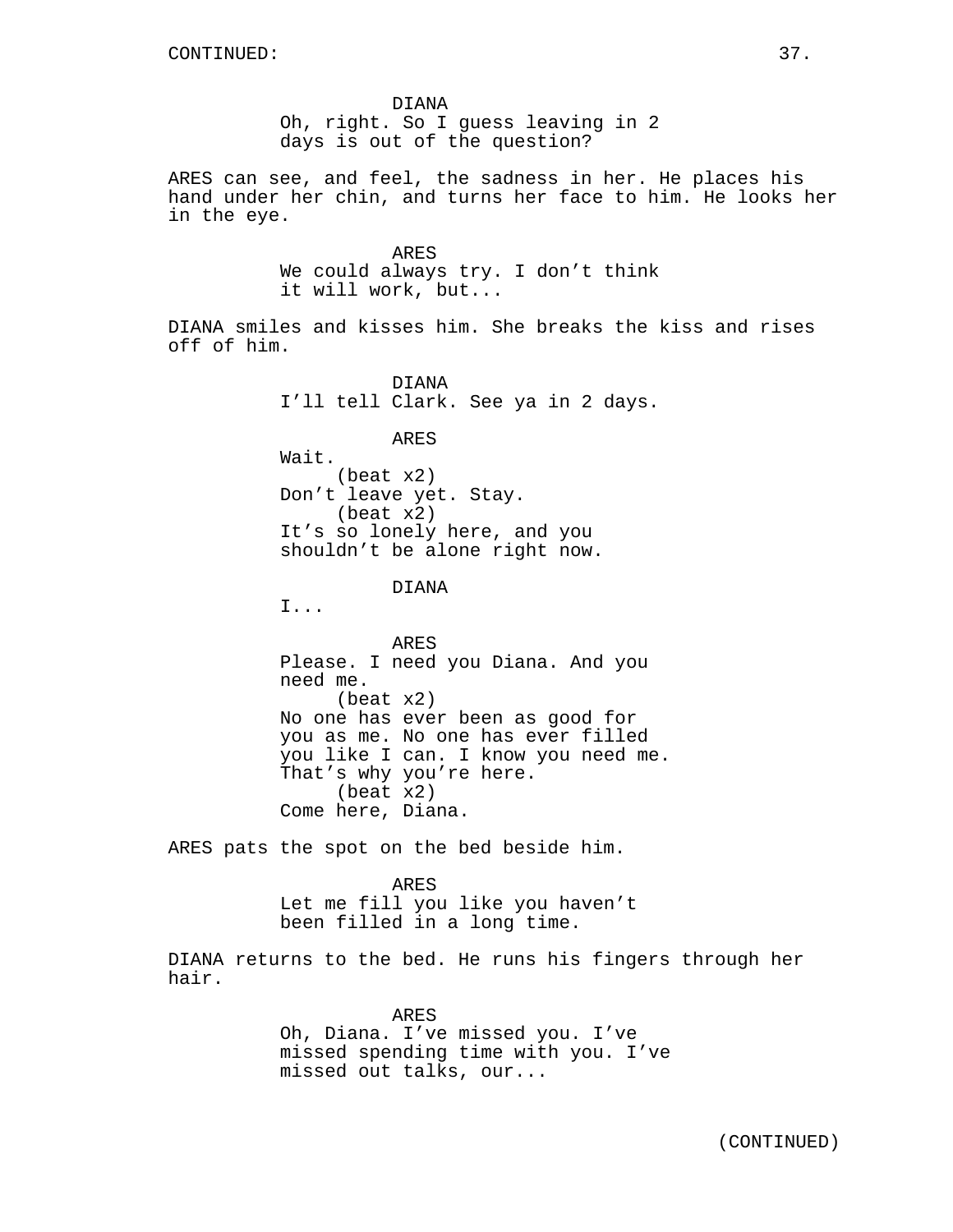DIANA Talks? Yeah right. I know what you've missed most, and it isn't our talks.

ARES

It isn't?

DIANA smiles at him.

DIANA No. It isn't.

DIANA rolls onto him, and looks him in the eye.

DIANA You miss the way we are together...

DIANA kisses his chest.

DIANA The closeness...

DIANA kisses his neck.

DIANA The physical contact...

On the word "physical", she presses her body real close to him. He sighs. She then nibbles on his ear. She whispers seductively into his ear.

> DIANA You know what I'm talking about. Show me how much you've missed me.

ARES I thought I just did.

#### DIANA

Please. You can do better than that. I know you can. I remember the way you use to spend hours just working me up. You'd torture me. You'd have me begging for you to take me. I want to feel that way again. I want you to make me want you. Take me Ares. Take me. Like we used to be. I want you to completely take me.

ARES rolls over. He is now on top of her. He smiles at her. She looks at him. Her eyes, telling him that she wants him.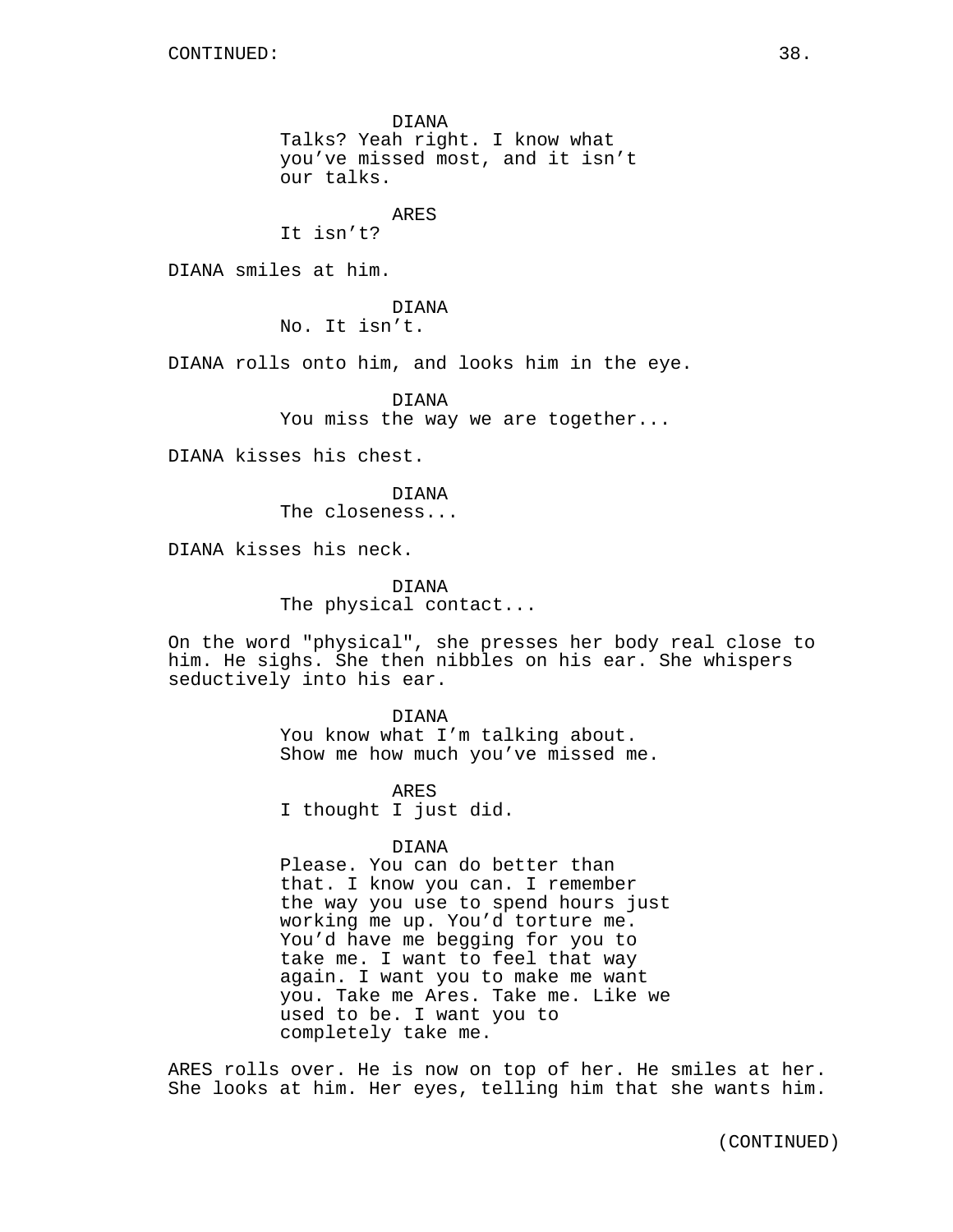Her body, ready and willing to let him take her. He kisses her. It is a deep passionate kiss. He forces his tongue into her mouth, and she gasps, accepting his tongue. She pulls him real close to her. His hands begin to roam her body.

## 28 TIME FLIES 28

ARES spends hours re-acquainting himself with her body. He doesn't ignore a single part of her. He works her up real good. As he is kissing up her body, heading for a breast...

CONTINUE TO:

## 29 TIME RESUMES 29

DIANA is speaking in breathless gasps.

DIANA

Ares. Oh, Ares. I'm ready. I'm really ready. Do it. Please. Take me. I want you. Oh gods how I want you. I need you in me. Now.

ARES is suckling a breast as she begs him to take her. His hands slowly stroke the sides of her body.

> DIANA Oh, oh. I. I want you. Take me. Take me.

His hands have reached their target. He slowly inserts two fingers from each hand and pulls her open.

> DIANA Uh. Oh. Yes. Yes.

He holds her open as he readies himself to enter her.

DIANA Oh. Oh, Ares. Now. Please. Now. Enter me. I want to.

ARES thrusts himself inside her, hard and fast.

DIANA Oh, yes. Push it, Ares. Push it.

ARES pushes himself into her.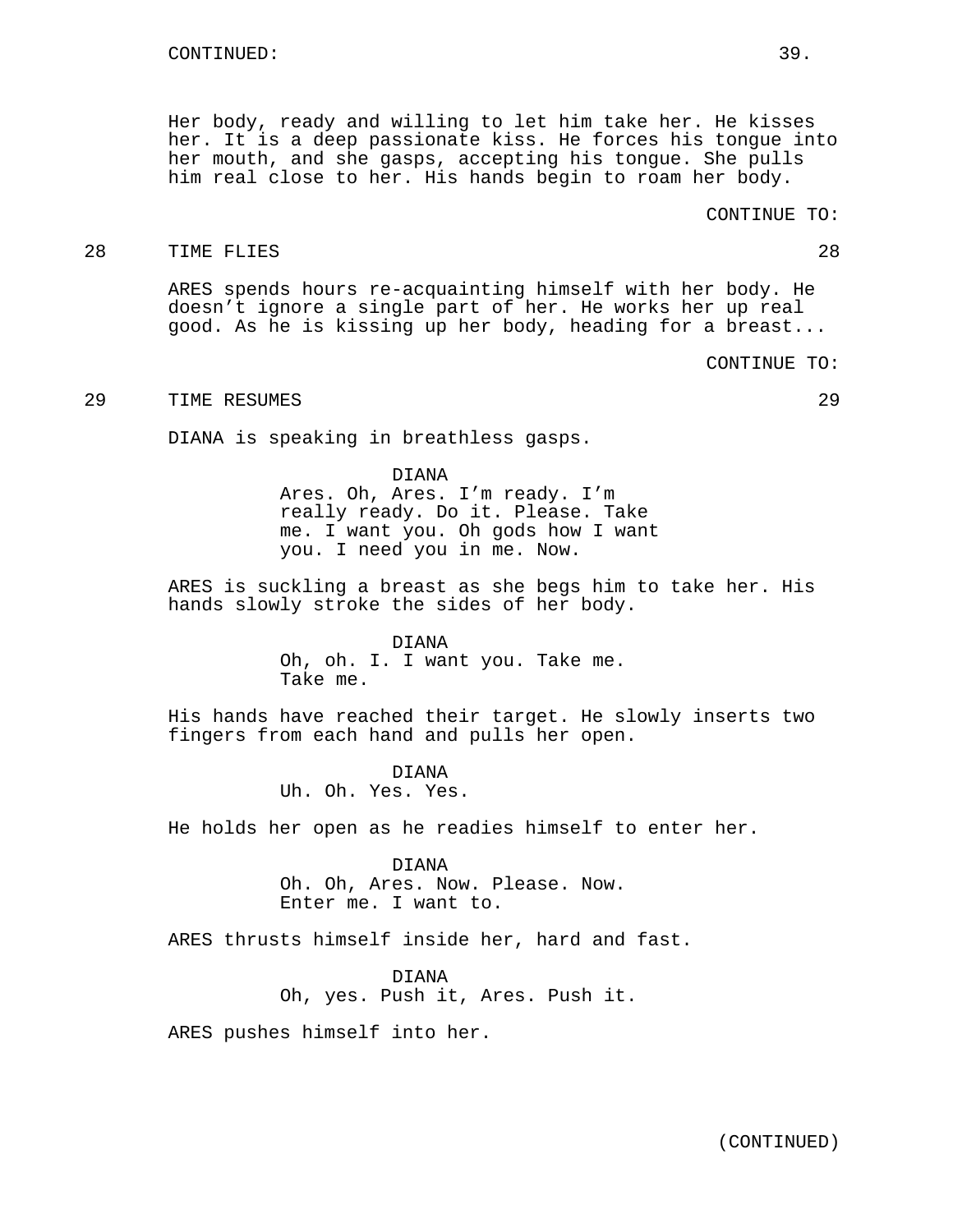ARES starts to pump her up.

DIANA Ah, ah. Faster, faster.

He pumps faster.

DIANA Push it, babe. Push it. Harder, harder.

ARES follows every command she gives him.

DIANA Ah, ah... Oh, gods... I... Pump me... faster, faster... oh, oh. Push... harder, Ares, harder... Don't stop. Don't... I... Ah... Yes. Yes. That's it... I... oh, oh gods... faster, faster... oh, Ares, I... I...

ARES is almost at his peak, one more thrust should make him explode. He thrusts himself into her, hard, fast, and deep. As he is pushing, he explodes. He explodes and at the exact moment his body ejects his seed into her, she screams his name.

## DIANA

Ares!!!! Oh...

ARES empties himself inside of her, then withdraws from her and rests his head in her bosom. DIANA runs her fingers through his hair. They are both breathing heavily and are fully exhausted. ARES cups her breast in his hand, and brings it to his mouth. He suckles it gently. She moans and clenches his hair in her hand. When he releases the breast, she returns to stroking his hair.

DIANA

```
Ares, I...
```
ARES

Sh.

## DIANA

I love you.

ARES turns to look at her. He smiles.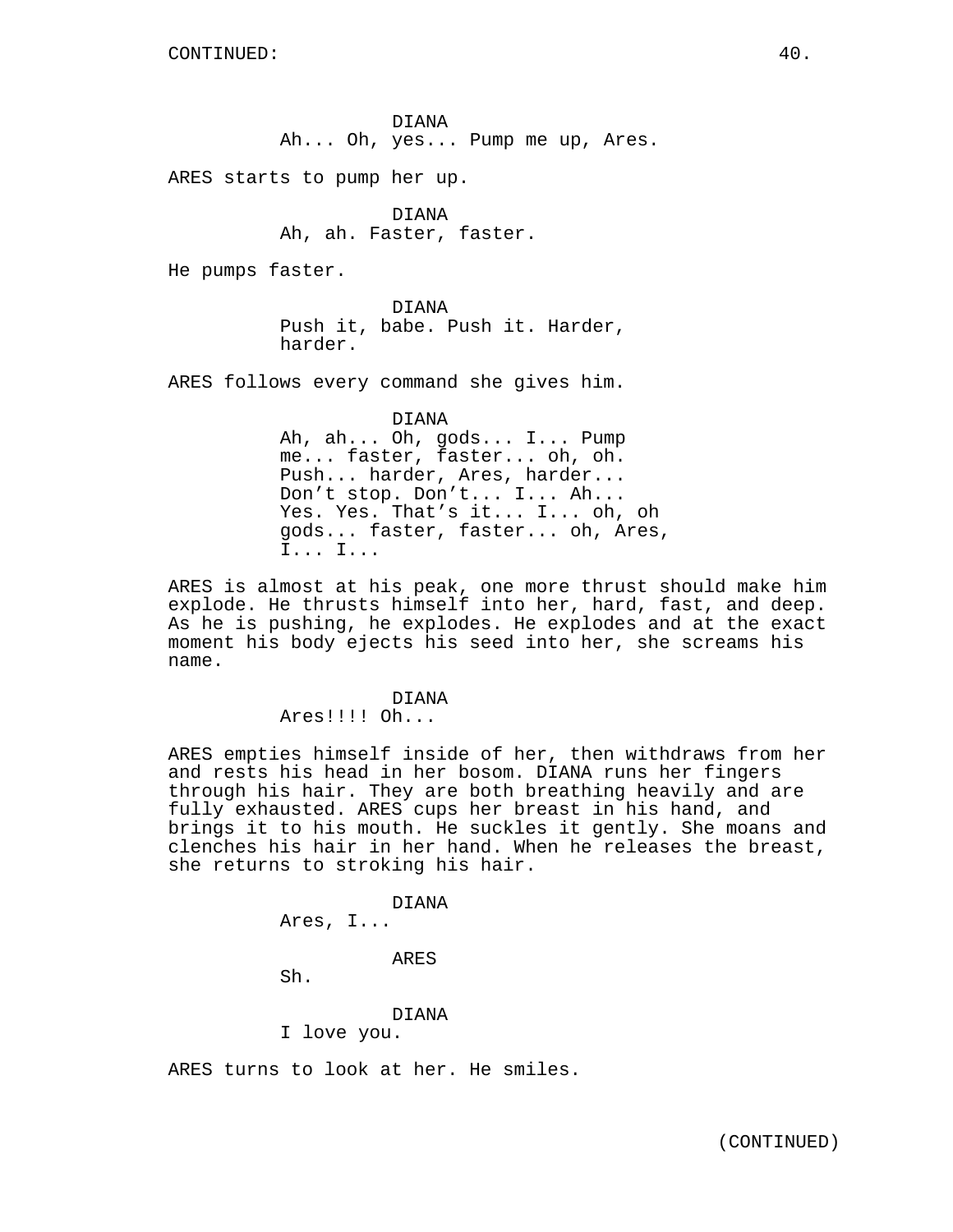ARES I know. I love you too.

He kisses her.

JUMP TO:

## **NEXT DAY**

30 HALL OF WAR 30

CLARK is pacing.

CLARK Where is she? (beat) I'd hate to have to leave without giving her a proper good-bye.

Momentary pause. DISCORD materializes.

DISCORD What's the big emer...

CLARK teleports over to her and grabs her in a passionate kiss. She returns it. After a few seconds she breaks the kiss and looks at her.

> DISCORD Wow. What...

CLARK I want you.

DISCORD (smile) I'm all yours Clark.

CLARK grabs her hair in his hands and pulls her head back. He looks at her.

> **CLARK** Tell me you want me.

She flashes him a smile.

DISCORD I want you.

CLARK flashes an evil smile.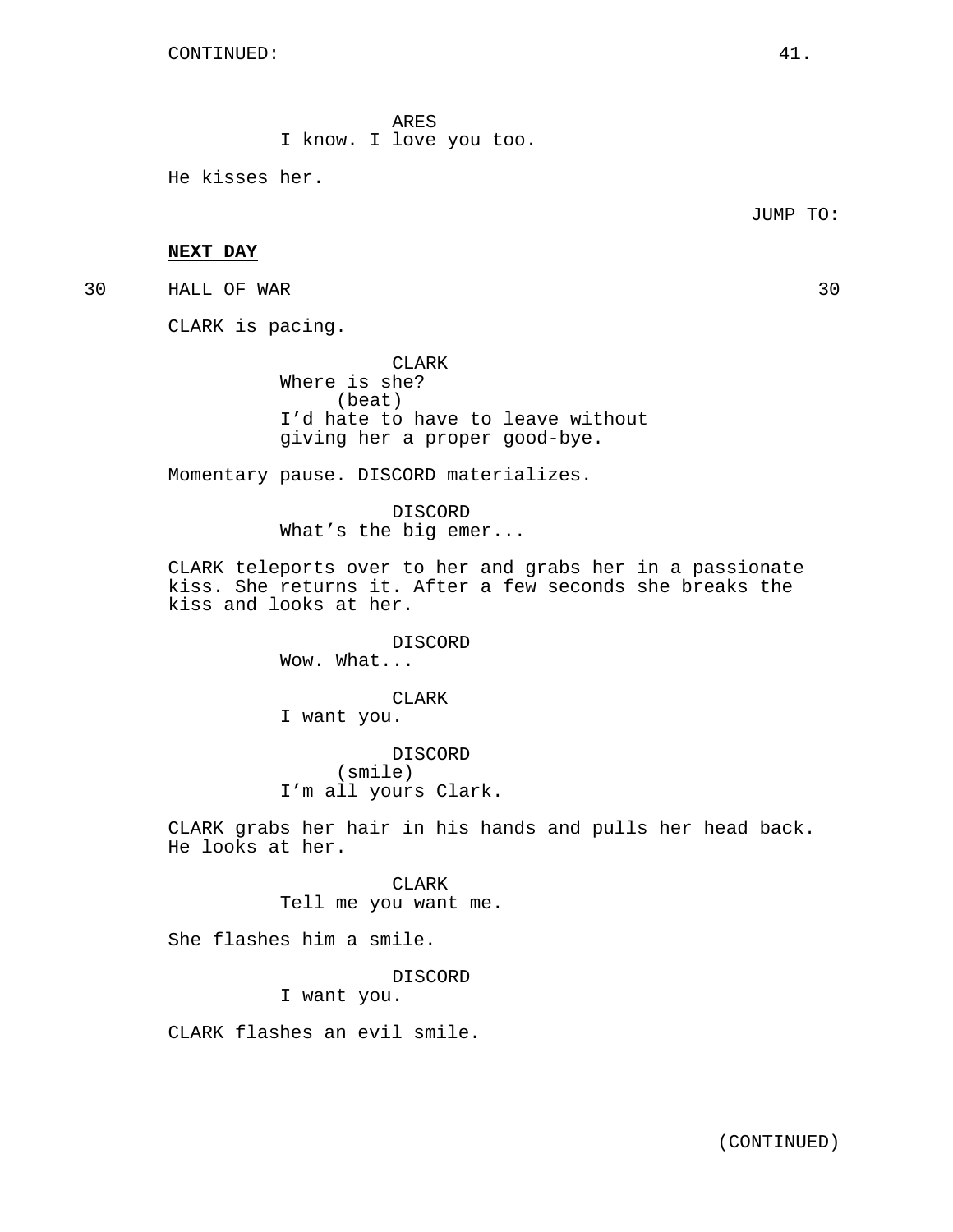CLARK Tell me you need me.

DISCORD

I need you.

She places a leg on his hip. He kisses her. After a few moments she breaks the kiss and looks at him. He smiles and kisses her again. He runs his hand down her side and grabs her leg, the one that is on his hip. He runs his hand up her leg. She wraps her arms around his neck. He lets go of her hair, and picks up the other leg and brings it to his waist. She wraps her legs around his waist, vice like. He wraps his arms around her, pulling her close. He turns around and, quicker than you know it, they are up against a wall. Her back is to the wall, and he is standing in front of her. They are completely naked. He breaks the kiss and looks at her. He stares at her naked body, admiring it. He wants her so bad. He knows this may be the last time he sees her, and wants to give her something to remember. He looks at her. He can see the desire in her eyes. He smiles at her and nuzzles her neck. She tilts her head back, pulling him close. He thrusts himself into her hard and fast. She gasps. He starts pumping her hard and fast.

CONTINUE TO:

#### 31 TIME FLIES 31 SPACES 31 SPACES 31 SPACES 31 SPACES 31 SPACES 31 SPACES 31 SPACES 31

After a few hours, he looks at her and decides to try something he has never tried before. He makes a metal bar appear in the wall. She looks at the bar, and wonders what he has in mind. She doesn't have to wait long. He backs away from her, and with a mere thought he has her positioned the way he wants her - hanging from the bar. Her hands are chained together above her head. He smiles at her. She is still wondering what he is planning to do. He splits into two people. There are now two CLARK's in front of her. She is momentarily stunned. He's never done that before. She tries probing his thoughts, to see what he has in mind, but he's blocked her out. They both look at her, smiling. One goes behind her and starts kissing the back of her neck. The other stops in front of her and kisses her forcefully on the lips. The one in front of her, brings his hands down to her wet mound and inserts his fingers into her. The one behind her, has brought his arms around and starts to fondle her breasts. She is enjoying this. And, she thinks she has figured out what he is planning on doing to her. They work her up for about an hour then, the one in the front looks to the one in back and gives him a "now" signal. Both prepare to take her. The one in front looks at her as he thrusts himself into her frontal hole. She gasps as he enters, and is surprised when he doesn't start pumping her. He just

(CONTINUED)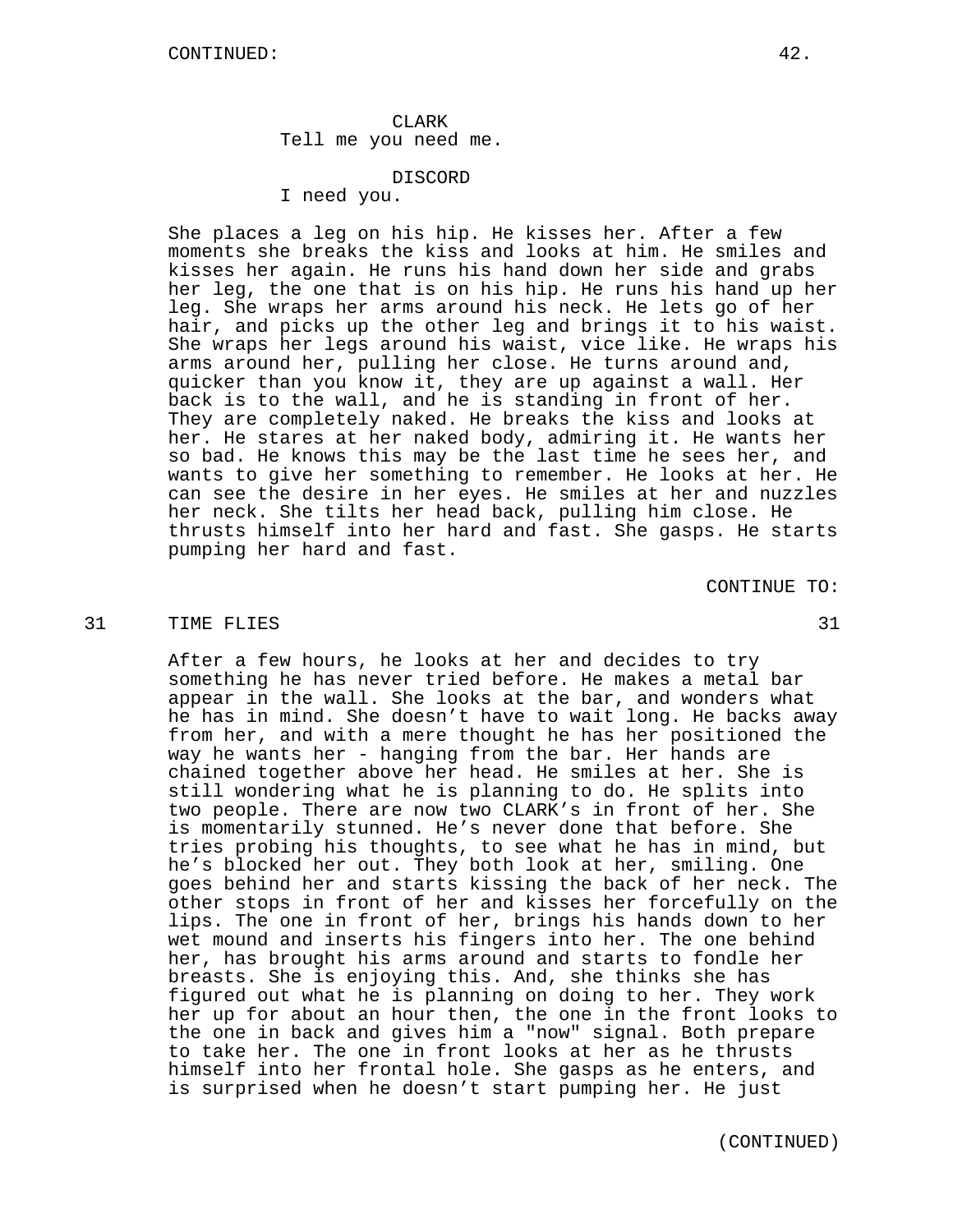stays still, waiting. The one in back, thrusts himself in her a-hole. She gasps as he enters, and is again surprised when he doesn't start pumping her. He just stays still, waiting. The one in front shares another look with the one in back and they starting pumping her. She is getting it from both sides. They work in a rhythm. When the one in front is thrusting in, the one in back is pulling out, when the one in front is pulling out, the one in back is pushing in. They pump her in and out, and in and out, for the next three hours. They make her cum numerous times. He pumps her hard and fast. Really fast. So fast, that at times she thinks she is going to catch fire. Oh gods he is a great lover, the best she's ever had. She feels herself coming, and gasps. He does her harder than she has ever been done before. He's pondered her thoughts, and knows she is enjoying this. He forces himself to go faster, to push into her harder, and deeper. He wants her to never forget this. He can feel himself growing inside of her. He wants to get so big that she will be screaming his name. So big that she won't know whether she is feeling pain or pleasure. He is enjoying the way she is making him feel. The way she is covering him in her sweet cum juice. He goes faster. She moans. He is into her so deep right now. So deep on both sides. The CLARK in back, has his arms around her waist. With every thrust in, he pulls her back so he can push in deeper. The CLARK in front, runs his hands along her body. He brings them down to where all the action is. He wants to go deeper. He slows down his pumping action and tries to pry open her walls. He is amazed that he can fit one finger from each hand into her frontal hole, while his oh so thick unit is still inside of her. He inserts his fingers, causing her to cum again. Once his fingers are in, he pulls her walls open, making her hole bigger. She cries out as he pulls her open. She cums again. He slides a few more fingers in on each side and holds her open as he enlarges his unit to fit the new width. As he expands she cries out his name. Once he can feel the tightness of her entry, he tries to see if he can pry her walls further apart. She cries out his name and cums for him. He holds her open as he enlarges himself again. To fill her completely. She cries out as he grows inside of her. He tries to open her further, but he can't. At least not while he is also in her a-hole. He removes his fingers and lets her walls clamp onto his unit. He then pushes into her as hard as he can. She cums. She screams his name. He returns to thrusting himself into her. He is so big now, that every thrust in causes her to cum. The CLARK in front, again looks to the CLARK in back. They share another look. Then, they both thrust into her so hard and fast that all three erupt in a massive explosion. Once the double bang reaches it end, and both CLARK's have completely emptied themselves in their respective locations, they withdraw from her. Once the one in back has withdrawn, he comes around to the front, and merges back with the one in front. With a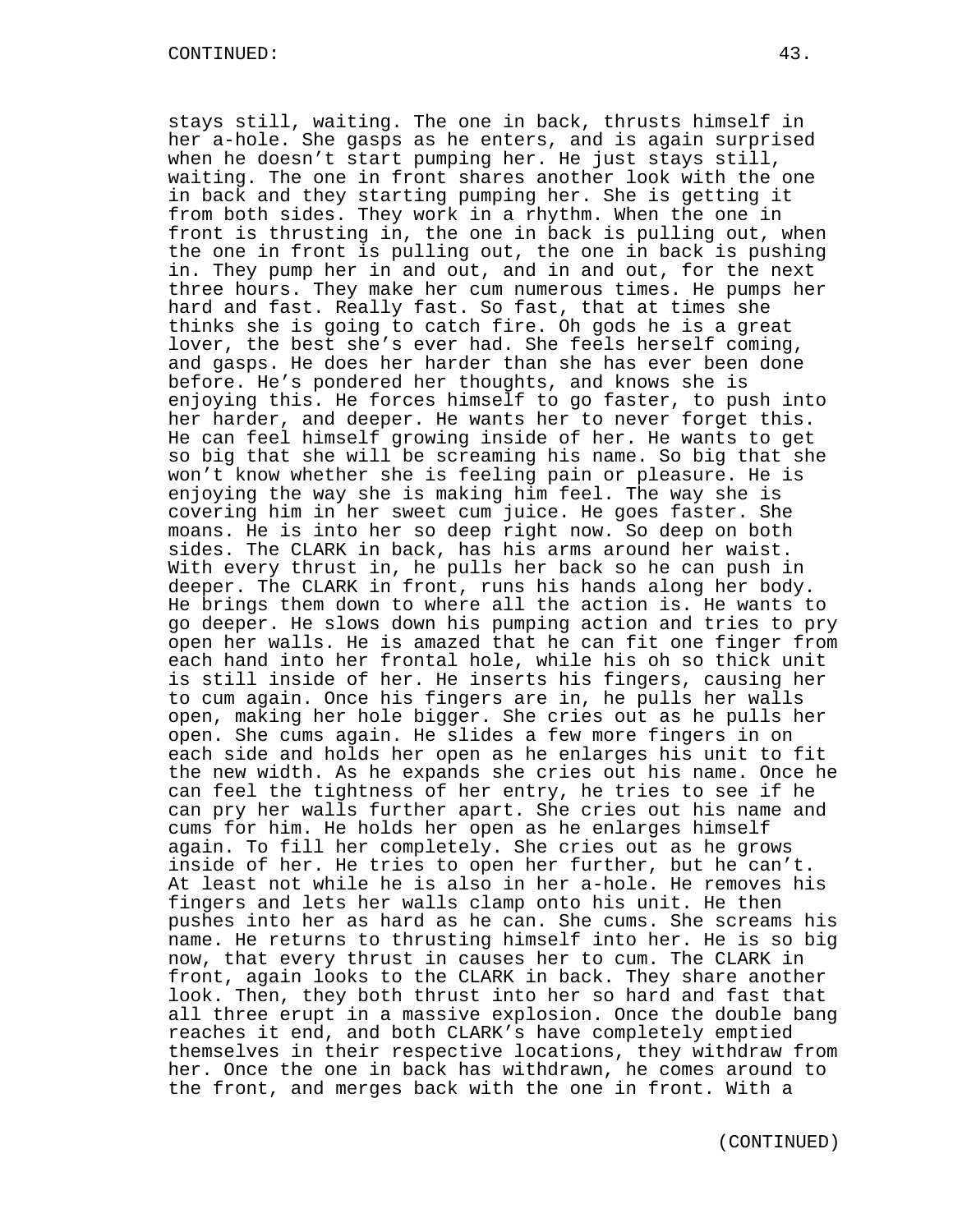mere thought, the cuffs disappear, and she falls to the ground. CLARK smiles, and offers her his hand. She takes it. He helps her up, and then pulls her close to him. She kisses him hungrily, and presses herself up against him. He slams her up against the wall. He picks up her legs and rests them on his hips. He thrusts into her again. She screams his name. He starts pumping her hard and fast again. He spends two hours taking her on the wall, and then he makes a bed appear and they move to the bed. They make love for another two hours. After a short rest, he motions for her to lie down on the bed. She does so.

CONTINUE TO:

32 TIME RETURNS 32

DISCORD You're in a mood.

CLARK You want me to stop?

DISCORD No way. I like this side of you. You are so...

DISCORD stops and looks at him.

CLARK

So, what?

DISCORD In charge. I like it. You are amazing. I've never...

CLARK

I know.

DISCORD You make me so...

**CLARK** 

I know.

DISCORD I never thought I'd...

CLARK Neither did I.

They stare at each other.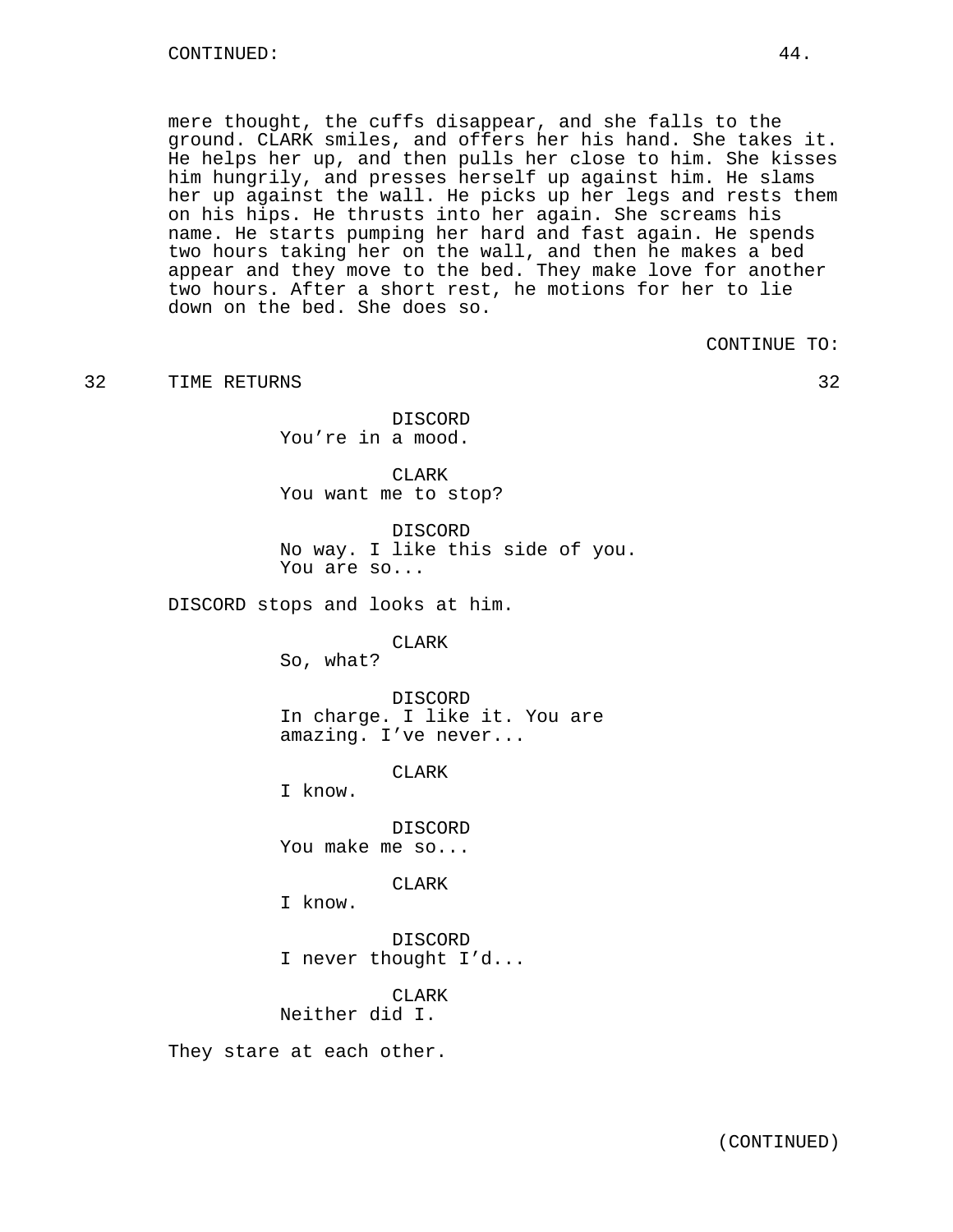CLARK You bring out the animal in me.

DISCORD And you in me.

CLARK

No one has ever made me feel like you do. I want to do things to you that I've never down to anyone else.

DISCORD Then do them. I am all yours.

He smiles at her. She smiles back.

CONTINUE TO:

#### 33 TIME FLIES 33

He points his right finger at her left wrist, chaining it to the bedpost. As she reacts, he points his left finger at her right wrist, chaining it to the bedpost. Next, he zaps her right leg, which bends at the knee so that the right foot is planted firmly on the bed, and then locks it in that position. He does the same thing to her left leg and foot. He stands at the foot of the bed, and looks at her. He points at her body, making a kinky sexy black leather outfit appear. It is kinky, because there are three pieces missing. Where the breast cups should be, there is nothing only two holes. Her breasts are placed in the holes. Also, the crotch is missing. He smiles at her as her slinks toward her. She purrs like a kitten as his right hand slides up her body. She gasps as it grabs her breast. He fondles the breast, and licks it. She wonders where his left hand is. All of a sudden, three things happen simultaneously. (1) He squeezes her breast and suckles it hard. (2) He thrusts his left hand inside of her really fast causing her to arch her back and (3) she screams. Once his left hand is in, and she has lowered her back, he opens his fist letting his fingers feel, probe, and explore their way inside of her. As his left hand is working inside of her, his right hand works outside. He squeezes her breast again, suckling it hard, like a nursing infant. As he suckles it, he squeezes it, trying to get it to release. She lets her breast release its liquid. As his mouth fills with the warm liquid coming from her breast, his left hand gets covered in moistness from inside her as she cums all over him. After one hour of this, his left hand withdraws. She thinks it is over, little does she know that it's barely begun. His left hand begins working its way up her body as his right hand works its way down. As his hands are heading for their destinations, his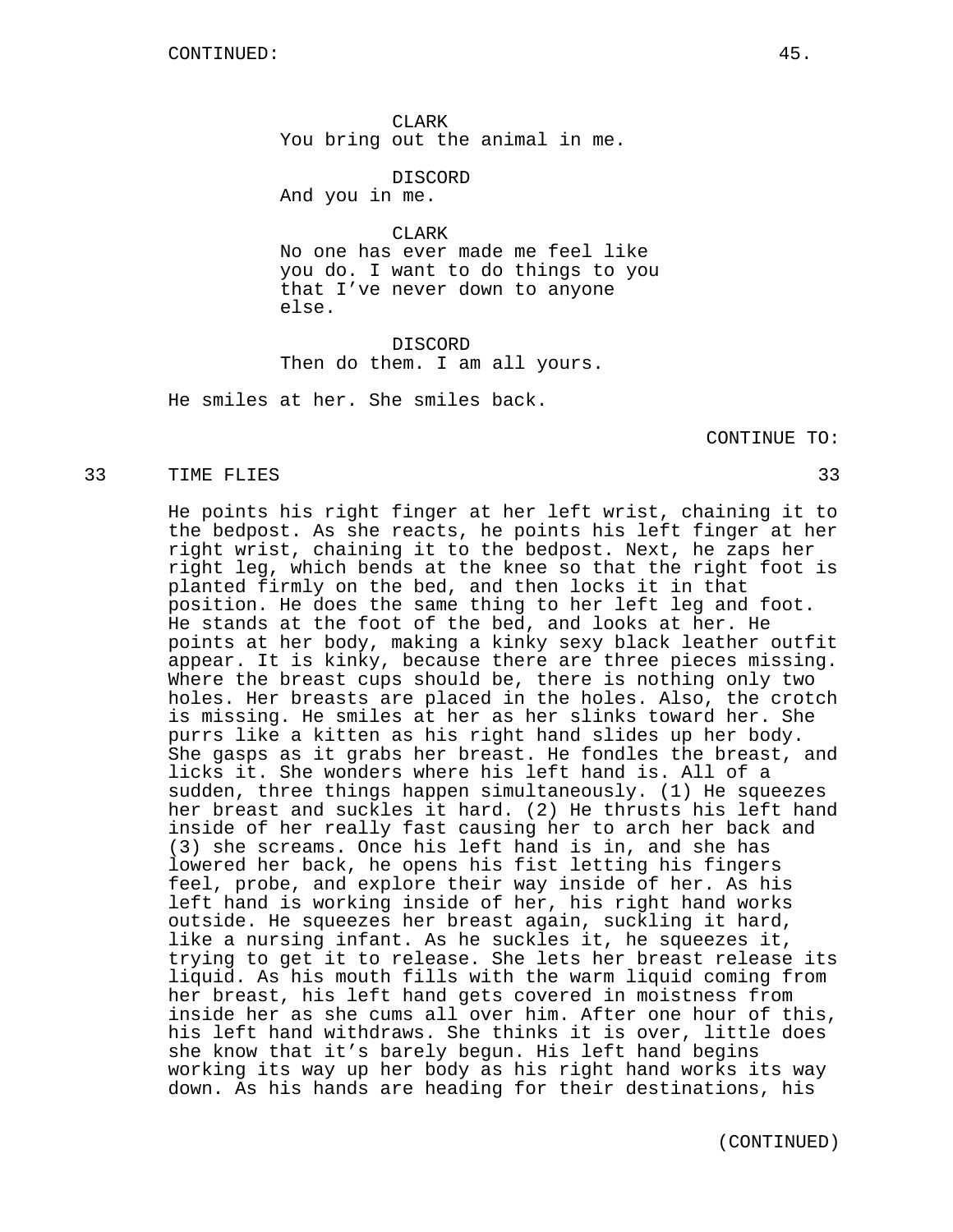tongue plays with her breasts. He licks them. He kisses her neck as he thrusts his right hand into her and grabs her breast with his left hand. Again, the force of the entry causes her to arch her back and scream. Once she lowers her back, he opens his fist, letting his fingers feel, probe, and explore their way inside of her. As his right hand is working inside of her, his left hand works outside. He squeezes her breast again, suckling it hard, like a nursing infant. As he suckles it, he squeezes it, trying to get it to release. She lets her breast release its liquid. As his mouth fills with the warm liquid coming from her breast, his right hand gets covered in moistness from inside her as she cums all over him. After one hour of this, his right hand withdraws. He slides his right hand up her body. He cups a breast in each hand. He gently massages them as he holds them. Knowing that her body is in full ecstasy, he kisses her neck, and then her lips. Once their lips touch, he thrusts himself into her and squeezes her breasts. He breaks the kiss and nuzzles her neck. He loves the way her wetness feels on his unit. He wants to make her wetter. He wants his unit covered in her juices. He rides her like no one has ever ridden her. (1) First, there is three minutes of a rocking, pumping motion while he suckles and licks her breast, (2) followed by 3 more minutes of pumping and rocking, while he massages her breast, (3) followed by four minutes of hard thrusts and pushes into her, while squeezing her breast. He can feel his unit getting wetter and wetter. He wants to keep this up for as long as he can before he erupts inside of her. He knows this may be the last time he gets to ride her. He repeats the above three steps for hours. And I mean hours. When he can take it no more, he thrusts in hard and pushes deep inside of her as he releases his seed. He keeps pumping and pushing until he is completely empty. Once empty, he looks at her. He can see the fulfilled look in her eyes. He releases her breast and slowly runs his hands along her body - from her shoulders to her thighs, then back up. His hands stop at her neck. He smiles at her and kisses her. He gives one final thrust while his tongue probes inside her mouth. He pushes as hard and for as long as the kiss. He breaks the kiss, and withdraws from her. She looks at him.

CONTINUE TO:

34 TIME RESUMES 34

DISCORD That was amazing. You were amazing.

CLARK So were you.

JUMP TO: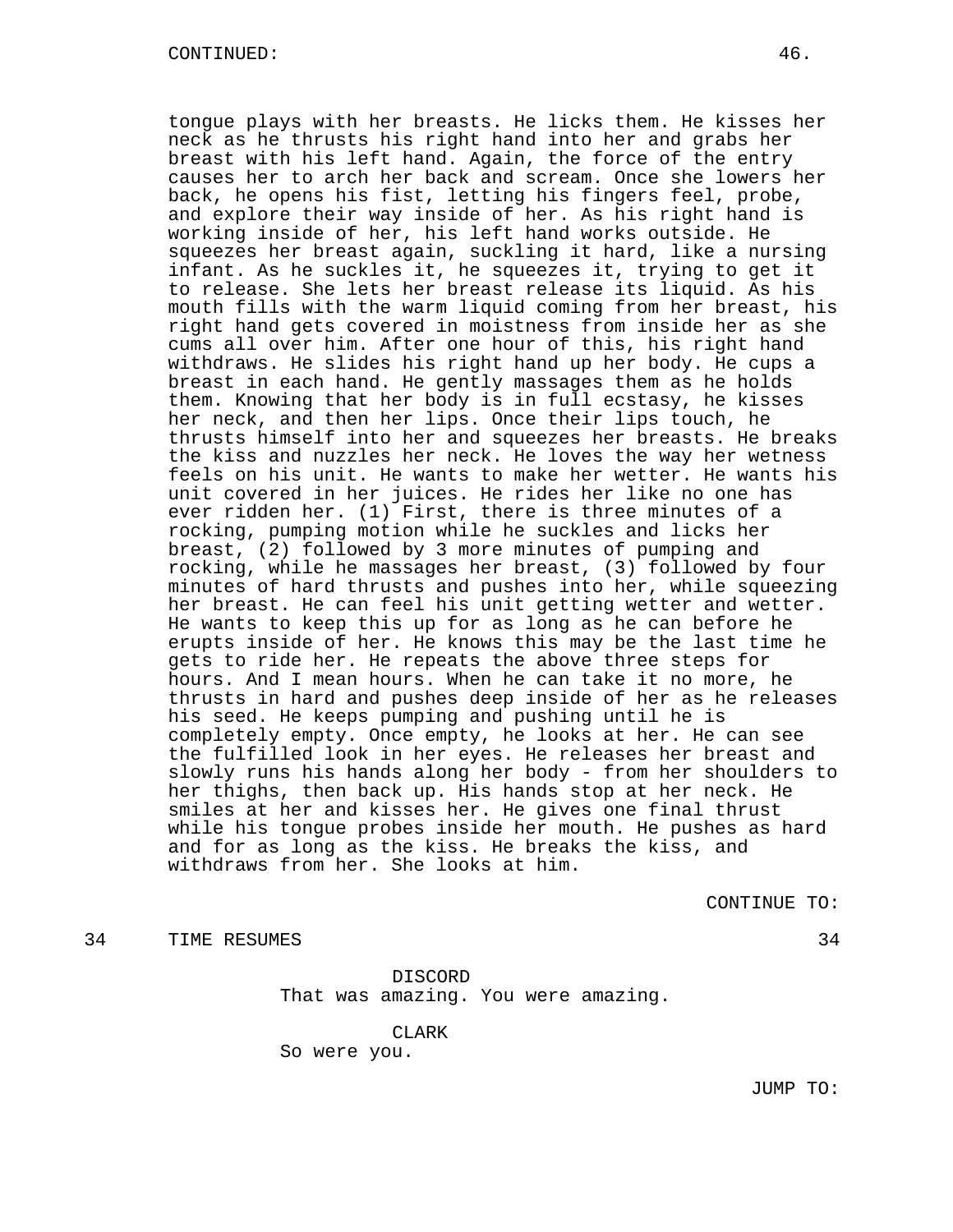#### **NEXT DAY**

## 35 INT: ARES' TOMB 35

DIANA, CLARK and ARES are prepared to leave. They have everything they need. DIANA is wearing the pendant with the photo of her and Duncan. CLARK looks concerned.

> CLARK I still think I should have told Zeus we'd be leaving. He's going to have to...

> DIANA We don't even know if this is going to work. If it doesn't...

> **CLARK** But what if it does? We all want it to, right?

CLARK looks from DIANA to ARES.

CLARK

We all know what happened the last time there was no God of War, don't we?

#### DIANA

Look, if it will make you feel better, I left a message with Hermes. I told him, that if he doesn't hear from me, or you, by midday tomorrow, to deliver the sealed message to Zeus.

CLARK What's the message?

DIANA The message simply tells Zeus that we are gone.

## CLARK

Oh.

DIANA If we don't leave, one of us can contact Hermes and get the message back. (beat) Besides, I thought you said that you had left instructions with Discord on...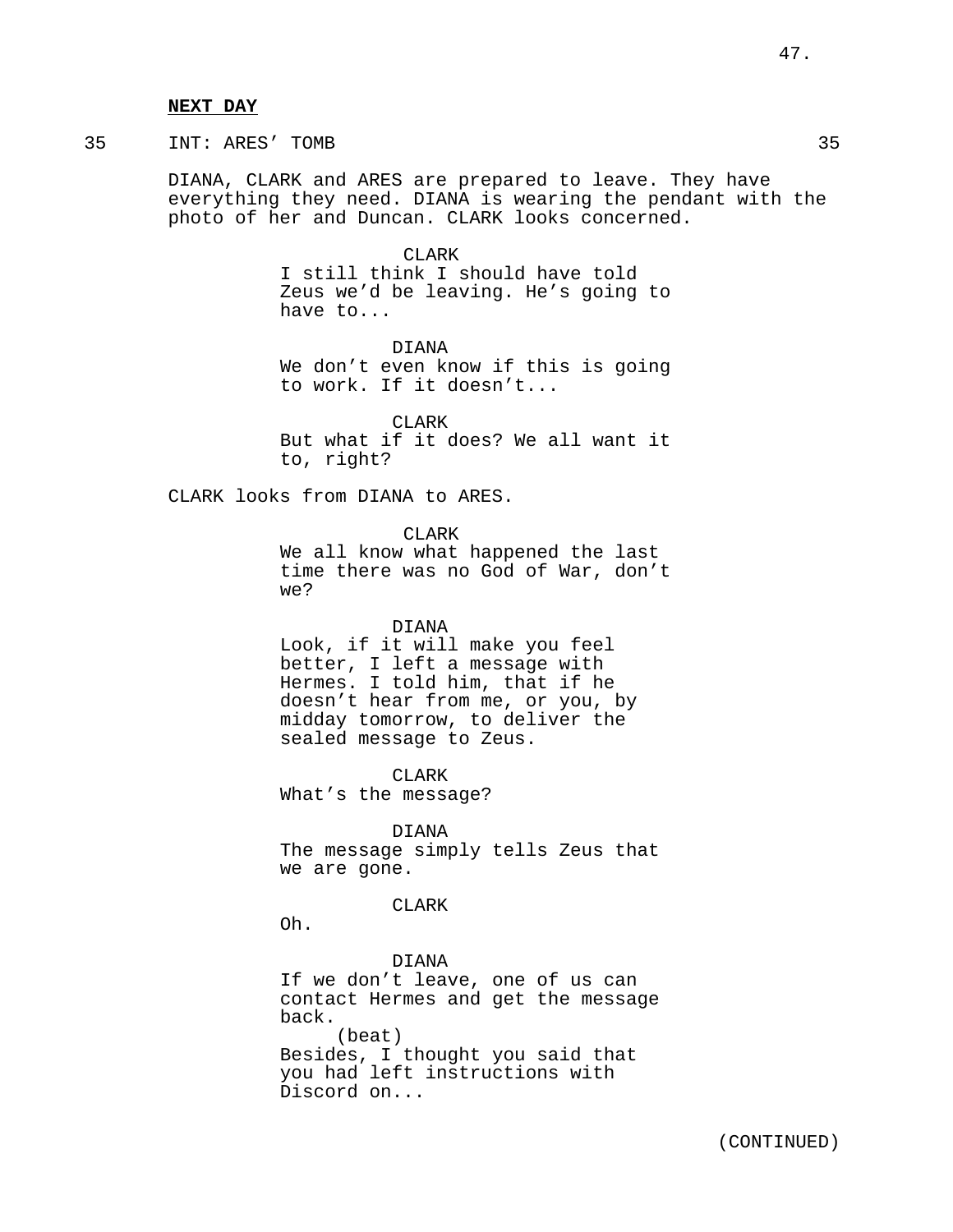CLARK I did. But I don't think she can...

ARES

Guys! (beat) Can we just get on with this. I really want to get out of here.

DIANA

Right. Sorry.

Momentary pause. DIANA takes a deep breath.

DIANA Remember, clear your head of everything except the thought of home.

CLARK and ARES relax. They take deep breaths.

DIANA

Keep saying to yourself, there's no place like home. There's no place like home.

CLARK Mother, this isn't Oz.

DIANA

Clark.

CLARK

Sorry.

DIANA

Ready?

ARES / CLARK

Ready.

DIANA Okay. Next stop 2024 AD.

DIANA takes another deep breath and starts.

DIANA Hail Zeus: Son of Cronus & Rhea. King of all Gods & men. Ruler of Heaven & Earth.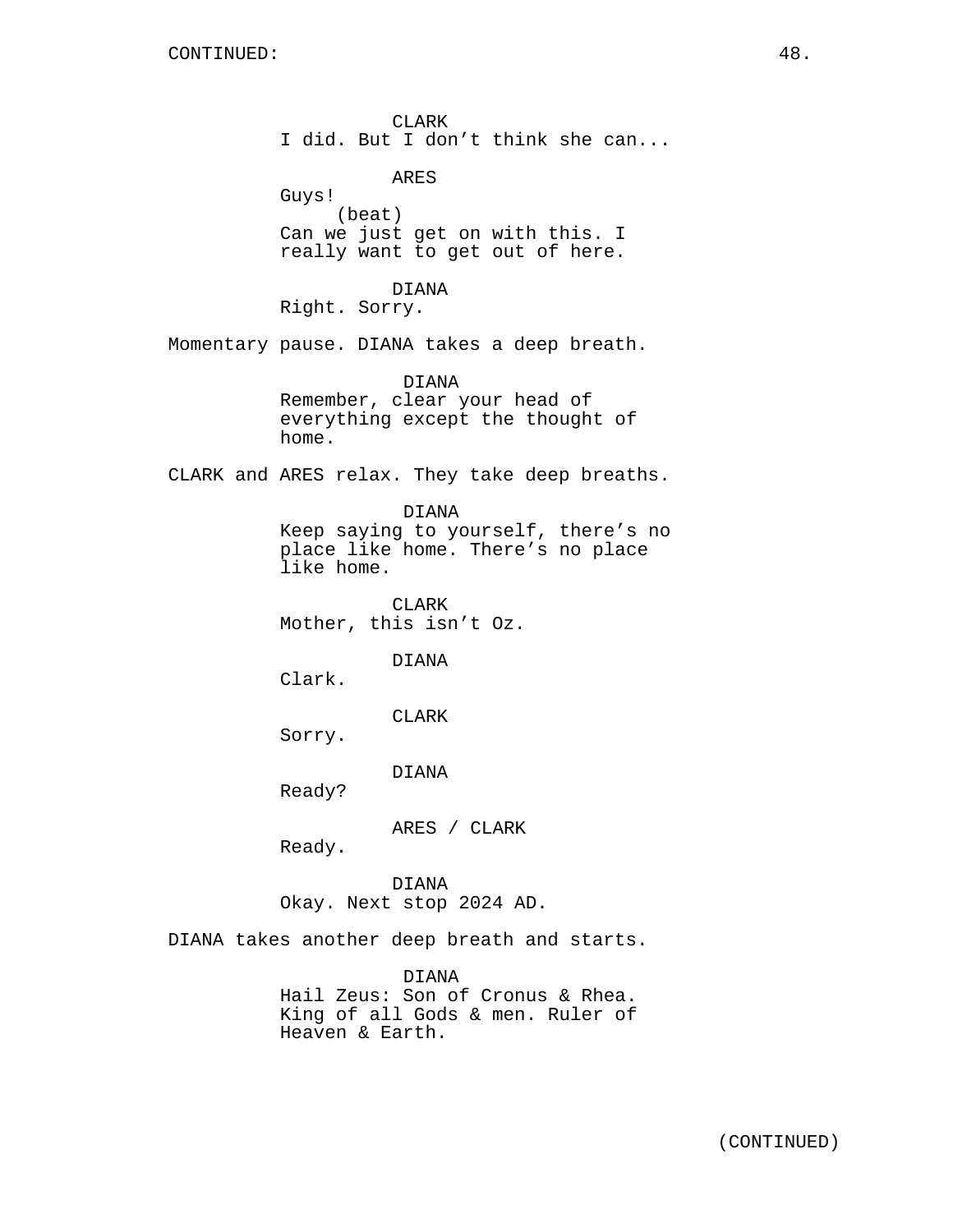ARES

Hail Hera: Daughter of Cronus & Rhea. Sister & Wife of Zeus. Queen of Gods & of Heaven. Goddess of women & childbirth.

CLARK

Hail Poseidon: Son of Cronus & Rhea. Brother of Zeus. God of the Sea.

DIANA

Hail Demeter: Daughter of Cronus & Rhea. Sister & Ex-wife of Zeus. Goddess of Agriculture.

ARES

Hail Hades: Son of Cronus & Rhea. Brother of Zeus. God of the Underworld.

## CLARK

Hail Hestia: Daughter of Cronus & Rhea. Sister of Zeus. Goddess of the hearth.

DIANA

Hail Ares: Son of Zeus & Hera. God of War.

ARES Hail Aphrodite: Daughter of Zeus & Dione. Goddess of Love.

CLARK Hail Apollo: Son of Zeus & Leto. God of the sun and the arts.

DIANA

Hail Artemis: Daughter of Zeus & Leto. Goddess of the moon & the hunt.

#### ARES

Hail Hephaestus: Son of Hera. Stepson of Zeus. God of Fire.

CLARK

Hail Athena: Daughter of Zeus & Metis. Goddess of Wisdom & War.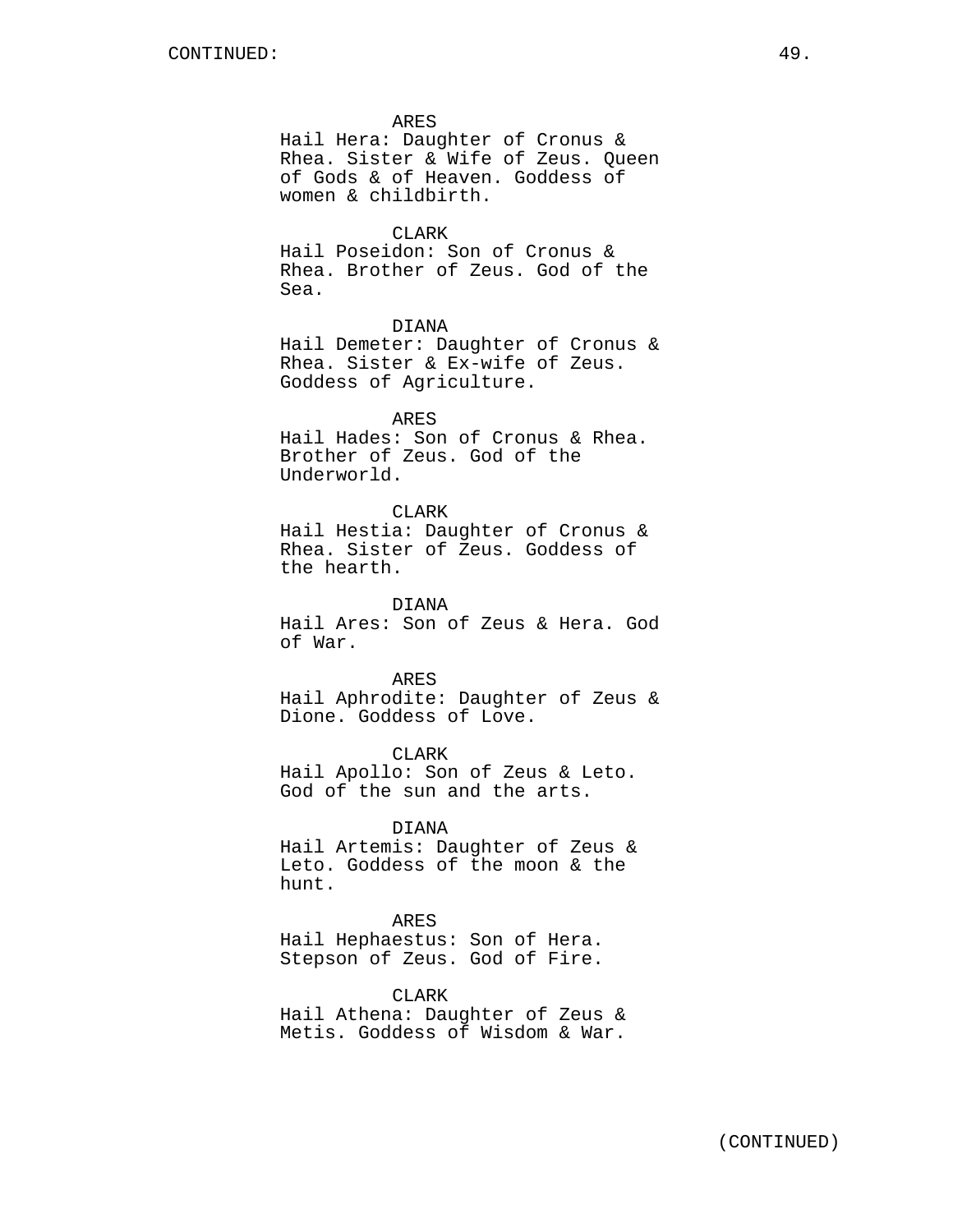DIANA Hail Hermes: Son of Zeus & Maia. Messenger to the Gods.

Nothing happens.

DIANA I don't understand. Everything is perfect. It should have worked.

ARES I knew it. It's The Eye. We have to disable it first.

DIANA Don't worry. I'll think of something. I will.

ARES stares at The Eye.

CLARK I'll go get that message back from Hermes.

CLARK vanishes. DIANA looks at ARES, who is still staring at The Eye. DIANA looks at The Eye.

JUMP TO:

## **6 MONTHS LATER**

36 INT: ARES' TOMB 36

DIANA materializes, smiling. ARES looks at her.

ARES What's that smile for?

DIANA I just thought of a plan. A way to... (beat) ...start the boll rolling.

ARES

What?

DIANA In order to get home, Xena or a female descendant of Xena, must free you.

(CONTINUED)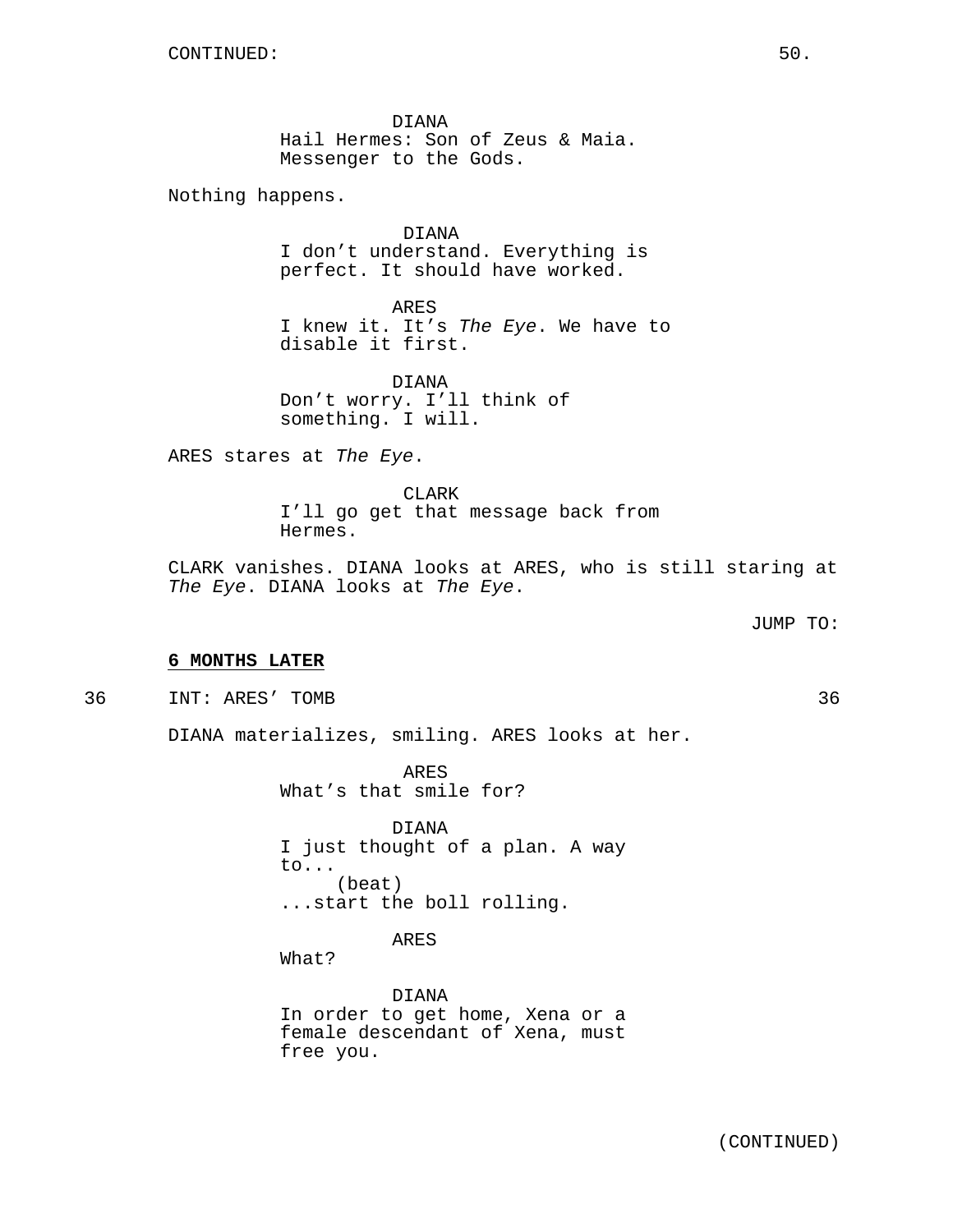ARES No kidding.

DIANA The only descendant Xena has, at the moment, is Solan.

Momentary pause.

ARES Where is this going?

DIANA I just thought of the perfect answer.

Momentary pause.

ARES So, are you going to tell me, or do I have to guess?

DIANA

I'll tell you. But first, I need something from you.

ARES looks at her with a raised eyebrow.

ARES Oh, and what might that be?

DIANA smiles and kisses him. He returns the kiss.

JUMP TO:

## **NEXT DAY**

37 EXT: FIELD 37

DIANA and CUPID are talking. Well, she's talking, he's leaning up against a tree, listening to her.

CUPID

I can't.

DIANA What do you mean, you can't? It's your job, Cupid!

CUPID Yeah, but...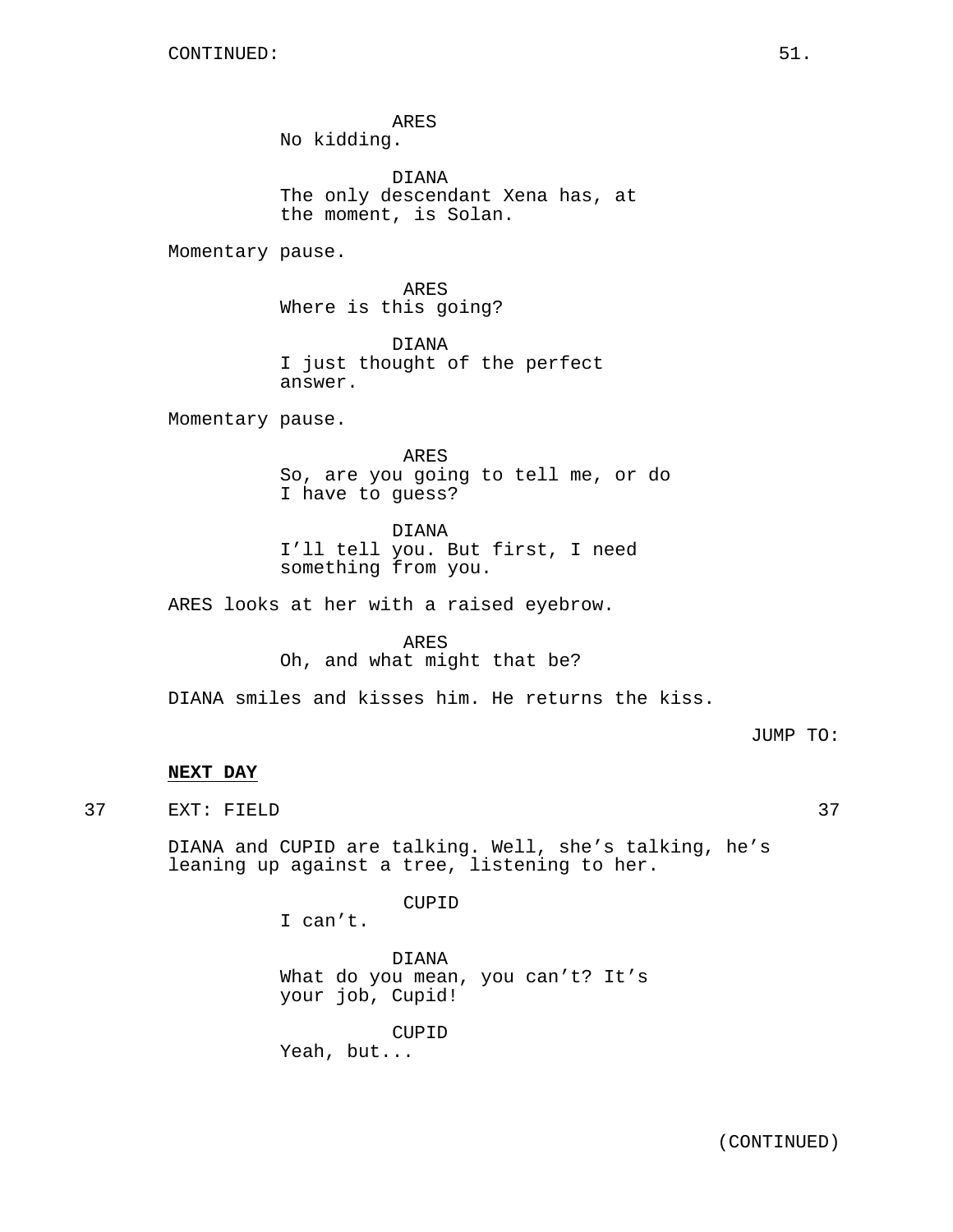DIANA No, yeah-buts. I need your help.

CUPID If it was only you, then maybe. But you're asking me to help... him.

DIANA is taken aback.

#### DIANA

What?

CUPID If I do what you are asking, then he will benefit. I could get into a lot of trouble if I help him. I...

DIANA You can't even say his name! Why?

CUPID

I... I...

DIANA Damn it, Cupid. He's your father. The least...

CUPID looks at her with a very shocked look on his face.

CUPID

My father?

DIANA

Yes. He...

CUPID Who told you he was my father?

Now it's DIANA's turn to be confused. The myths she read always stated that Cupid was the son of Aphrodite and Ares. Didn't they?

> DIANA I... You mean he isn't?

CUPID No. Hermes is my father.

DIANA

Is he?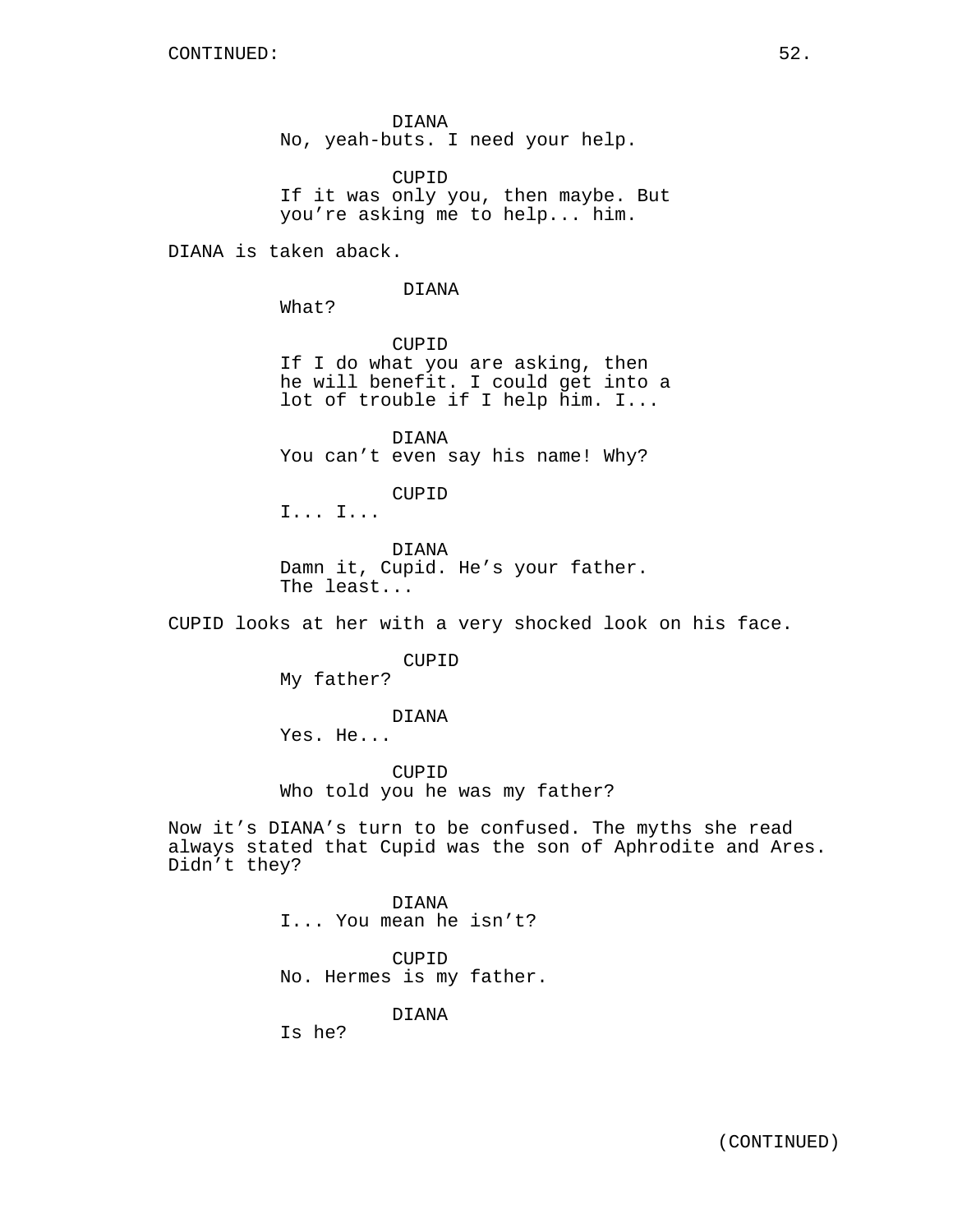CUPID

Yes.

DIANA You're sure?

Momentary pause. CUPID thinks. DIANA decides to go back to the original question.

> DIANA Look, Cupid. There is no guarantee that this will help him.

CUPID I don't know.

DIANA Come on, Cupid. All I'm asking is that you...

CUPID gives in.

CUPID Oh, all right. I'll do it.

DIANA

Thanks.

DIANA kisses him on the cheek.

DIANA

You're a sweetheart.

CUPID

Do you have anyone particular in mind?

DIANA No. I'll leave that up to you. There is only one condition.

CUPID

Which is?

DIANA

The woman you choose, must be mortal, born of mortal parents.

CUPID Mortal. Got it. Anything else?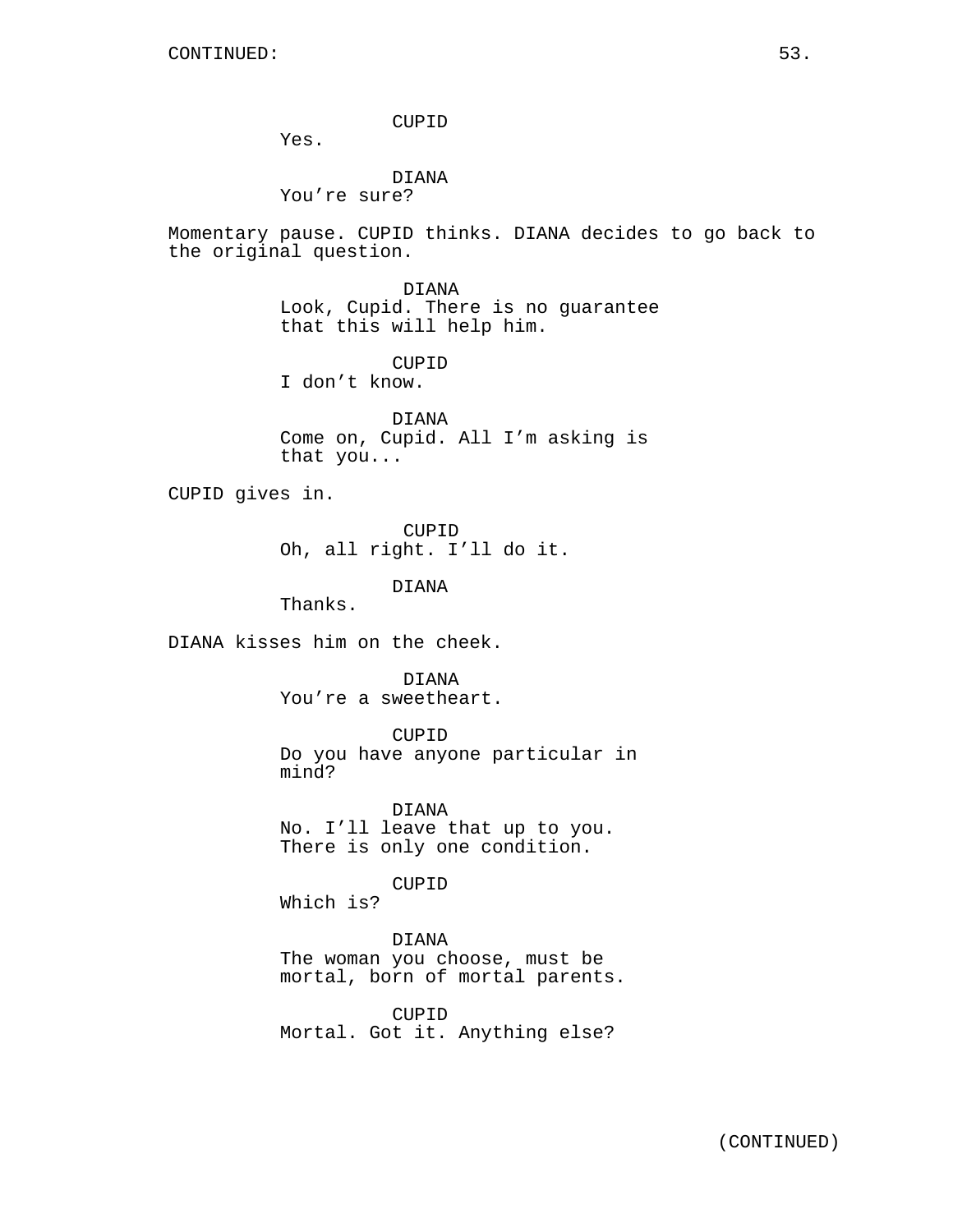DIANA

No. See ya.

CUPID

Bye.

DIANA vanishes. CUPID pauses for a moment, thinking about her comment that Ares was his father. Then he too vanishes.

CONTINUE TO:

38 INT: ARES' TOMB 38

DIANA materializes in front of ARES. ARES looks at her.

ARES

Well?

DIANA It took a little convincing.

ARES

And...

DIANA My original plan was shot to pieces when I learned something I'd based my whole plan on wasn't true.

ARES raises an eyebrow in curiosity.

ARES

Which was?

DIANA waves her hand in a "forget it" way.

DIANA Never mind. It... it doesn't matter.

ARES shakes his head in an "o-kay" way.

ARES So... will he help or not?

Momentary pause. DIANA flashes him a smile.

DIANA What do you think?

ARES gives her a look.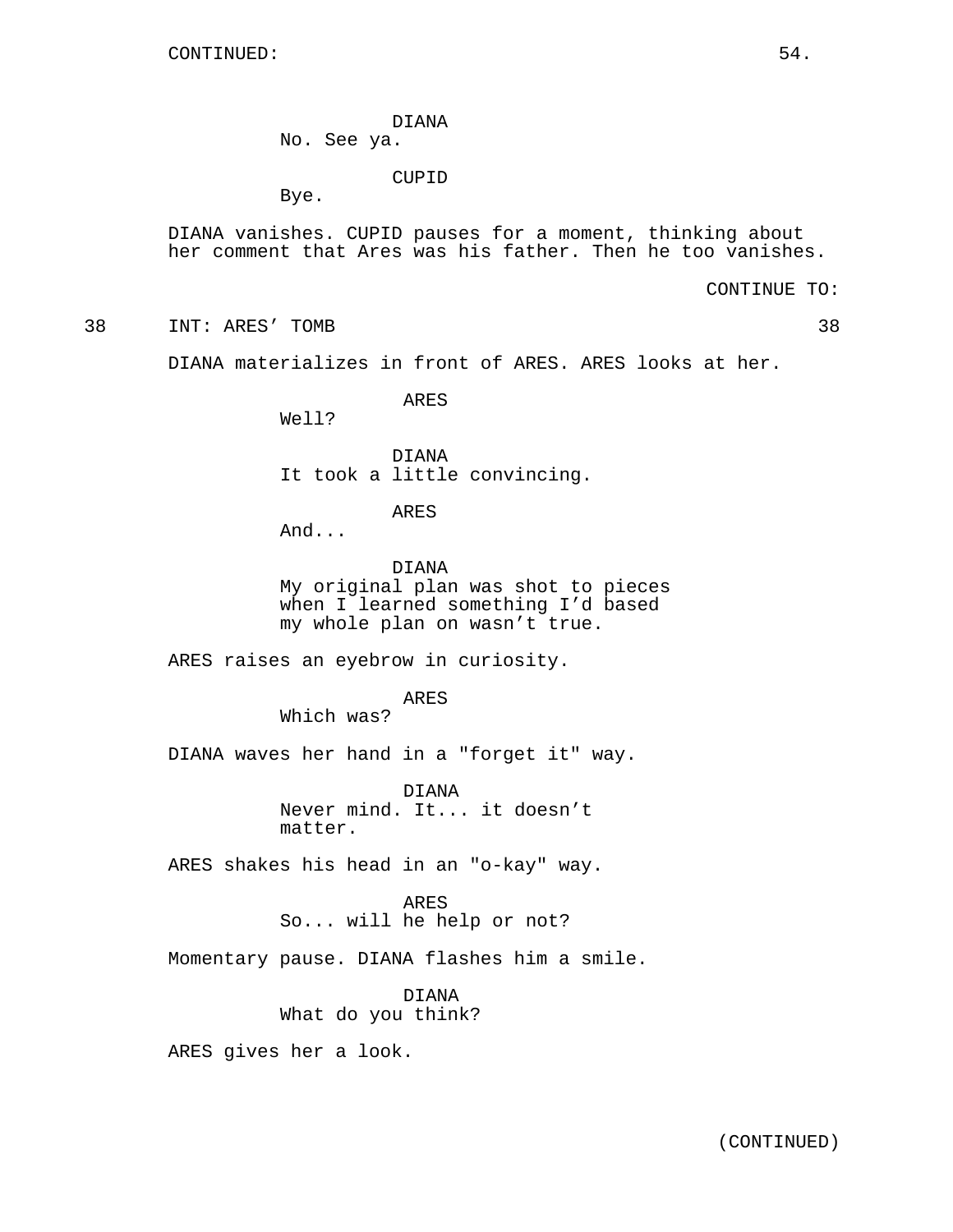ARES From the look on your face, I'd say yes.

DIANA And you'd be right. (beat) He's gonna make Solan fall head over heals in love. And, if all goes well, Solan should be married by the end of the year.

ARES And then it is only a matter of time until he has a daughter.

## DIANA

Yes.

Momentary pause.

ARES Have I told you lately that I love you?

DIANA flashes him a smile.

DIANA Yes. But I never tire of hearing you say it.

ARES

I love you.

ARES kisses her. He breaks the kiss after a few seconds, and looks at her.

> ARES We belong together, D. We were made for each other.

DIANA We fit together like pieces of a jigsaw puzzle.

ARES flashes her a smile.

ARES What do you say we, ah, put the puzzle together.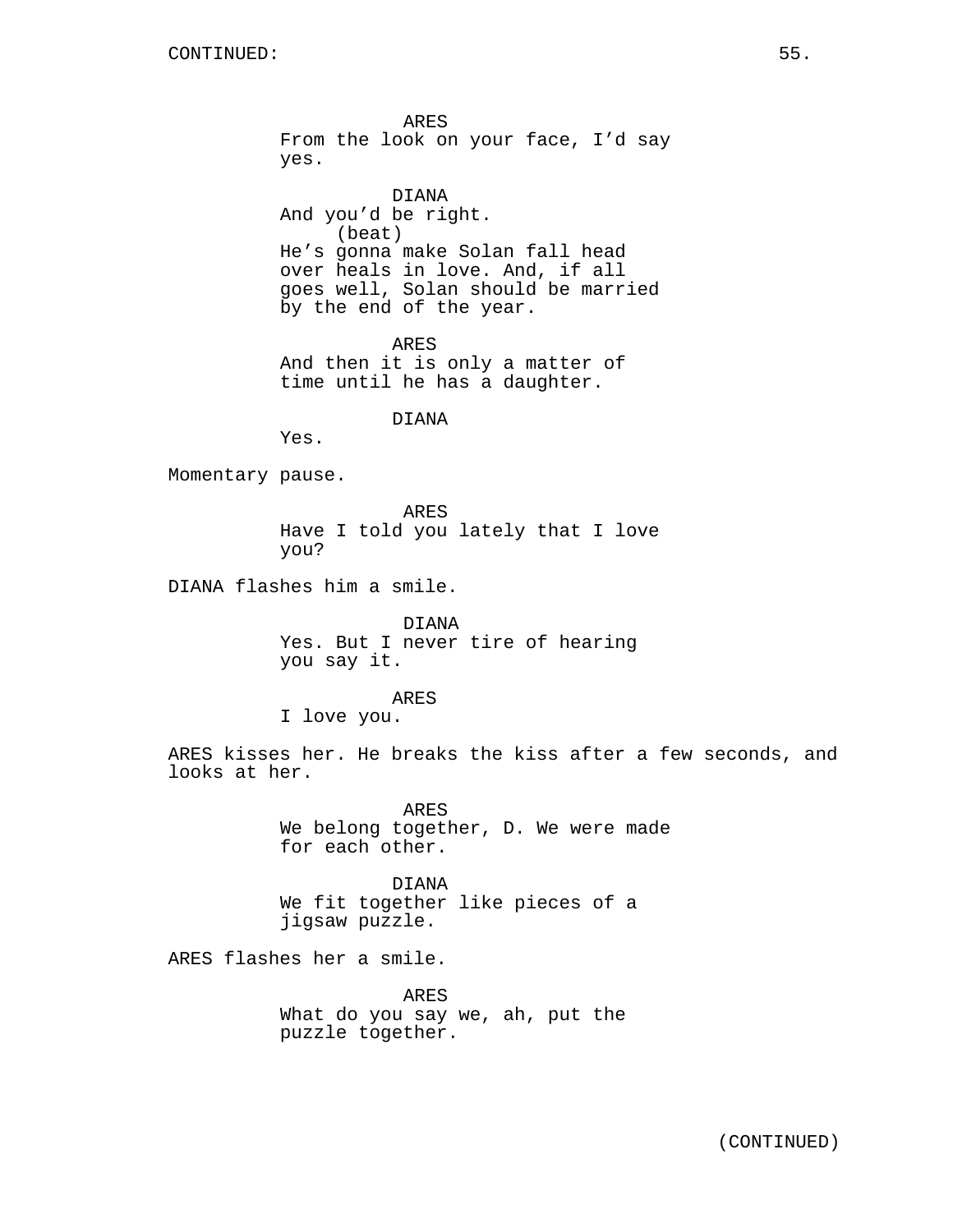#### DIANA

I thought you'd never ask.

DIANA kisses him. She pulls him close. With a mere thought, he has her up against the wall. They are both completely naked. She runs a leg up his side, and he grabs it. He runs his hand up along the inside of her leg. He inserts his fingers inside of her, as he forces his tongue into her mouth. He starts to work her up. He breaks the kiss, bringing his lips to her neck. She gasps and presses herself against him. He whispers seductively into her ear.

## ARES

## Turn. Around.

With a mere thought, she does so. He moves a little back, and stares at her naked body against the wall.

#### ARES

## Assume the position.

She smiles. She places her hands on the wall above her head, and spreads her legs apart. ARES looks at her admiringly and mutters the next line.

## ARES

Oh yeah.

He presses himself up against her. He slides his arms around her waist, and up her body, like a safety harness. She sighs as he rubs himself against her butt. His hands grab her breasts. She pushes her butt back against his body. She knows he wants in, and she's inviting him in. He squeezes her breasts as he thrusts into her. She gasps. He is amazed at how tight her a-hole is. He pushes into her, harder, forcibly expanding her hole, making it take him. She can sense the curiosity in his thoughts. She knows he wondering how she can be so tight when he has taken her this way numerous times. She sends him a message.

> DIANA (VO) I have tightened myself for you. (beat) I want you to work me good. (beat) I want you to break me in again. (beat) Oh, Ares, I want this to feel like the first time. (beat) Pretend we have never done this before.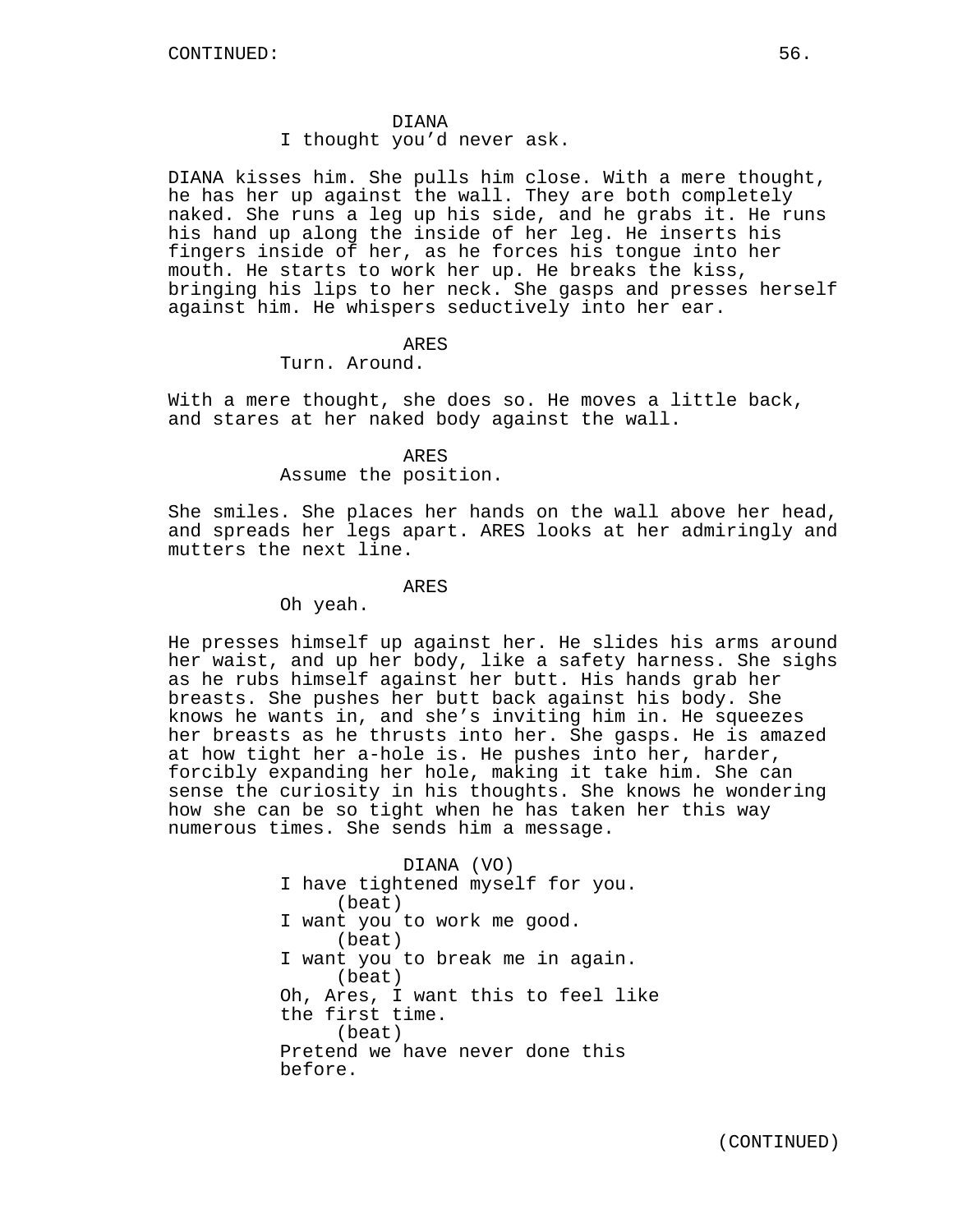He receives the message and sends the following thought back to her.

> ARES (VO) You know what I like, don't you?

She sends the following though back to him.

DIANA (VO) Yes. I do. (beat) Now, push it in. Really push it. (beat) Push it in deep. Push it in hard. (beat) Don't hold back, my love. (beat) Give me all you got. (beat) I can take it.

ARES (VO) I know you can.

ARES willingly complies. He pushes himself into her. Then he pumps her up. In and out, and in and out. He starts slow, as his hands roam down her body. She gasps. As his hands work their way down, his pumping motions get faster. He brings his hands to the area between her legs. He touches her. She gasps. She is wet, real wet. As he pumps her faster and faster, preparing for his next hard thrust into her, he inserts his fingers inside of her frontal hole. She moans. He lets his fingers work her frontal hole as he pumps himself in her a-hole. He feels himself getting ready to release. He does two things simultaneously. (1) he pulls open her walls as hard, and as far, as he can, causing her to cum hard and fast. (2) He thrusts himself hard, and fast, and pushes as hard as he can, going deep into her a-hole, which causes him to explode. As her juices flow between his fingers, his juices shoot up into her a-hole and flow back down. He holds her open and keeps thrusting into her until he is completely empty. Once he has emptied himself inside her, he removes his fingers from her, and lets his hands slide back up her body. He kisses her neck. She tilts her head back onto him. His hands caress her body as he withdraws himself from her a-hole. The moment he has exited her, she turns. She kisses him deeply, and presses herself up against him. She opens her mouth for a deep kiss, as she rubs her wet mound against him. Her wetness turns him on. He returns the deep kiss, by putting his tongue in her mouth. She accepts his tongue, and, with a mere thought, transports them over to the bed. When they appear on the bed, she is on top of him. She breaks the kiss, and looks at him. She smiles.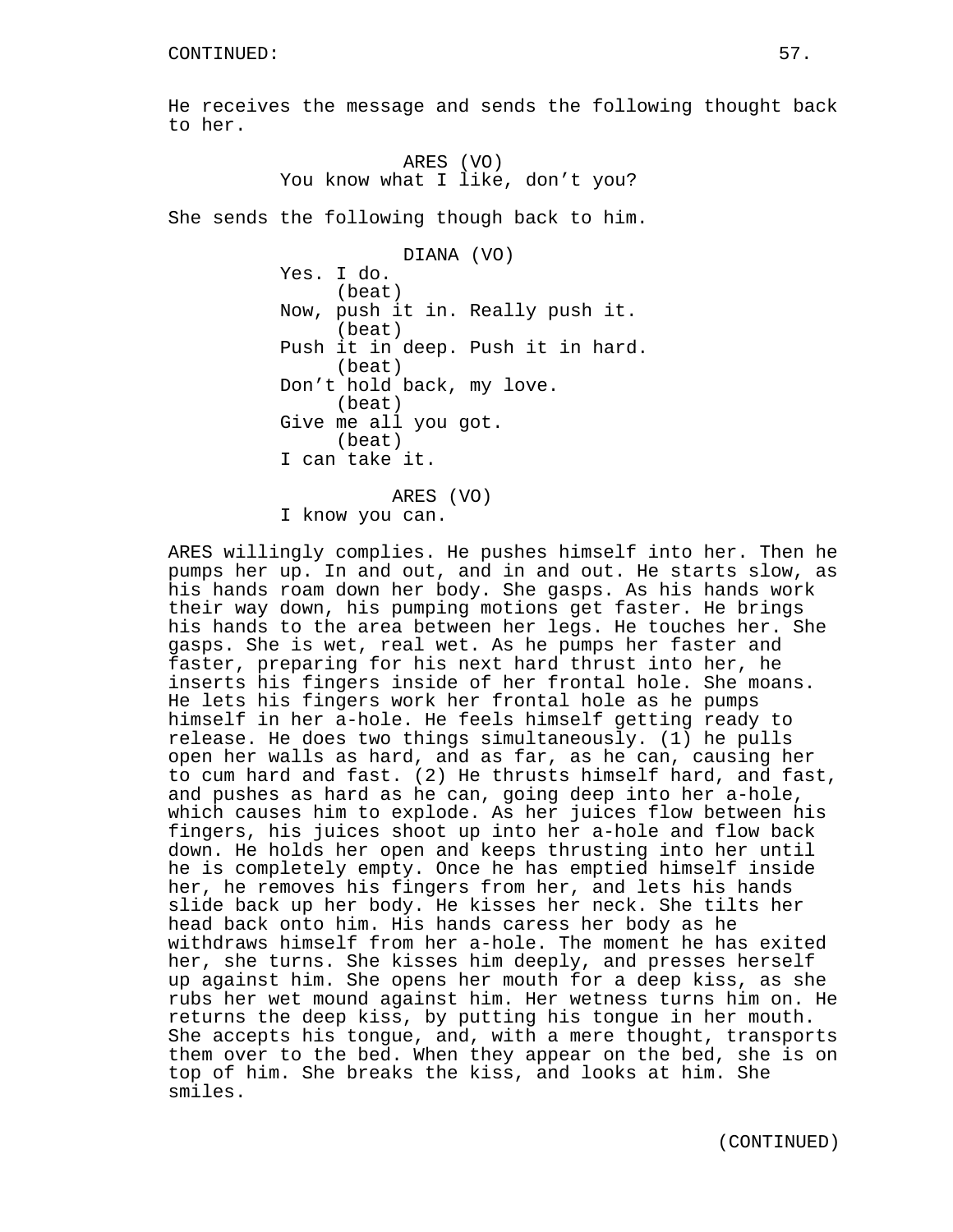DIANA So, lover boy, are you up for round two? ARES gives her a wicked, hungry, smile. ARES And three, and four, and... His mouth seeks hers. DIANA Oh really? ARES (smile) You dish it, hon, and I can take it. (beat) I'm up for as long as you want me. She smiles back at him. DIANA Oooh, right answer.

She kisses him. He kisses back.

JUMP TO:

39 TIME FLIES 39

Solan, with help from one of Cupid's arrows, falls in love and gets married to a beautiful young woman named Melia.

**2 YEARS LATER**: Melia announces she is pregnant. Both Diana and Ares hope it's a girl. It's not. It's a boy.

**2 YEARS LATER**: Melia announces she is pregnant. Again, Ares and Diana hope it is a girl. Unfortunately, Melia miscarries the child.

**2 YEARS LATER**: Melia announces she is pregnant. Again, Ares and Diana hope it is a girl. But it isn't. It is a boy.

**2 YEARS LATER**: Melia announces she is pregnant. Ares and Diana hope that this time it is a girl. It has to be. But, the child is stillborn. It was a girl, but it is dead.

**2 YEARS LATER**: Melia announces she is pregnant, this time with twins. Ares and Diana believe this to be a sign. One of the kids must be a girl. But, that is not the case. Melia gives birth to two baby boys.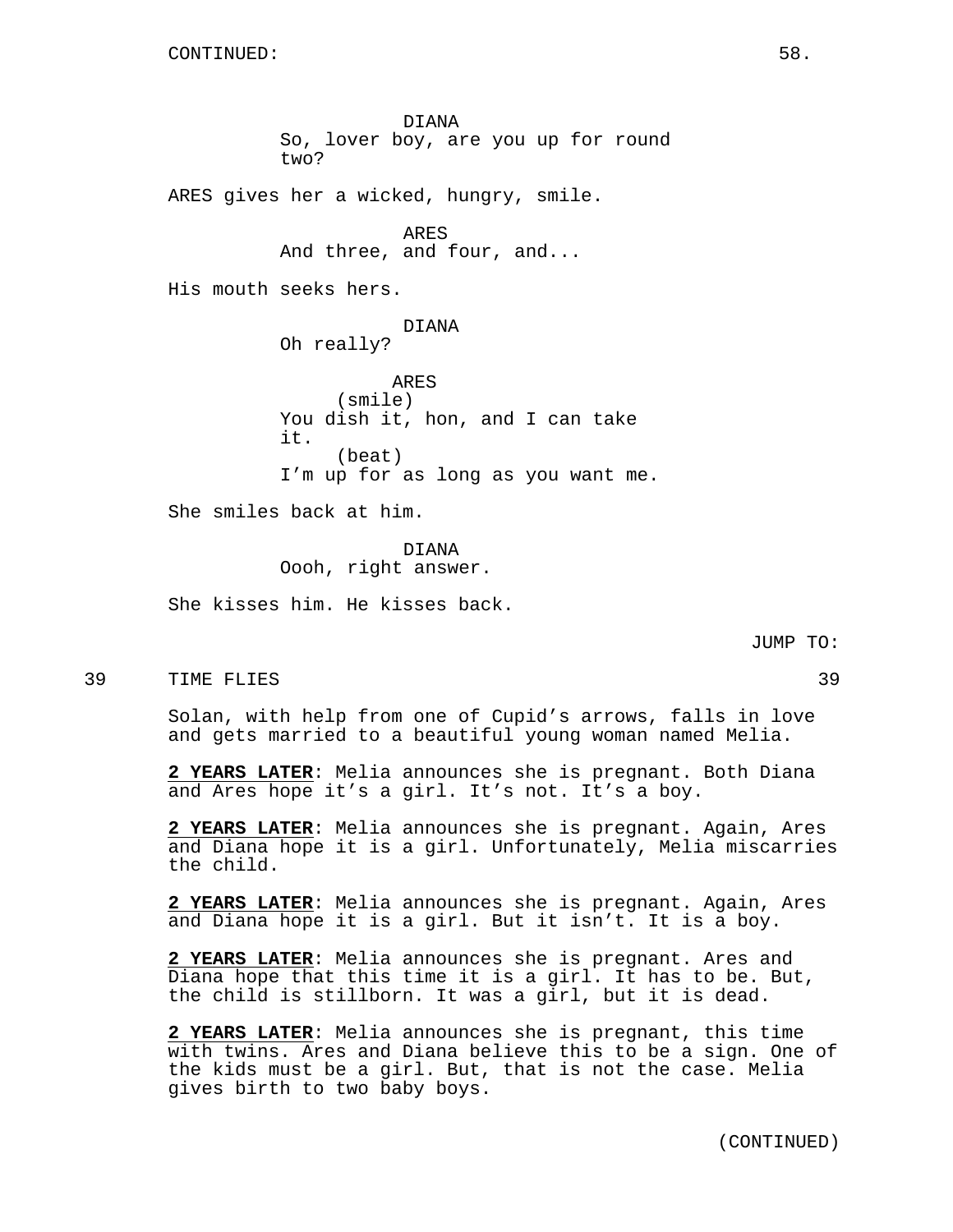**2 YEARS LATER**: The village Solan is living in, is attacked. The only survivors are Solan, Melia, and the twins. The other two boys die. Melia is depressed at the loss of two of her sons. Ares and Diana think their plan will fail. Diana befriends Melia, and tries to get her out of her depression.

**3 YEARS LATER**: It takes about three years, but she finally pulls herself together. Solan thanks Diana and says if she ever needs anything to let him know.

**2 YEARS LATER**: Melia announces she is pregnant again. Ares and Diana have just about given up. If this child is not a girl, they will have failed. They will have to wait until one of the twins is old enough to have a daughter. They eagerly await the arrival of the child. Diana is there with Solan waiting to hear. Diana is surprised when she is told it's a girl. She can't wait to tell Ares. After 17 years they finally have the first piece of the puzzle to free him. She congratulates Solan and Melia, and then leaves.

JUMP TO:

40 TIME RESUMES (INT: ARES TOMB) 40

DIANA materializes in the room.

DIANA Ares, I have some wonderful news.

ARES I could use some. (beat) I'm going stir crazy in here. If I have to spend one more decade in here, I'll...

DIANA Melia had her baby.

ARES Let me guess... (beat) Another boy, right?

Momentary pause. DIANA gives him a weird look.

DIANA Why would that be wonderful news?

ARES

You mean...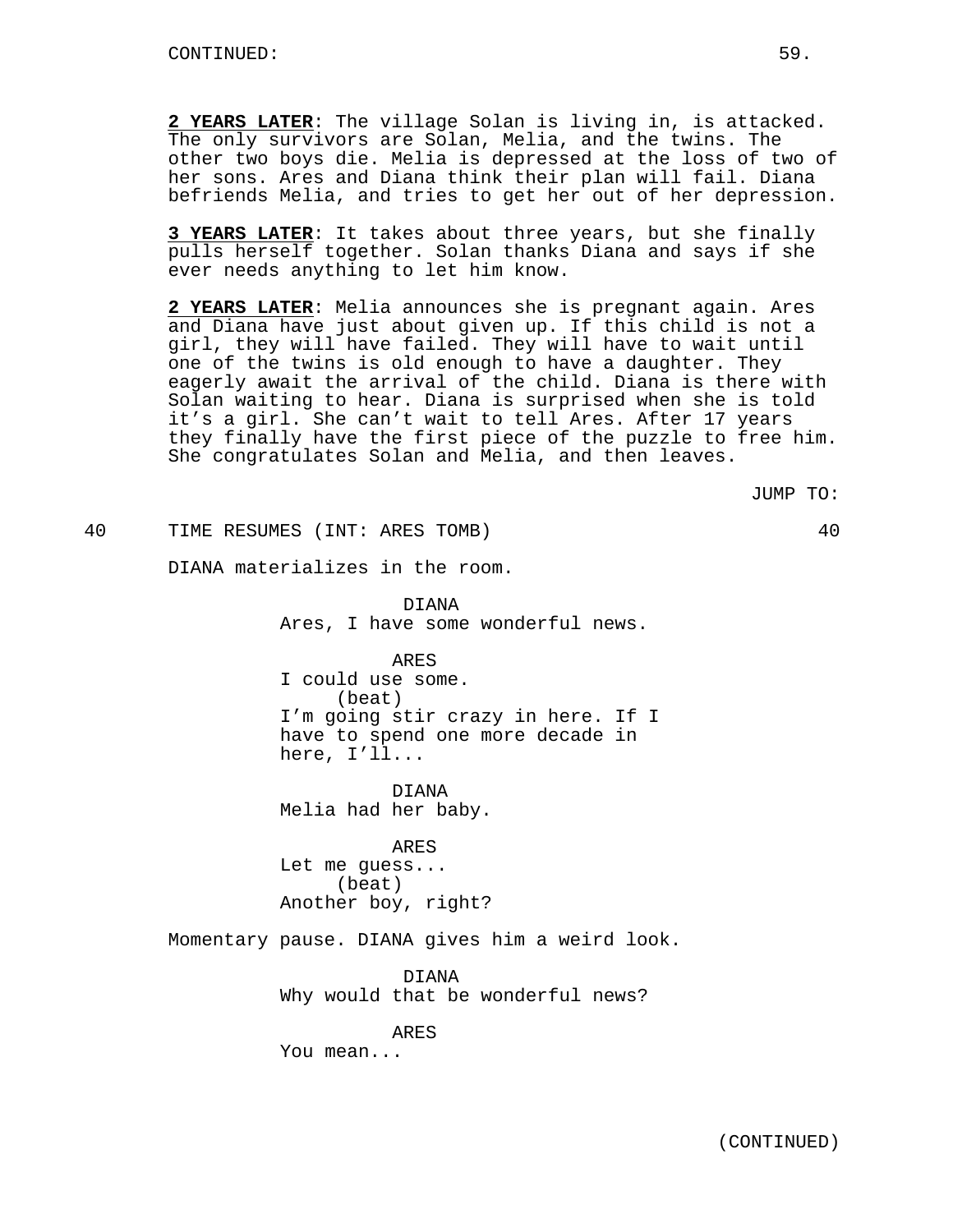DIANA Yes. She had a girl. (beat) Solan has a daughter. Xena has a granddaughter.

ARES hugs her and spins her around.

ARES Freedom is finally within my grasp.

DIANA

Yes.

ARES puts her down.

DIANA This calls for a celebration, don't you think?

ARES looks at her, wondering what she is up to. DIANA smiles, and the area is suddenly very romantic. Two glasses of champagne appear in her hands. She offers him one. He takes it.

DIANA

To Solan's daughter.

ARES

To freedom.

They clink glasses and drink. DIANA takes a sip from her glass and lowers it. ARES empties his glass, then throws it over his shoulder. He takes her in his arms and kisses her. She drops her glass. With a mere thought, they are on the bed.

CONTINUE TO:

41 TIME FLIES 41

They make love for hours.

CONTINUE TO:

42 TIME RESUMES 42

DIANA is laying in his arms.

DIANA Once Solan's daughter is old enough to toss the chakram, I will bring her here. And she can release you.

(CONTINUED)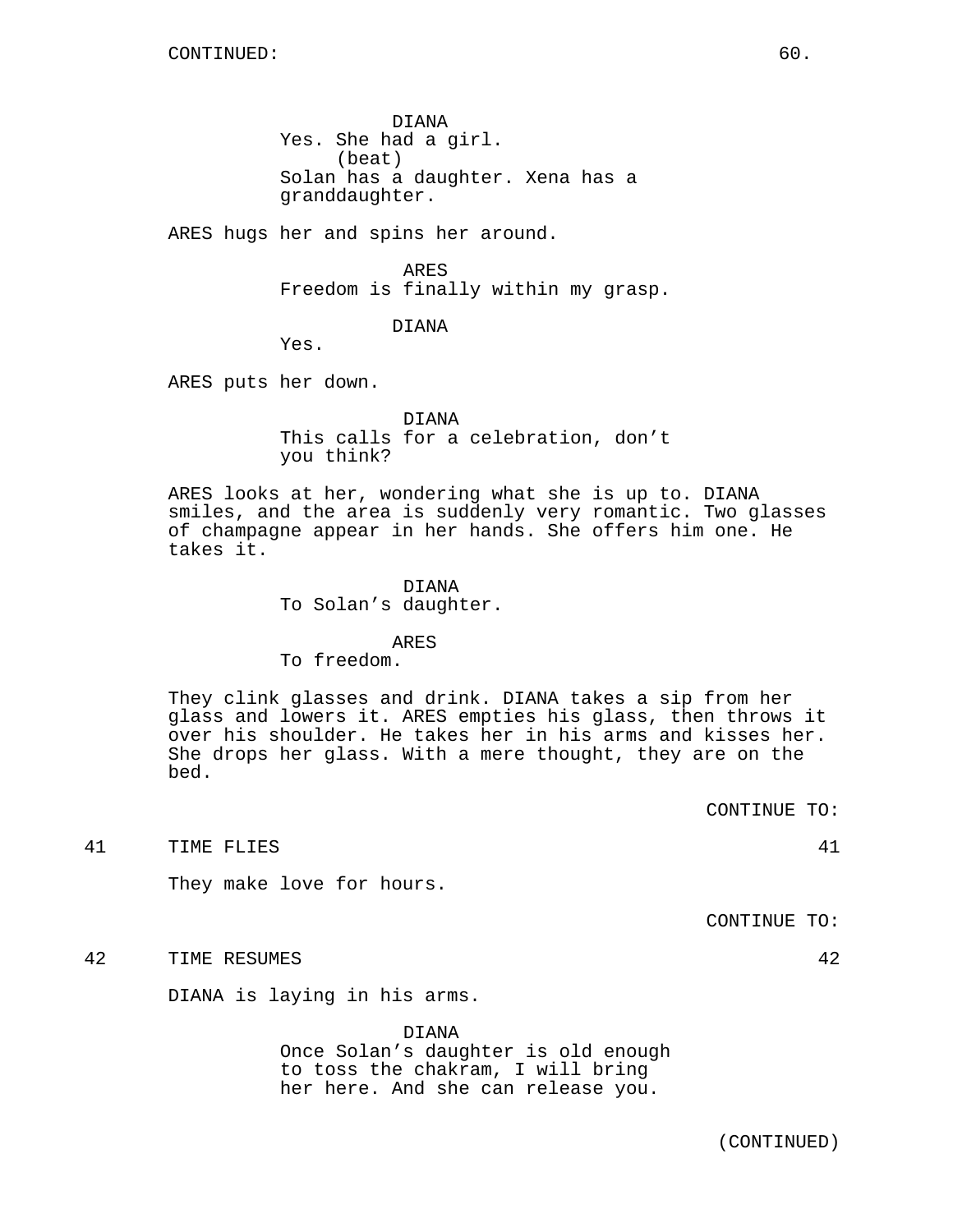DIANA kisses him, and rises from the bed. As she rises, her clothes appear on her body.

> DIANA I will see you later.

ARES Where are you...

ARES stops talking, as The Eye starts to hum. DIANA and ARES look at it. It is glowing. A beam of light shoots out. The beam pins ARES to the bed.

## ARES

What the...

DIANA wonders what is happening. The light beam starts to transform the bed into a sarcophagus.

> DIANA Ares? What's happening?

> > ARES

I don't know. I...

DIANA decides to see if she can free him. She can't move. ARES looks at her.

ARES

Help me!

ARES wonders why she isn't moving.

ARES Diana, do something!!!

DIANA I can't... I can't move.

ARES

What?

As the sarcophagus is completed, the lid slides over the top, sealing him in. He screams as the lid is being sealed.

ARES

Diiiiiiaaaaaaannnnnnaaaaaa!!!!!

The beam seals the lid shut, then stops. The Eye stops glowing, and DIANA realizes she can move. She runs over to the sarcophagus.

(CONTINUED)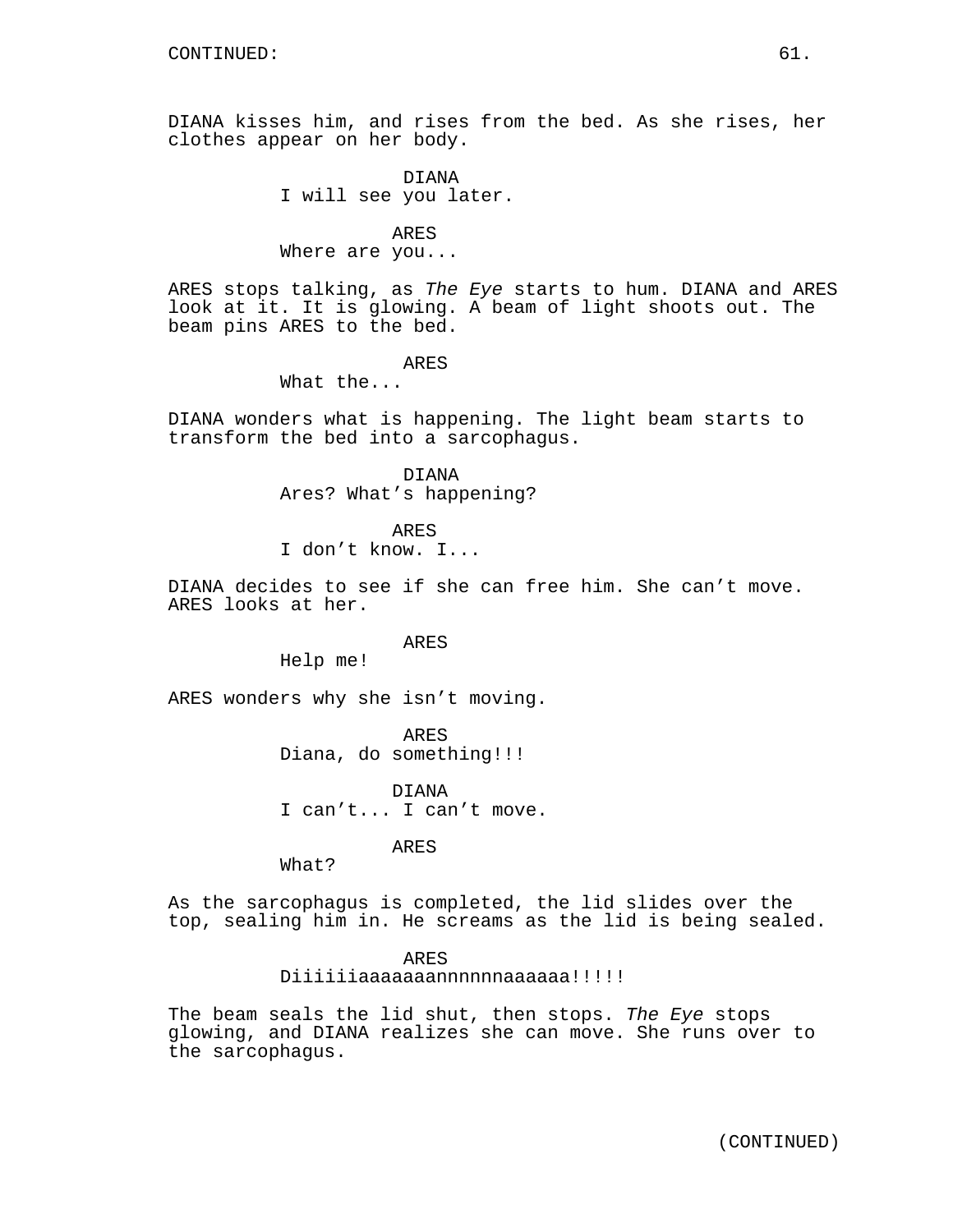## DIANA

Ares!!!!

DIANA places her hands on the lid. She was planning to try to open it, but when she touches the lid, she is sent flying. She hits the wall. She gets up and goes back over to it.

#### DIANA

Ares? (beat x2) Can you hear me? (beat x2) Ares?

Momentary pause. There is no answer.

DIANA I know you can hear me. (beat x2) I'll find a way to get you out of this...

DIANA goes to touch the sarcophagus, but remembers what just happened.

> DIANA I'm not ready to lose you too. (beat x2) I will be back.

DIANA tries to zap out. She can't.

DIANA Guess I have to walk out.

DIANA turns and starts to walk out.

DIANA By the gods Zeus, you can't go changing the rules again.

DIANA exits the tomb area.

CONTINUE TO:

# 43 CAVERN 43

DIANA is walking through the cavern. She turns the corner, and notices something in the wall. It's the chakram only she doesn't know that yet.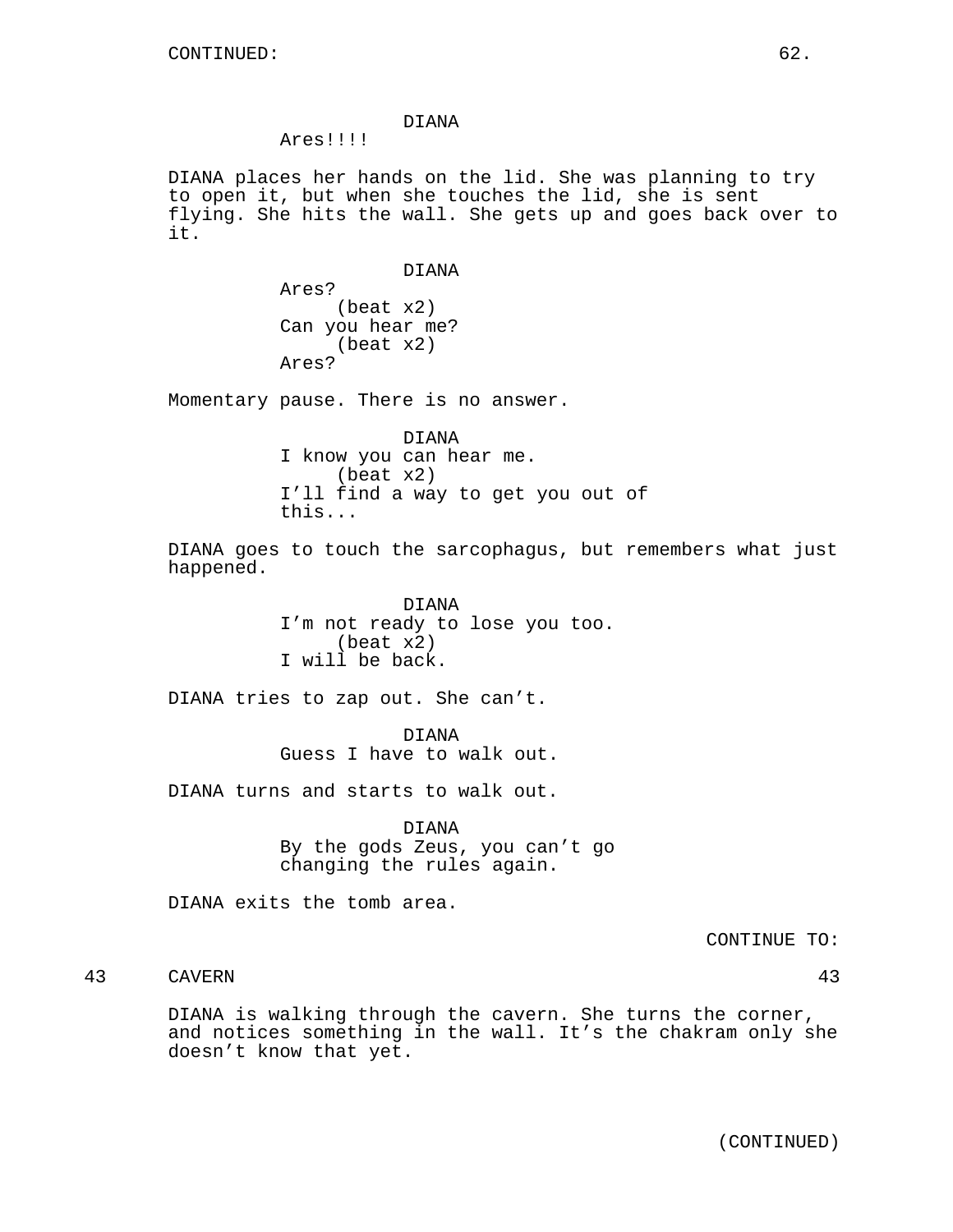## DIANA

What the...

DIANA inspects it, and realizes what it is.

DIANA

## I wonder how that got there?

DIANA tries to pull it out, but she can't. She remembers the legend of King Arthur.

DIANA

Excalibur. Only the true king could remove the sword from the rock. I bet only Xena, or a descendant of Xena, can remove the Chakram from the wall. The Chakram holds the key to freeing Ares. I have to find Xena. I have to know how and why the chakram is here.

DIANA continues out of the cavern.

CUT TO:

44 XENA'S FUNERAL 44

DIANA appears. She doesn't realize it is a funeral. It looks like a party. DIANA looks around. She mutters the following line to herself.

## DIANA

What's going on?

She starts to walk around. She spots JOXER, and calls out to him.

## DIANA

Joxer!!!

JOXER looks up and sees DIANA. She motions him over. He comes running over.

JOXER

Diana. You made it.

DIANA raises an eyebrow in curiosity. What did he mean "made it?"

> DIANA What's going on?

JOXER looks at her confused.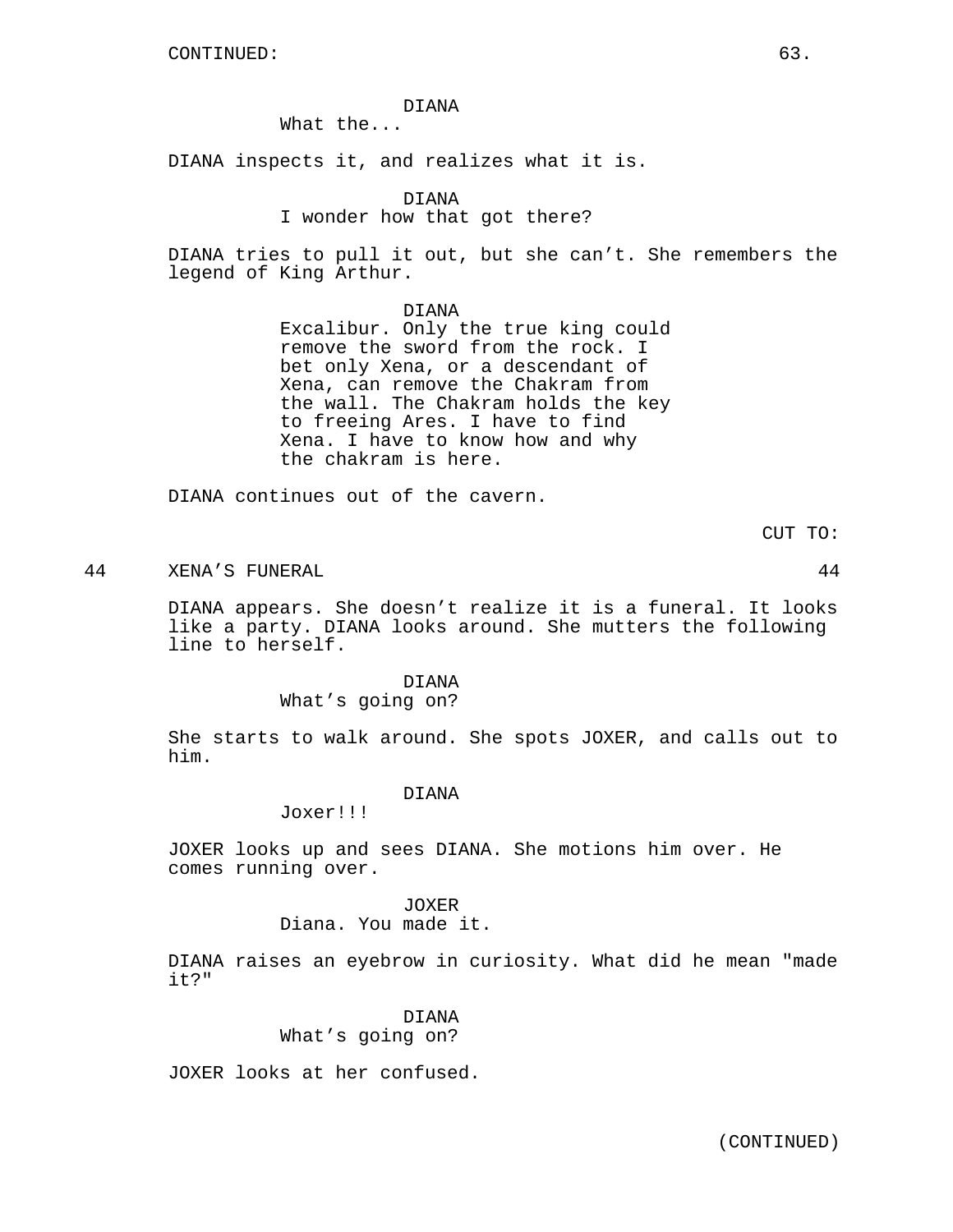JOXER

A funeral.

DIANA Really? Who died?

Momentary pause. JOXER is still giving her a very confused look.

> JOXER Xena. Didn't you get the...

> > DIANA

Xena's dead?

JOXER

Yes.

Momentary pause. DIANA looks concerned, then thinks of something.

> DIANA This might sound stupid, or strange even, but... (beat x2) ...is her Chakram with her?

JOXER Funny you should ask. It was there a few minutes ago, then it just... vanished.

DIANA Vanished?

Momentary pause.

JOXER Yep. It was there one minute, then gone the next. Poof. Gone. No more Chakram.

DIANA looks away from JOXER and mutters to herself.

DIANA I bet Zeus had something to do with this. He has gone and changed the rules again.

JOXER is giving DIANA a very confused look.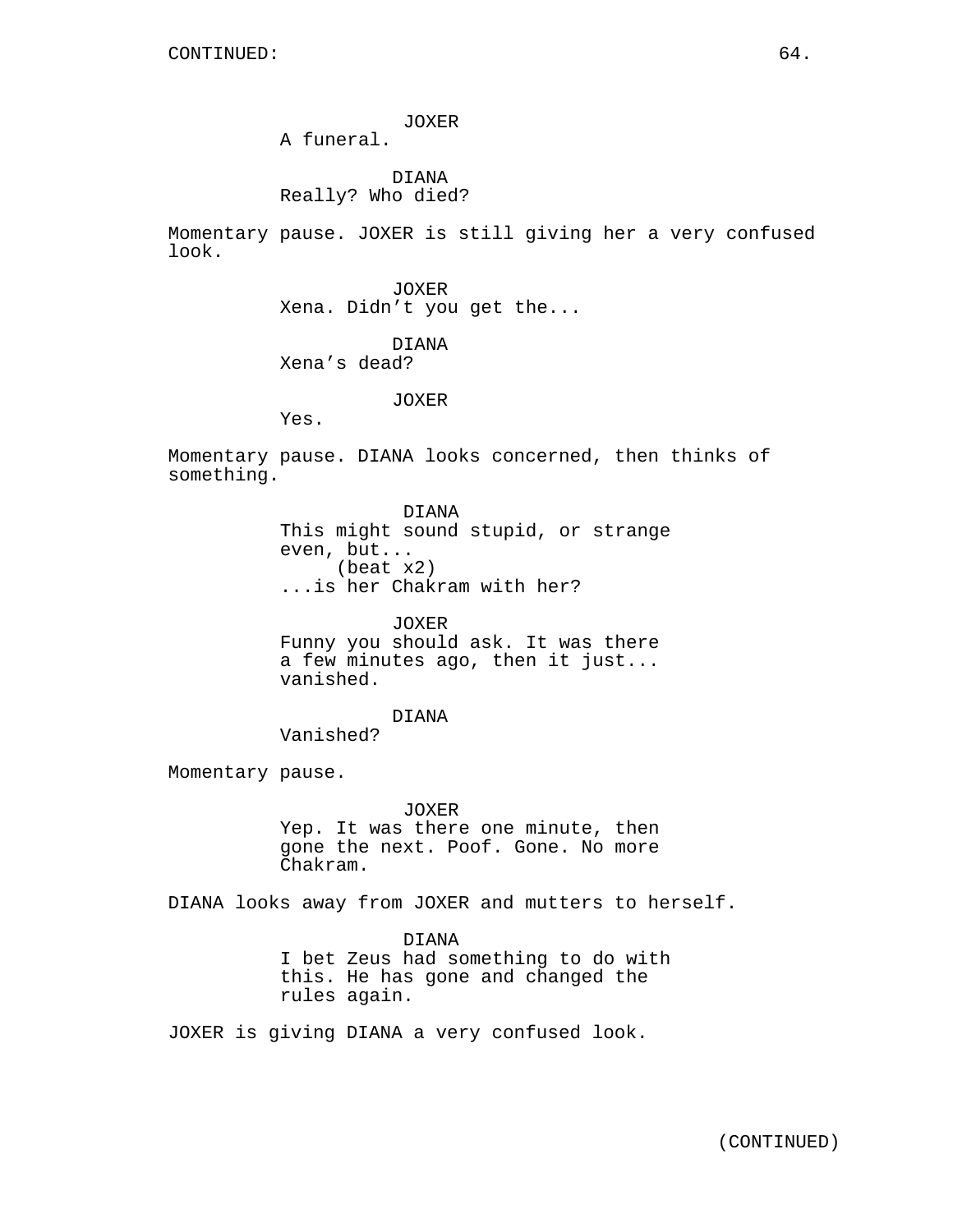JOXER

What?

DIANA looks back at JOXER.

DIANA Nothing. Forget it. Forget I was ever here.

With that said, DIANA vanishes. JOXER shakes his head as if snapping out of a spell. He looks around.

> JOXER What am I doing over here?

JOXER heads back to where he was before Diana called him over.

JUMP TO:

45 HADES' PALACE - UNDERWORLD 45

DIANA materializes and hollers for HADES.

DIANA Hades!!! (beat x2) Hades!!!!

Momentary pause. DIANA is about to call again, but HADES materializes.

> HADES No need to shout, Diana.

> DIANA What's happened to Ares?

HADES doesn't answer. DIANA glares at him.

DIANA Hades, answer me!! (beat x2) I know you know.

Momentary pause. DIANA is about to say something, but HADES speaks.

> **HADES** The moment Xena died, Ares was entombed in a sarcophagus.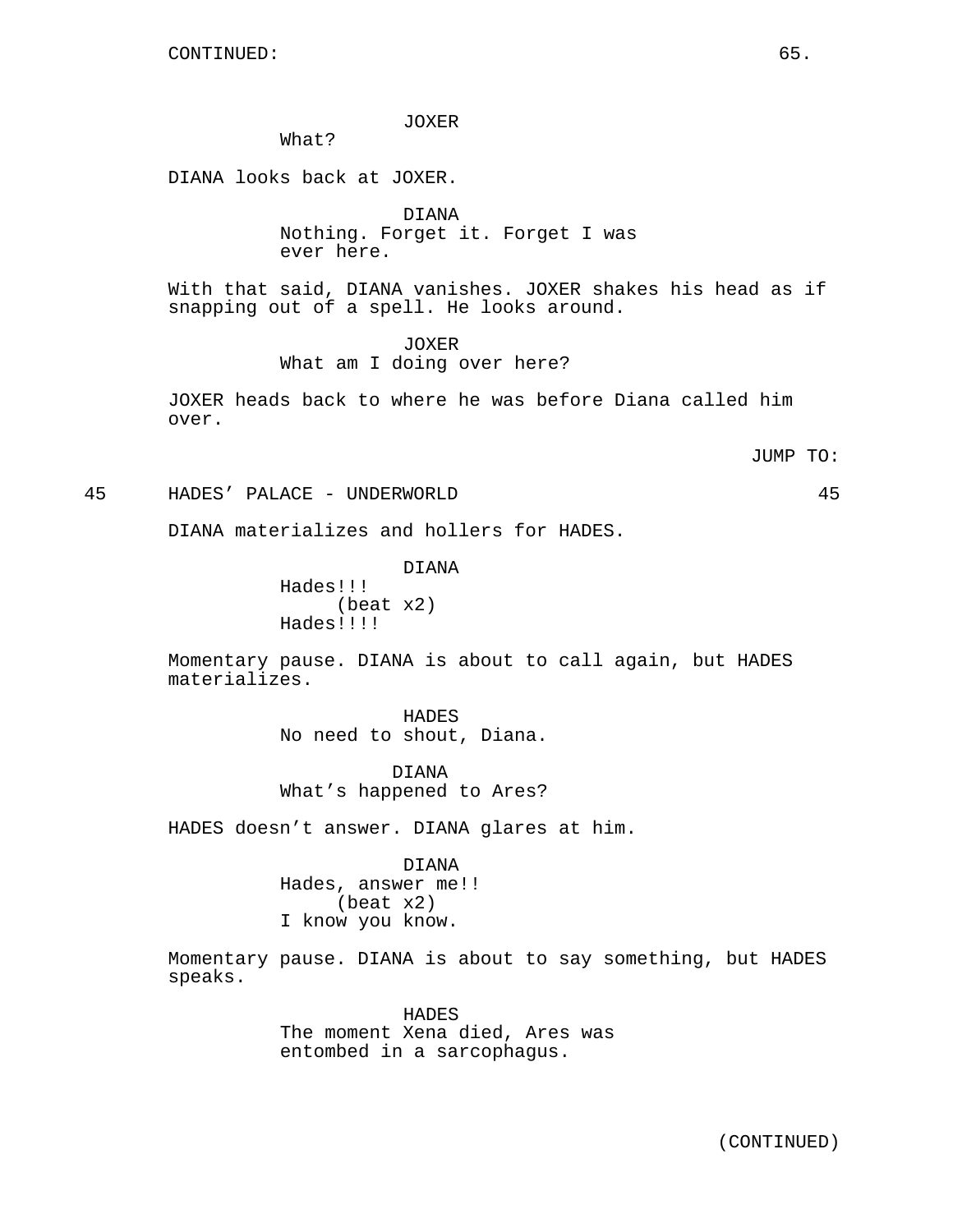DIANA That much I know. I was there.

HADES gives her a "you were there?" look. DIANA ignores the look.

> DIANA I want to know why?

HADES To guarantee that the one who frees him is of Xena's blood.

DIANA

And how... (beat) The Chakram.

#### HADES

Right. (beat) Only a descendant of Xena will be able to claim it. Make it whole.

DIANA gives him a confused look.

DIANA

Whole?

HADES nods a "yes".

HADES

Right now, it is in two parts. Both parts are hidden in the cave. Once the Chakram has been rejoined, Ares will regain all his powers and his godhood. Then all...

## DIANA

Thanks Hades.

DIANA kisses him on the cheek.

DIANA I knew I could count on you.

HADES

Wait...

DIANA vanishes.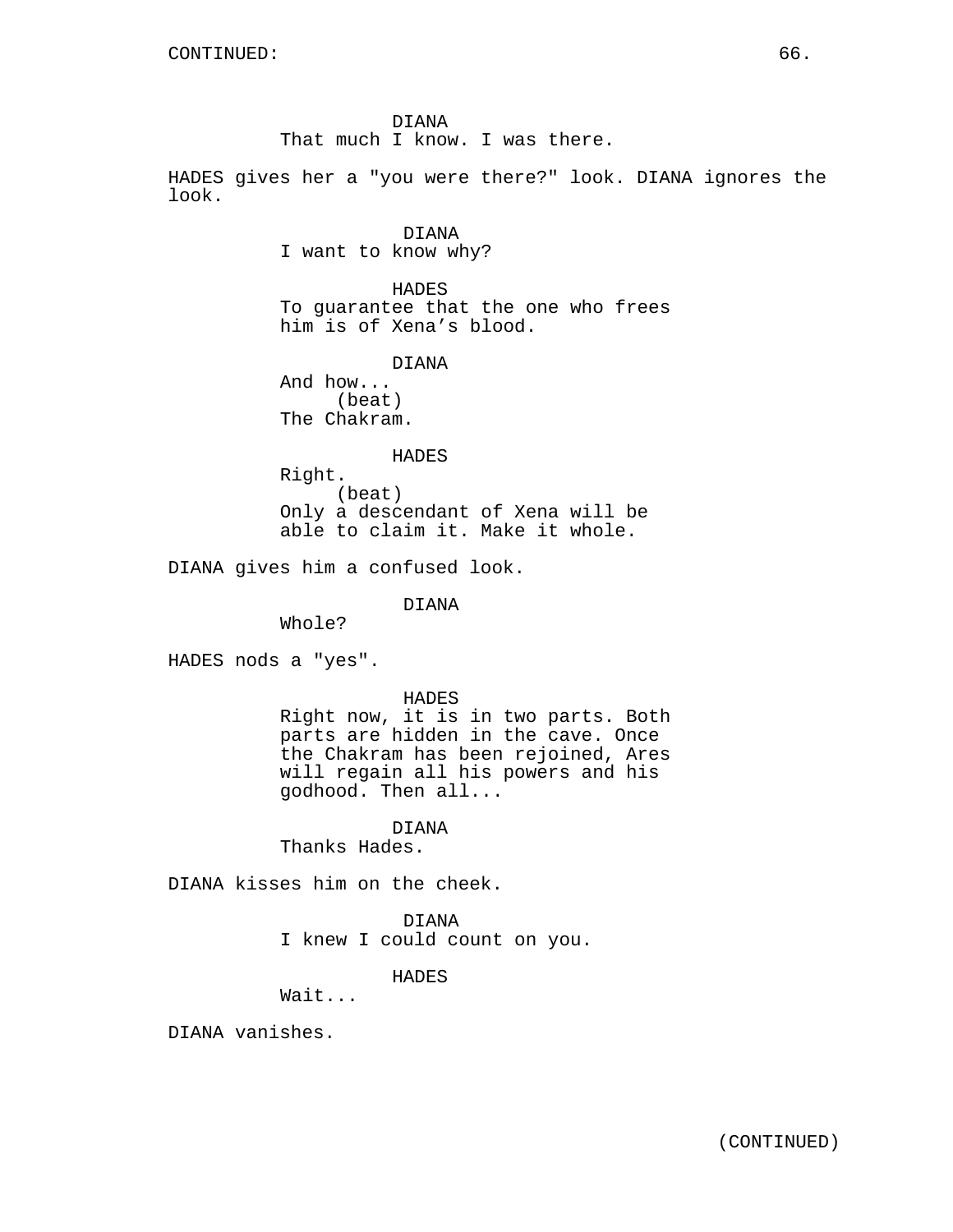HADES ...I haven't finished.

ZEUS materializes behind him.

ZEUS And you won't either, brother.

HADES spins around.

HADES

Zeus, I...

ZEUS You will not tell Diana anything.

HADES But she has a right to know. She...

ZEUS Hades, you will not tell her anything. Understood?

HADES

But...

ZEUS gives him a "that's an order" look.

ZEUS As long as she and Clark remain here, they will not be told. (beat) Promise me you will not tell her anything more?

Momentary pause.

HADES Okay. I promise.

ZEUS vanishes.

HADES As long as they are here. (beat) But if they should ever find a way back to their time, and if they should return without Ares, Diana will know everything.

HADES goes over to the table and starts to write something.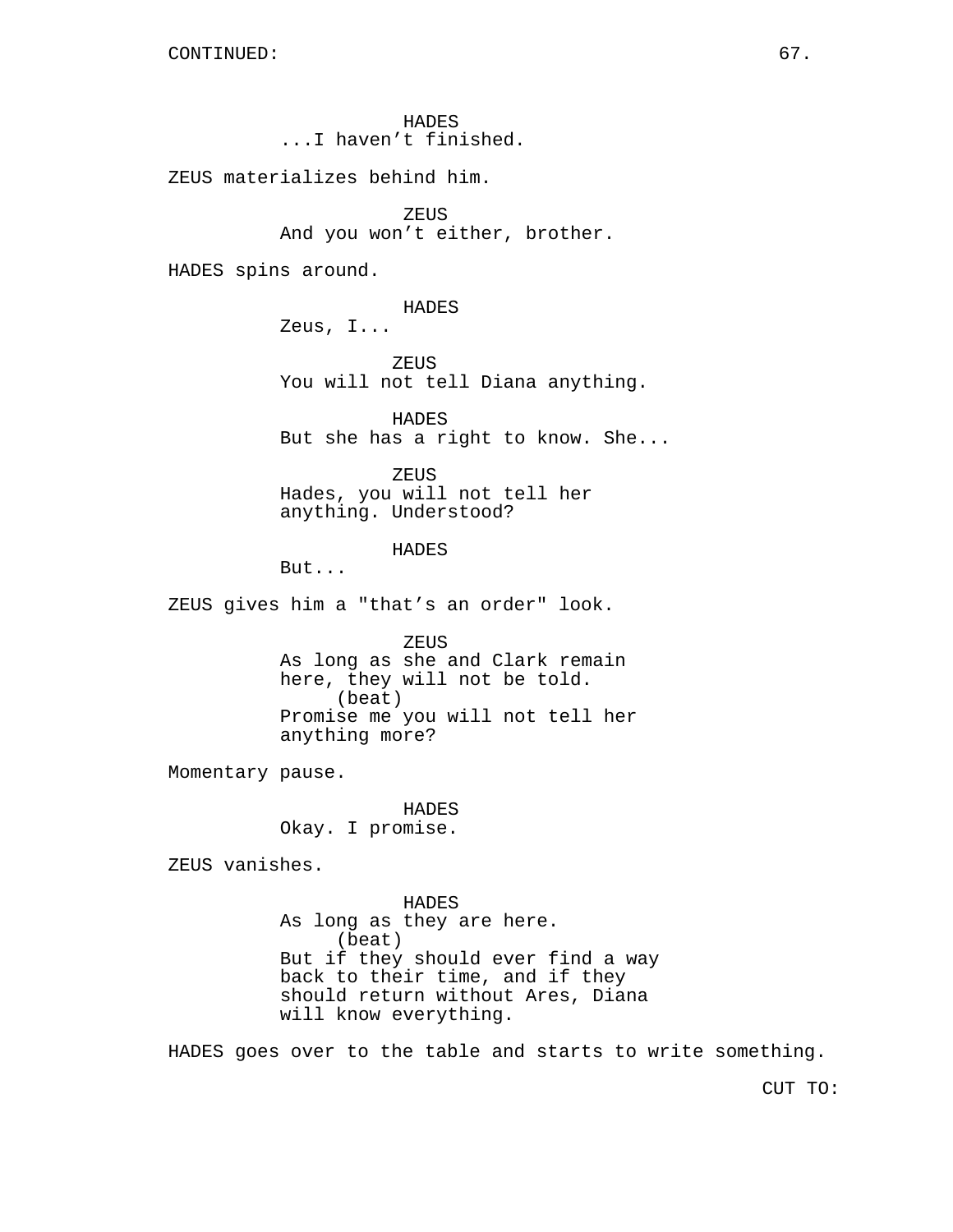## **10 YEARS LATER**

46 EXT: ARES' TOMB (10 YEARS LATER) 46

CLARK, DIANA, and Solan's daughter ZELEIA, arrive outside of the cave. They walk up to the cave entrance. DIANA looks at the hand print on the wall and mutters the following line.

> DIANA I hope the instructions I was given are correct.

DIANA looks at ZELEIA.

DIANA Zeleia, place your hand in the hand print...

ZELEIA does so.

DIANA Turn your hand and point to the red stone.

ZELEIA does so.

DIANA Turn your hand towards Clark, and stop at the green stone.

ZELEIA does so.

DIANA Remove your hand.

ZELEIA does so and the door opens. They enter.

CONTINUE TO:

47 INSIDE CAVERN 47

DIANA takes ZELEIA and CLARK to the spot in the wall where she saw the chakram. When they reach the spot, they stop. DIANA looks at ZELEIA.

> DIANA Zeleia, can you do me a favor?

ZELEIA Sure, Diana.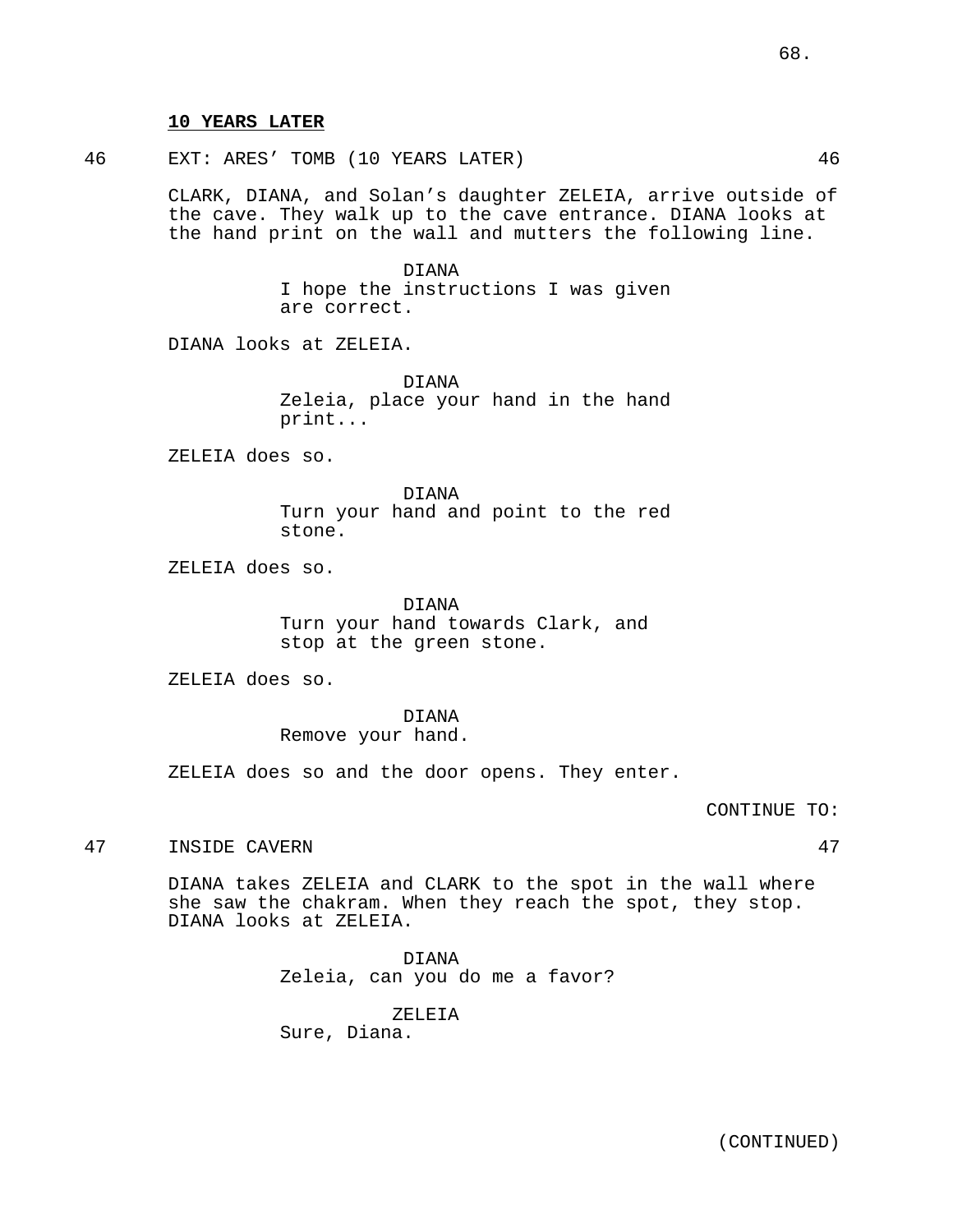#### DIANA

# See that piece of metal ring?

DIANA points at the chakram. ZELEIA nods.

## DIANA

## Pull it out of the wall.

ZELEIA goes to the wall, and pulls the metal piece out of the wall. DIANA and CLARK are shocked when they see that it is only half the chakram.

# CLARK

Great. Now we just have to find the other half.

DIANA is about to say something, when ZELEIA starts walking off. It looks the chakram is leading her somewhere. DIANA remembers what Hades said.

#### HADES (VO)

...it is in two parts. Both parts are hidden in the cave. Once the Chakram has been rejoined, Ares will regain all his powers and his godhood.

DIANA looks at CLARK.

DIANA Or let it find us. Come on.

CLARK and DIANA follow ZELEIA. ZELEIA stops a few feet from the entrance to the tomb area, and places her hand on a shield that was on the wall. The shield turns, and the other half of the chakram is revealed. ZELEIA removes the piece of the chakram, and both halves are magnetically joined. When the pieces connect, there is a spark. ZELEIA drops the chakram and faints. DIANA picks it up, then hears noises from within the tomb area. DIANA looks at CLARK.

## DIANA

Clark, take her home. Then meet me back here.

CLARK picks up ZELEIA and they leave. DIANA goes to the tomb area.

CONTINUE TO: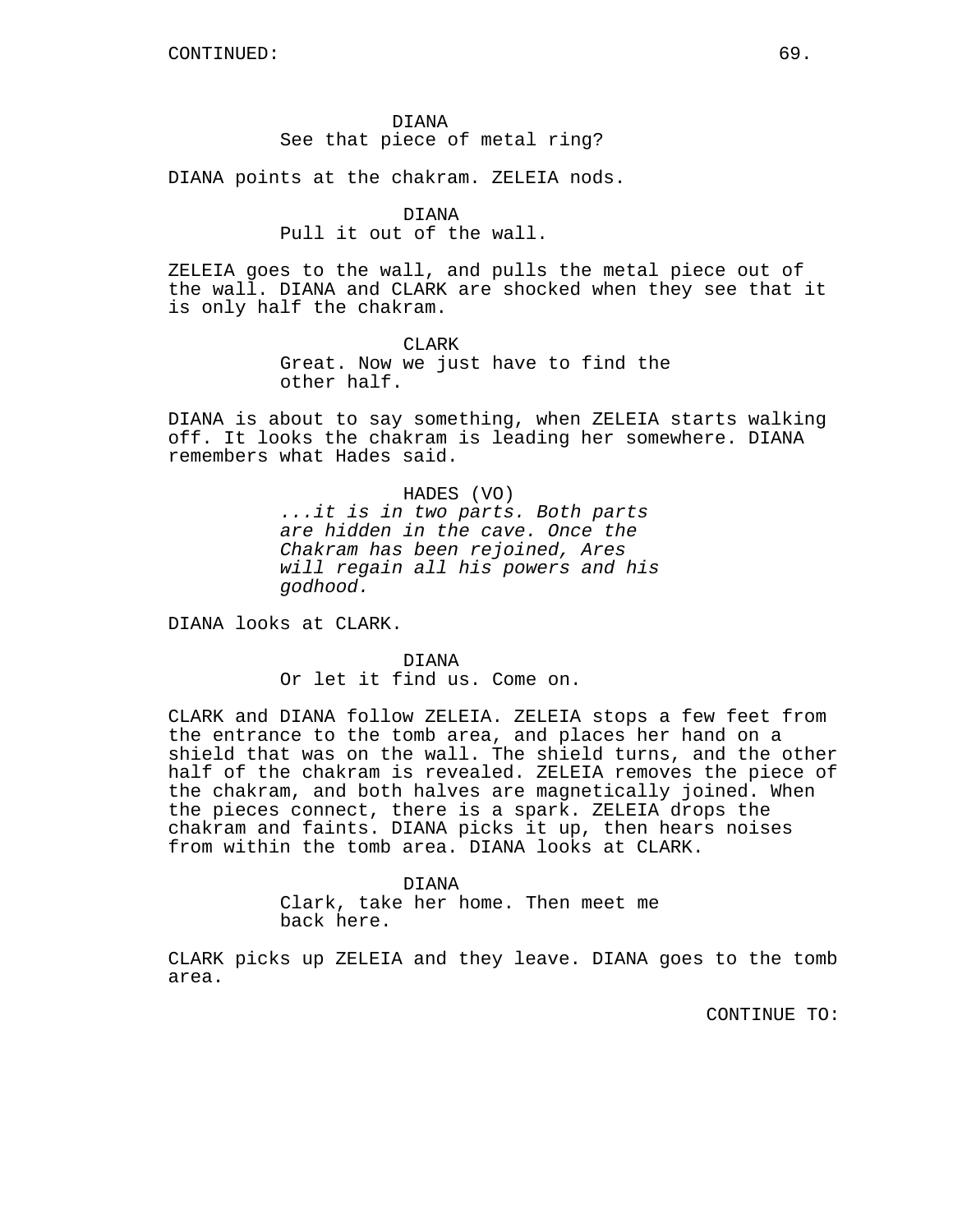DIANA enters the tomb area. The Eye is glowing again, and the beam of light is unsealing the sarcophagus. DIANA drops the chakram. The lid slides over, and ARES sits up. DIANA is overjoyed.

## DIANA

Ares!!!

DIANA runs to him. ARES gets out of the sarcophagus and looks at her.

> ARES I want to go home, Diana. (beat) Take me home.

DIANA As soon as Clark gets back. As soon as Clark gets back.

ARES hugs her tightly.

CUT TO:

49 A FEW HOURS LATER 49

CLARK runs in. ARES and DIANA have begun to set up the things they will need to get home.

> DIANA Oops, almost forgot.

DIANA holds out her hand, and the necklace she brought with her, the one with the hologram of her and Duncan at a New Years Eve party, appears. She places that in the center. DIANA looks at ARES and CLARK.

> DIANA Remember, clear your head of everything except the thought of home. (beat) Ready?

> > ARES / CLARK

Ready.

DIANA takes a deep breath and starts.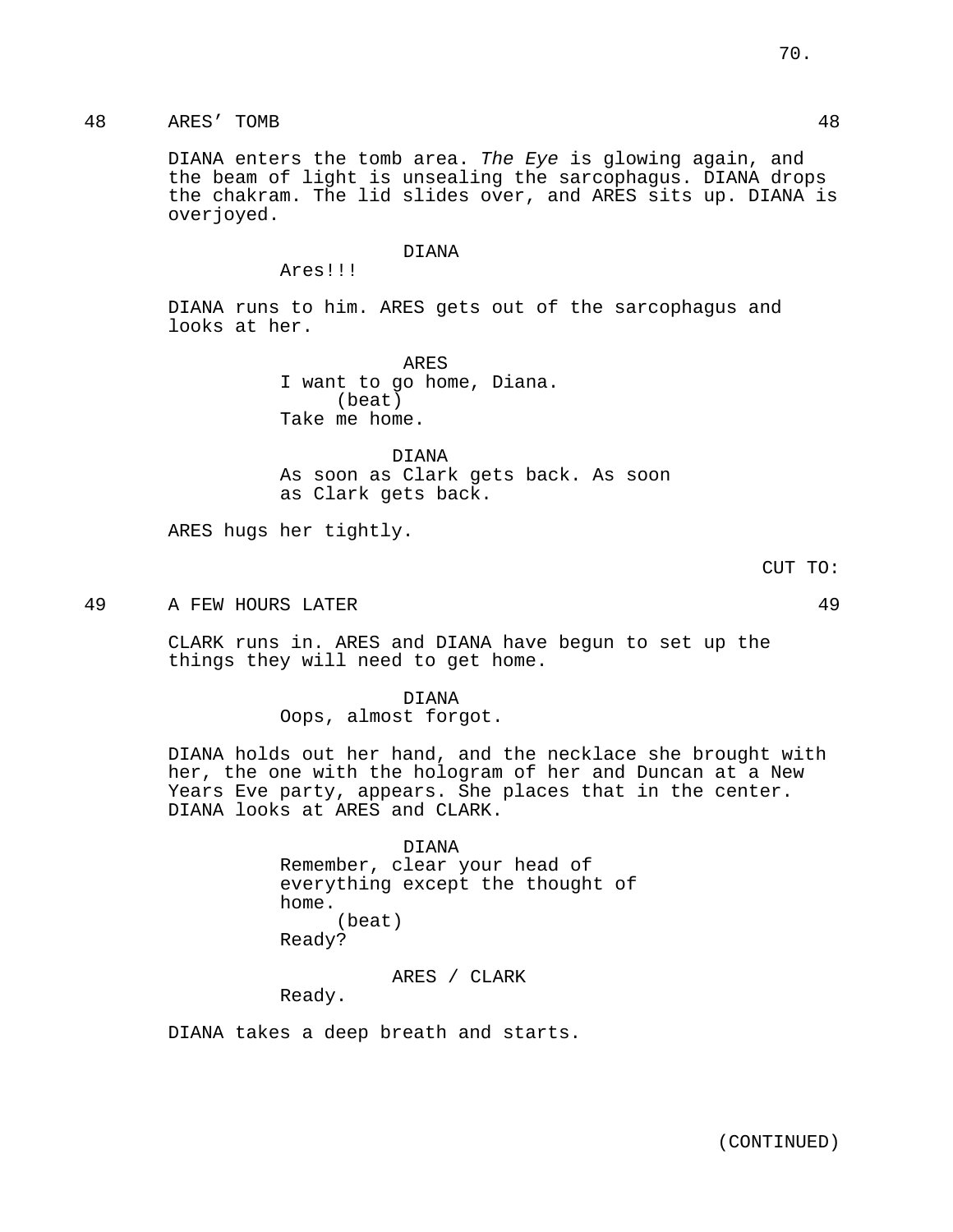DIANA

Hail Zeus: Son of Cronus & Rhea. King of all Gods & men. Ruler of Heaven & Earth.

ARES

Hail Hera: Daughter of Cronus & Rhea. Sister & Wife of Zeus. Queen of Gods & of Heaven. Goddess of women & childbirth.

CLARK

Hail Poseidon: Son of Cronus & Rhea. Brother of Zeus. God of the Sea.

## DIANA

Hail Demeter: Daughter of Cronus & Rhea. Sister & Ex-wife of Zeus. Goddess of Agriculture.

#### ARES

Hail Hades: Son of Cronus & Rhea. Brother of Zeus. God of the Underworld.

CLARK

Hail Hestia: Daughter of Cronus & Rhea. Sister of Zeus. Goddess of the hearth.

DIANA

Hail Ares: Son of Zeus & Hera. God of War.

ARES Hail Aphrodite: Daughter of Zeus & Dione. Goddess of Love.

## CLARK

Hail Apollo: Son of Zeus & Leto. God of the sun and the arts.

## DIANA

Hail Artemis: Daughter of Zeus & Leto. Goddess of the moon & the hunt.

ARES Hail Hephaestus: Son of Hera. Stepson of Zeus. God of Fire.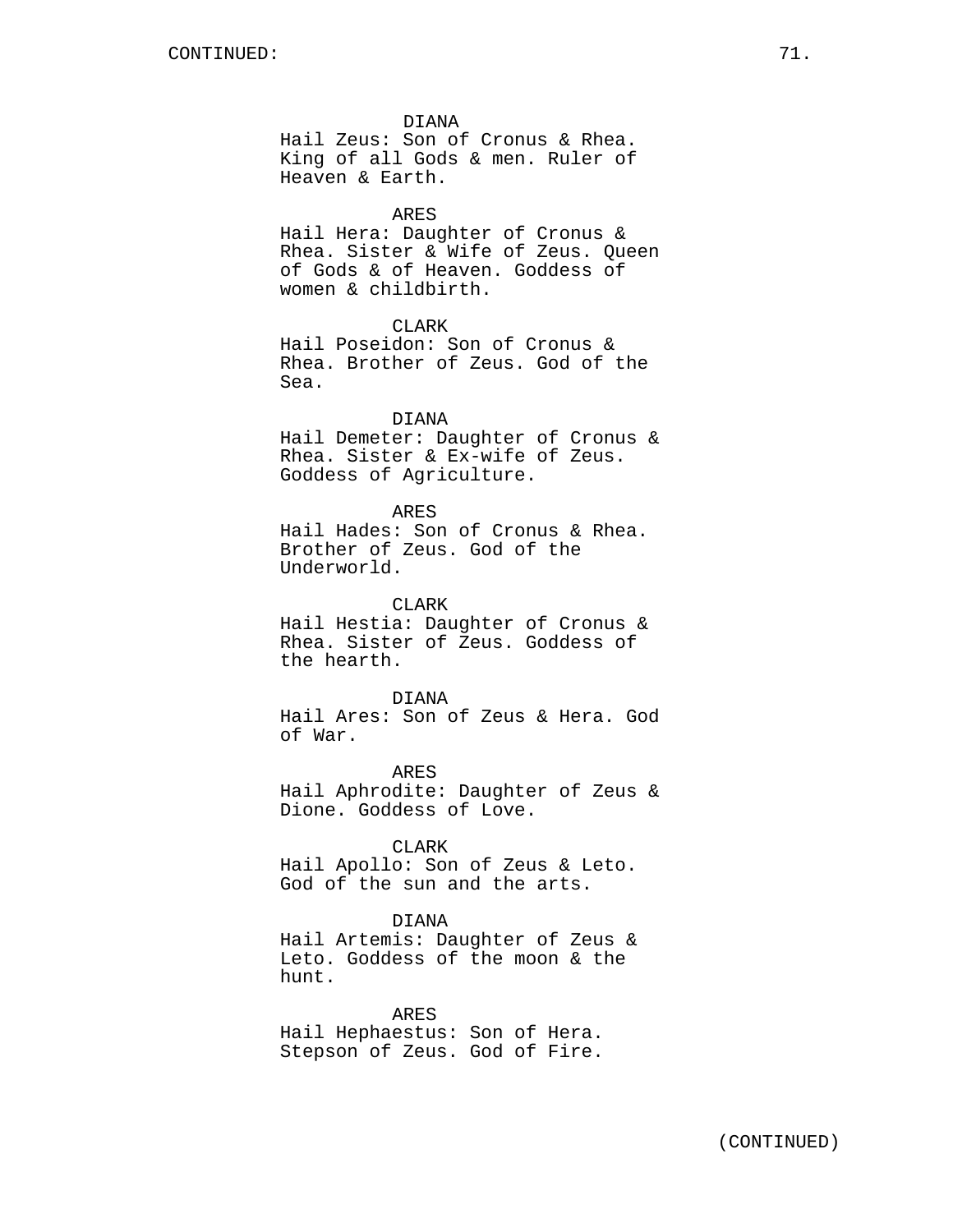CLARK Hail Athena: Daughter of Zeus & Metis. Goddess of Wisdom & War.

DIANA Hail Hermes: Son of Zeus & Maia. Messenger to the Gods.

Nothing happens.

DIANA I don't understand. Everything is perfect. It should have worked.

Momentary pause.

CLARK Maybe if we tried it backwards.

ARES looks at CLARK with raised eyebrows.

ARES

Backwards?

**CLARK** Well, we are going back, right?

DIANA Right. It can't hurt.

Momentary pause.

ARES You mean backwards as in, saying all the words backwards? Or starting with Hermes, and ending with Zeus?

Momentary pause. CLARK thinks. That is a good question. It would be kind of hard to say all the words backwards, not that they couldn't do it, after all they are gods. CLARK figures just reciting the Olympians in the reverse order should be good enough.

> CLARK Starting with Hermes.

CLARK looks at DIANA.

CLARK

Mom.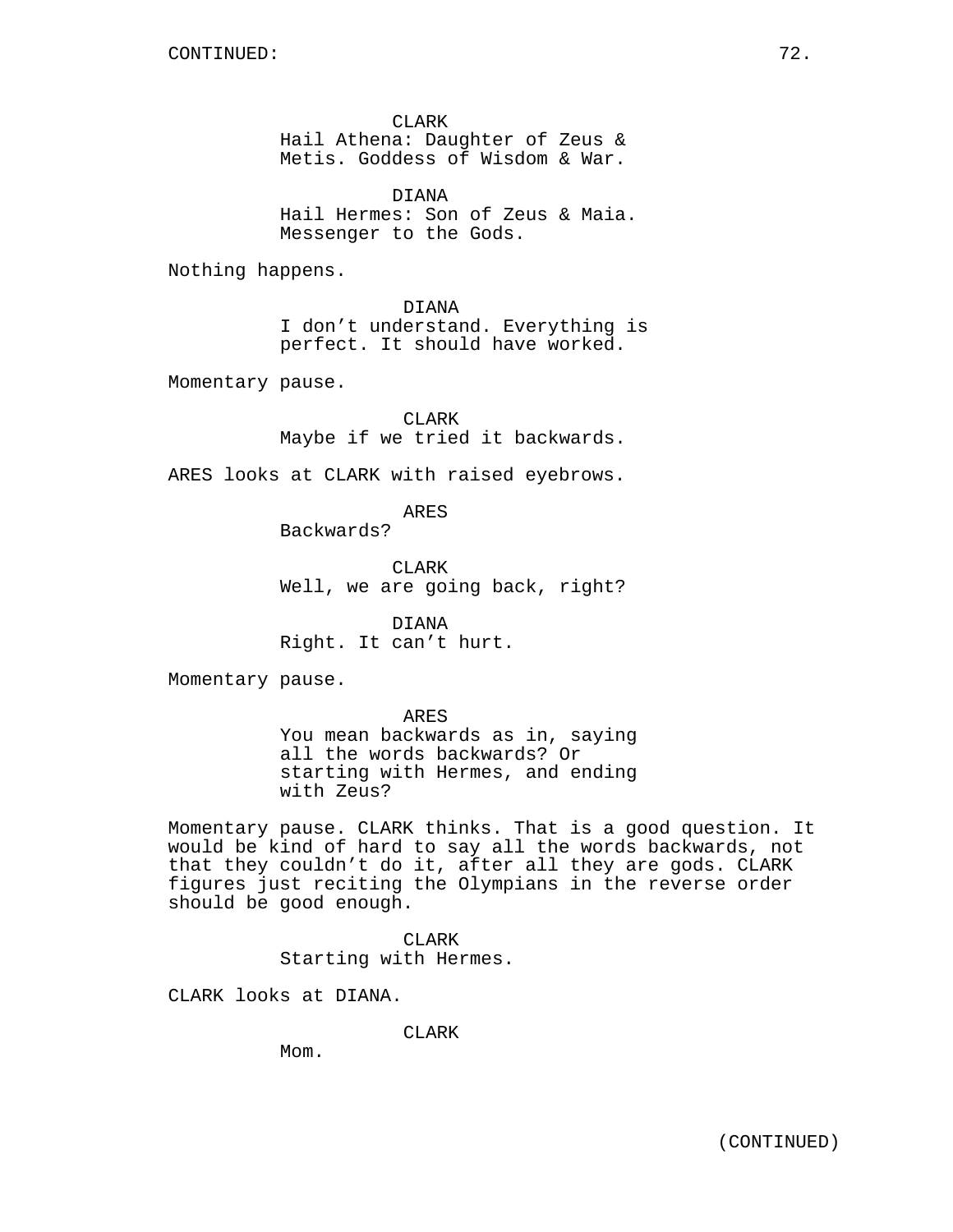DIANA Right. Take two.

DIANA takes a deep, cleansing breath, and closes her eyes. ARES and CLARK close their eyes as well.

# DIANA

Hail Hermes: Son of Zeus & Maia. Messenger to the Gods.

CLARK

Hail Athena: Daughter of Zeus & Metis. Goddess of Wisdom & War.

ARES Hail Hephaestus: Son of Hera. Stepson of Zeus. God of Fire.

DIANA

Hail Artemis: Daughter of Zeus & Leto. Goddess of the moon & the hunt.

CLARK

Hail Apollo: Son of Zeus & Leto. God of the sun and the arts.

ARES Hail Aphrodite: Daughter of Zeus & Dione. Goddess of Love.

DIANA

Hail Ares: Son of Zeus & Hera. God of War.

CLARK Hail Hestia: Daughter of Cronus & Rhea. Sister of Zeus. Goddess of the hearth.

ARES

Hail Hades: Son of Cronus & Rhea. Brother of Zeus. God of the Underworld.

#### DIANA

Hail Demeter: Daughter of Cronus & Rhea. Sister & Ex-wife of Zeus. Goddess of Agriculture.

CLARK Hail Poseidon: Son of Cronus & Rhea. Brother of Zeus. God of the Sea.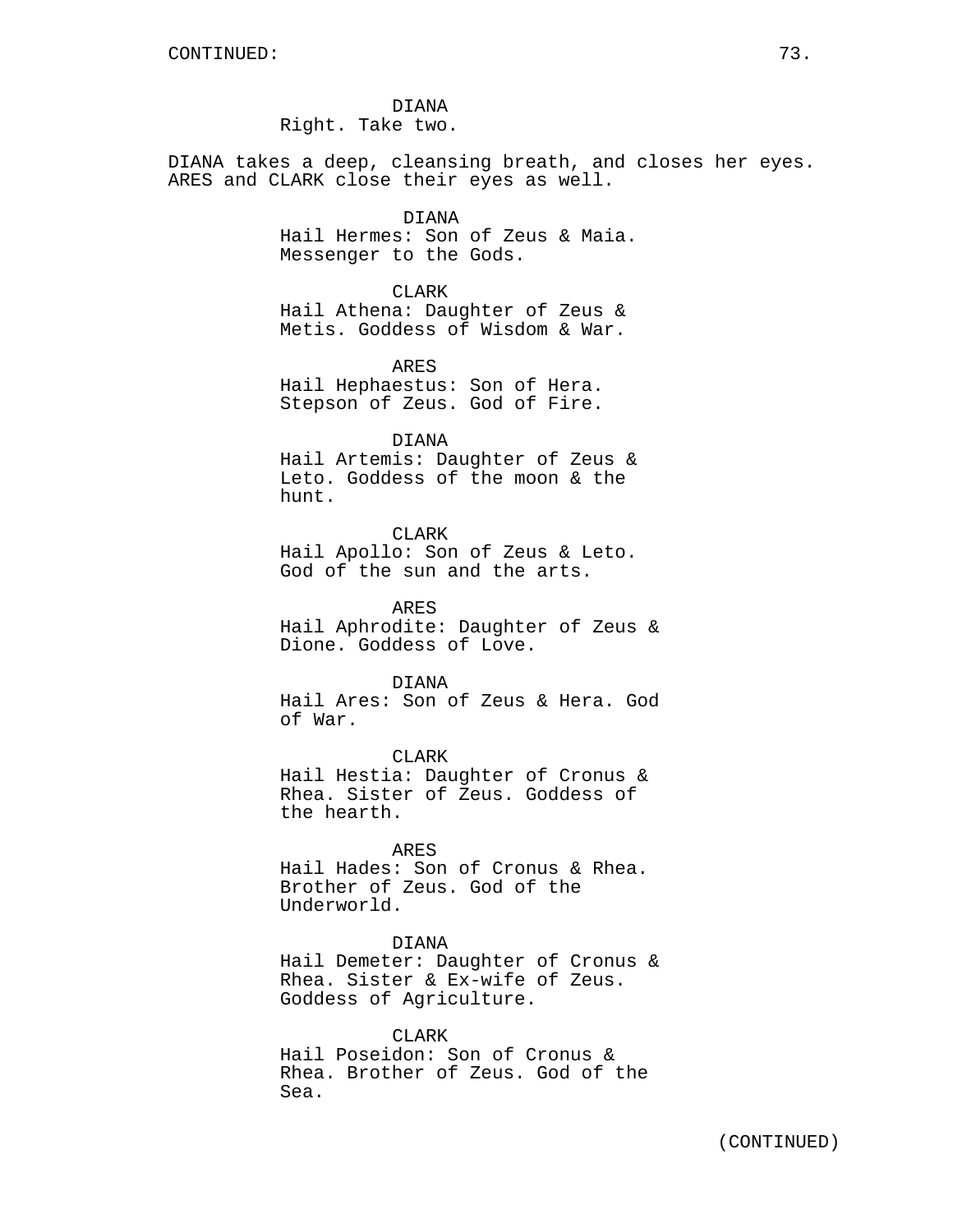ARES Hail Hera: Daughter of Cronus & Rhea. Sister & Wife of Zeus. Queen of Gods & of Heaven. Goddess of women & childbirth. DIANA Hail Zeus: Son of Cronus & Rhea. King of all Gods & men. Ruler of Heaven & Earth. Again, nothing happens. DIANA I don't understand what we are doing wrong. CLARK This is getting us nowhere. I'm leaving. I have a war to supervise. You two can... When CLARK says the above line, ARES thinks of something. ARES Of course. Why didn't I... DIANA looks at ARES. DIANA You're agreeing with him? ARES looks at DIANA. ARES No. I... I think I know why this isn't working. DIANA What? Momentary pause. ARES I've got an idea. ARES looks at CLARK. ARES Sit back down, Clark. CLARK sits.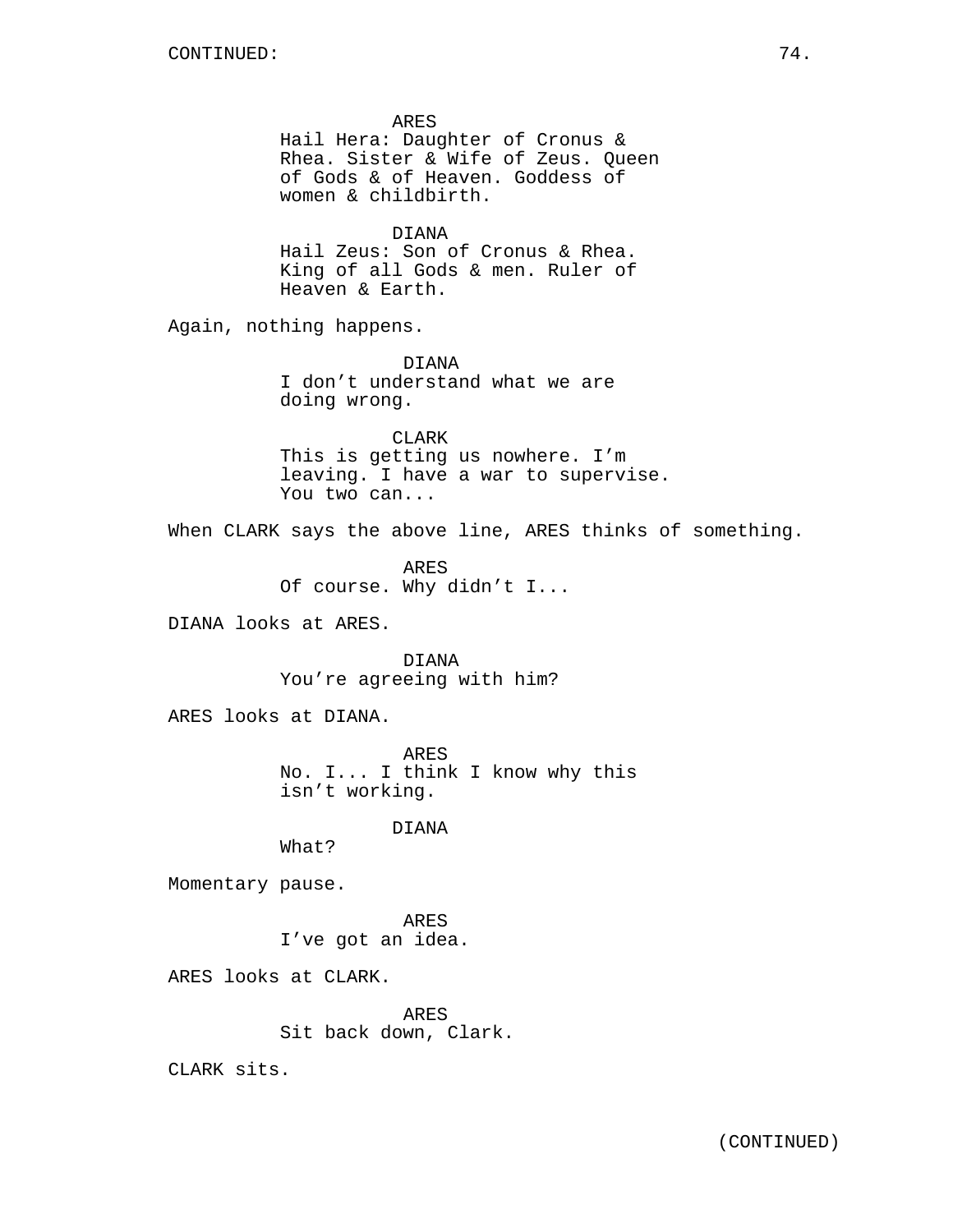ARES

Let me start.

DIANA

You?

ARES Yes. Me, then Clark, and then you.

DIANA looks at ARES questioningly.

DIANA

Okay.

ARES takes a deep breath, then starts.

ARES

Hail Zeus: Son of Cronus & Rhea. King of all Gods & men. Ruler of Heaven & Earth.

CLARK

Hail Hera: Daughter of Cronus & Rhea. Sister & Wife of Zeus. Queen of Gods & of Heaven. Goddess of women & childbirth.

DIANA Hail Poseidon: Son of Cronus & Rhea. Brother of Zeus. God of the Sea.

ARES Hail Demeter: Daughter of Cronus & Rhea. Sister & Ex-wife of Zeus. Goddess of Agriculture.

CLARK Hail Hades: Son of Cronus & Rhea. Brother of Zeus. God of the Underworld.

DIANA Hail Hestia: Daughter of Cronus & Rhea. Sister of Zeus. Goddess of the hearth.

When ARES says CLARK, both DIANA and CLARK look at him.

ARES Hail Clark: Son of Hercules & Diana. Grandson of Zeus. God of War.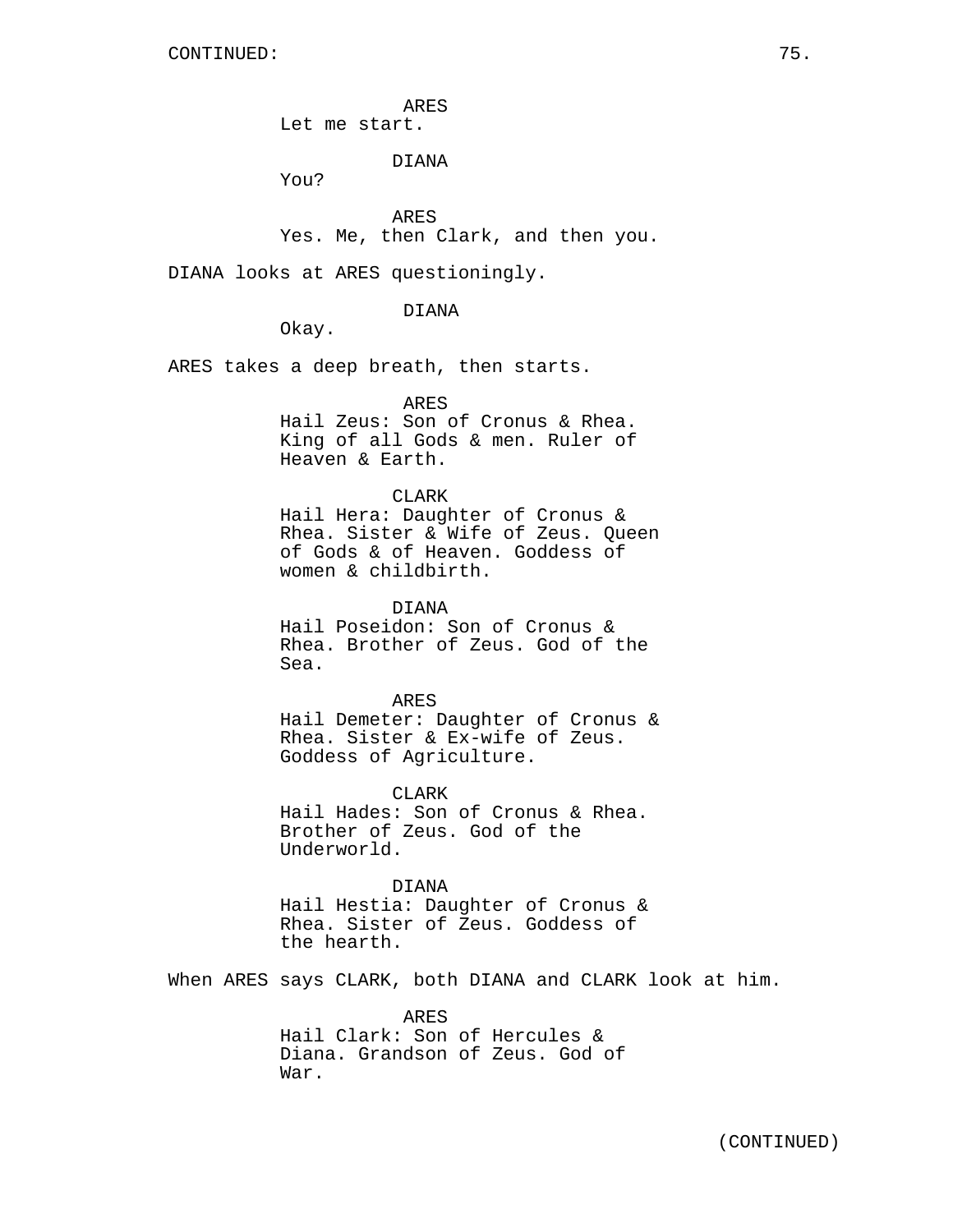CLARK Hail Aphrodite: Daughter of Zeus & Dione. Goddess of Love.

DIANA Hail Apollo: Son of Zeus & Leto. God of the sun and the arts.

ARES Hail Artemis: Daughter of Zeus & Leto. Goddess of the moon & the hunt.

CLARK Hail Hephaestus: Son of Hera. Stepson of Zeus. God of Fire.

DIANA Hail Athena: Daughter of Zeus & Metis. Goddess of Wisdom & War.

ARES Hail Hermes: Son of Zeus & Maia. Messenger to the Gods.

As ARES is saying the last line, all three of them start to fade in and out. When he finishes the line, there is a flash of light and DIANA and CLARK vanish. ARES solidifies in the tomb. He's still trapped. He raises his hands over his head and screams.

ARES

Noooooo!!!!!

ARES picks up the sword from the table and throws it. It lands on the floor and slides into the chakram. The chakram dings like a bell. ARES looks to see what dinged. He rises and walks over to the chakram. He kneels down and picks it up. He holds it in his hands.

ARES

Xena. (beat x2) You were once my warrior princess. But you turned your back on me. (beat x2) Why did you have to do this to me? After all I did for you. (beat x2) Damn you Xena. Damn you!!!!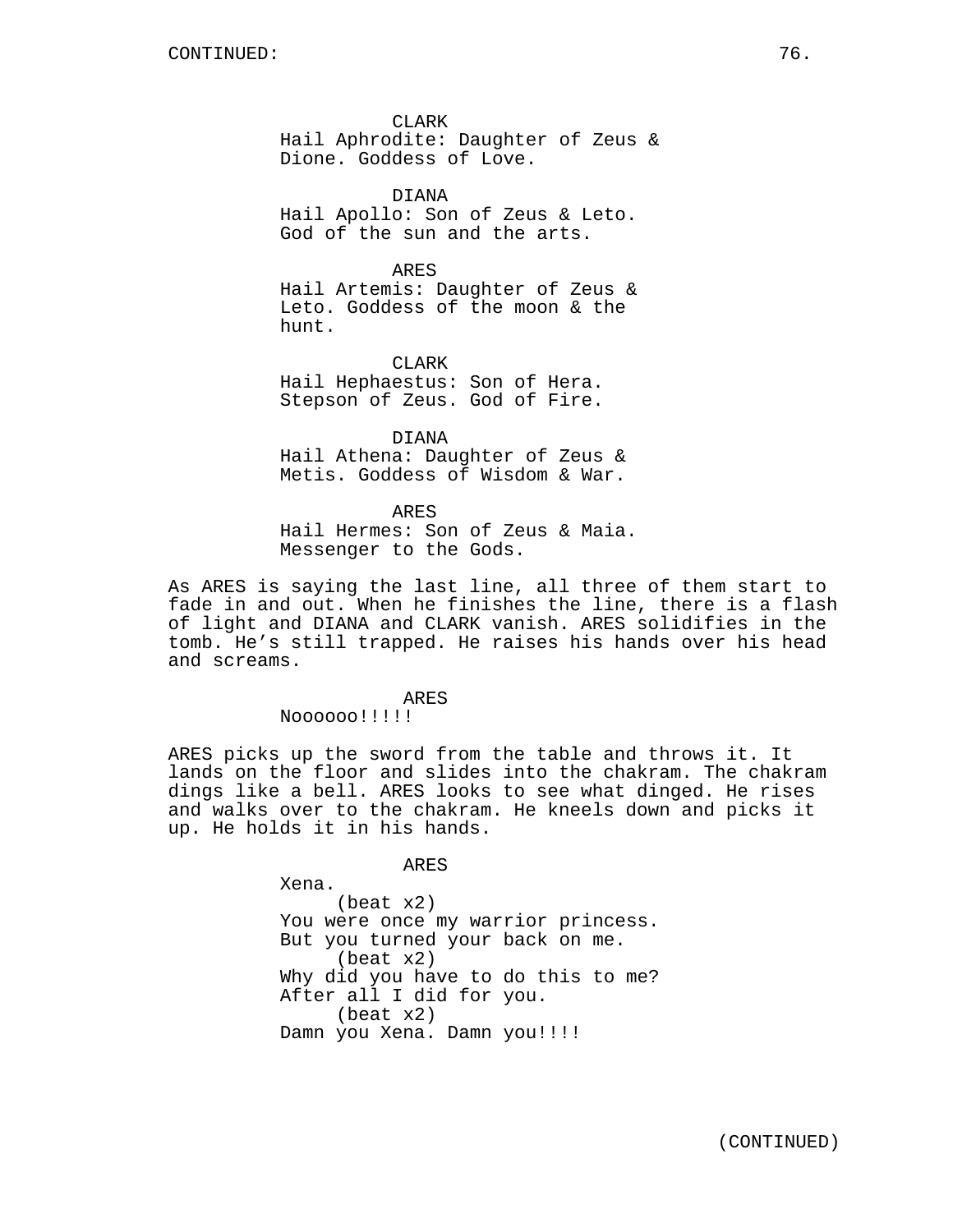On the word "you", ARES tosses the chakram. It flies through the area, ricocheting off walls, and hits The Eye. Since the chakram was not thrown by Xena, or one of her descendants, it breaks in two and falls to the floor. ARES looks at the pieces as they fall to the floor.

# ARES

Oops. That can't be good.

As if in response to his voiced concern, The Eye glows red again.

### ARES

Uh oh.

A beam shoots out, drawing him back to the sarcophagus, and once again seals him in. Once the sarcophagus is sealed, the focus shifts to the two pieces of the chakram. The two pieces vanish from the floor.

CUT TO:

## **THURSDAY FEBRUARY 25TH 2016**

50 INT: METHOS' PLACE 50

METHOS is translating something. The computer pages him.

METHOS Yes, computer. What is it?

COMPUTER That package you sealed in the drawer years ago, will reach zero in one minute.

METHOS looks up from the book he is translating, with a raised eyebrow.

# METHOS

# Package? Drawer?

The computer thinks it is a command, and opens the drawer. METHOS walks over to the drawer and picks up the parcel.

> METHOS I'd forgotten about this thing. (beat) I wonder what it is?

As the counter counts down, METHOS places it on the table. When the counter hits zero, a hologram of DIANA is displayed. METHOS raises an eyebrow in curiosity.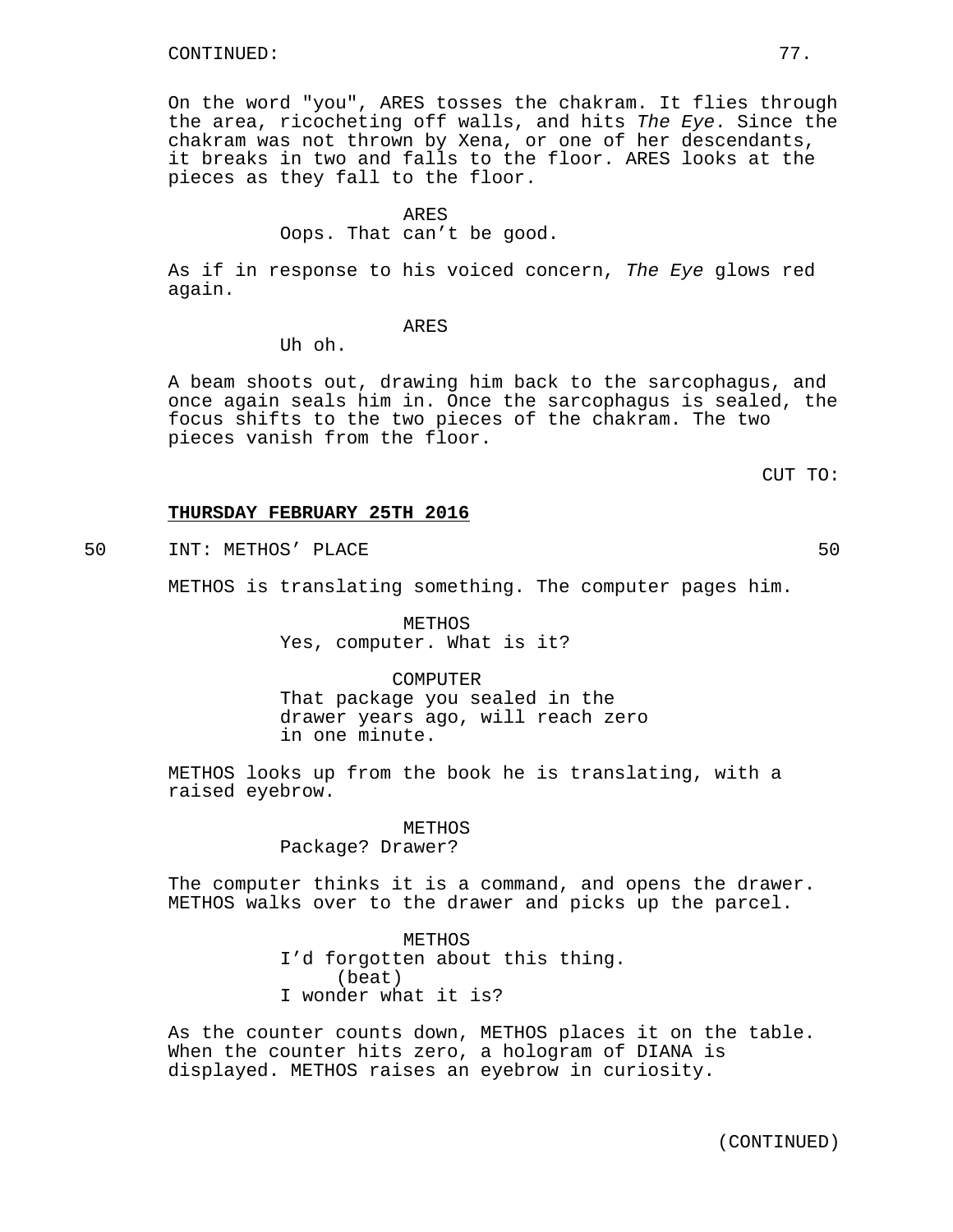# METHOS

# Diana?

The hologram starts to speak.

### DIANA

Methos. If you are viewing this message, it means that my plan worked. You should be viewing this 4 days after I supposedly left Mac for Ares. There were two reasons I went with him. One, he made me immortal, and two, I needed him to get back to Ancient Greece. Inside this package, you will find another disk. It is for Mac. Please get it to him. Make him watch it. I hope to see you soon. Oh, by the way, in case you haven't figured it out, the messenger who gave this to you so long ago, was Clark.

Message ends.

## METHOS

Clark?

METHOS opens the package and removes the other disk.

METHOS Will Mac want to see this? (beat x2) Is he ready to see this? (beat x2) He has to know. He has to know why she really left.

METHOS starts to head out. The computer stops him.

COMPUTER

Umm...

METHOS Yes, what is it?

COMPUTER I have noticed something... odd. (beat) A discrepancy if you will.

METHOS stops.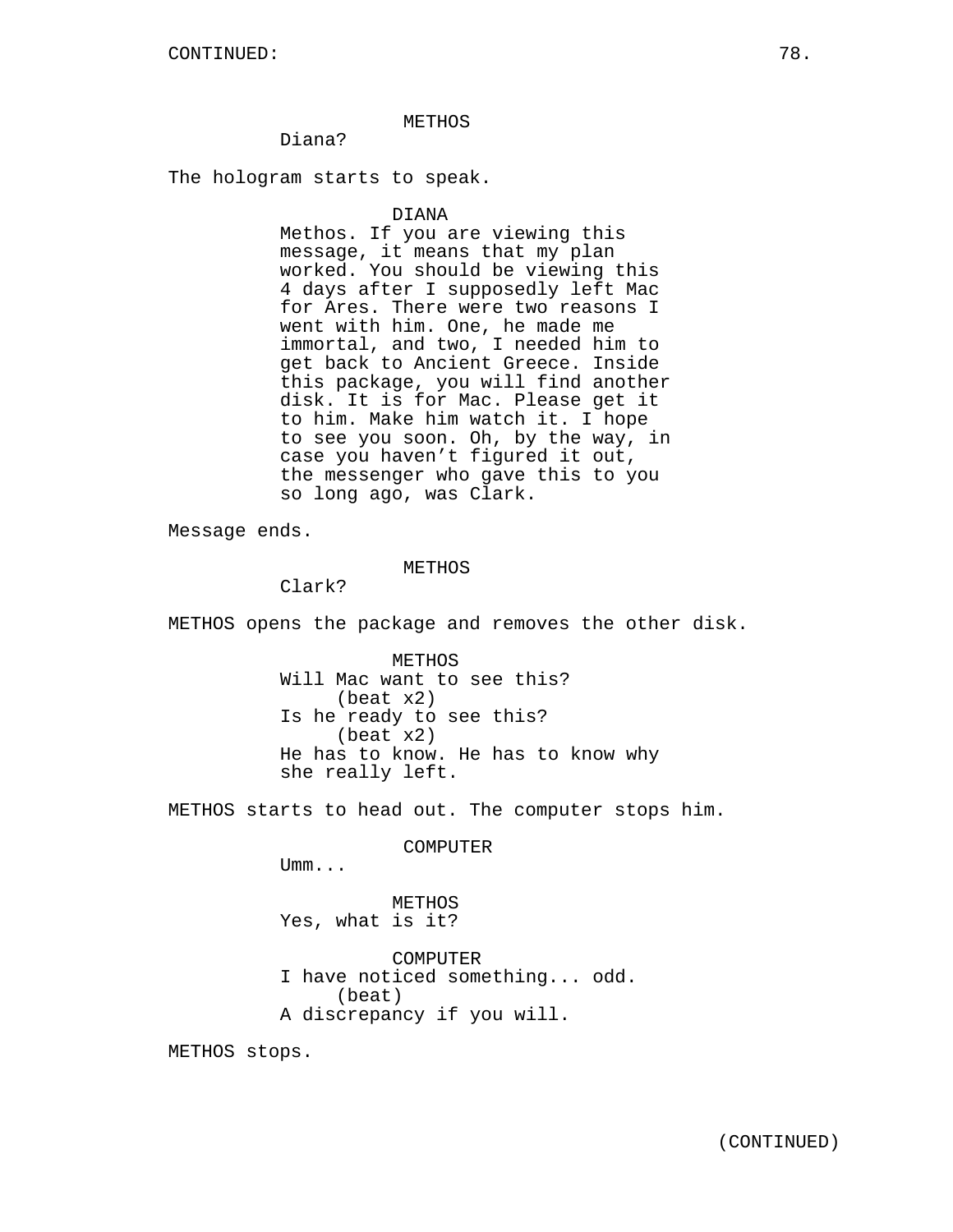METHOS Oh? COMPUTER In regards to the file that was just run. METHOS What about it? COMPUTER Well... Momentary pause. METHOS Computer, what is it? COMPUTER The file create date. METHOS The create date? COMPUTER Yes. It is... (beat) ...well, it is in the future. METHOS The future? COMPUTER 2024. METHOS 2024? COMPUTER June 1st, 2024, to be exact. METHOS stares at the disk in his hand.

CUT TO:

51 INT: DOJO 51

METHOS enters. DUNCAN is working out.

METHOS

Hey, Mac.

Momentary pause. METHOS goes over to him.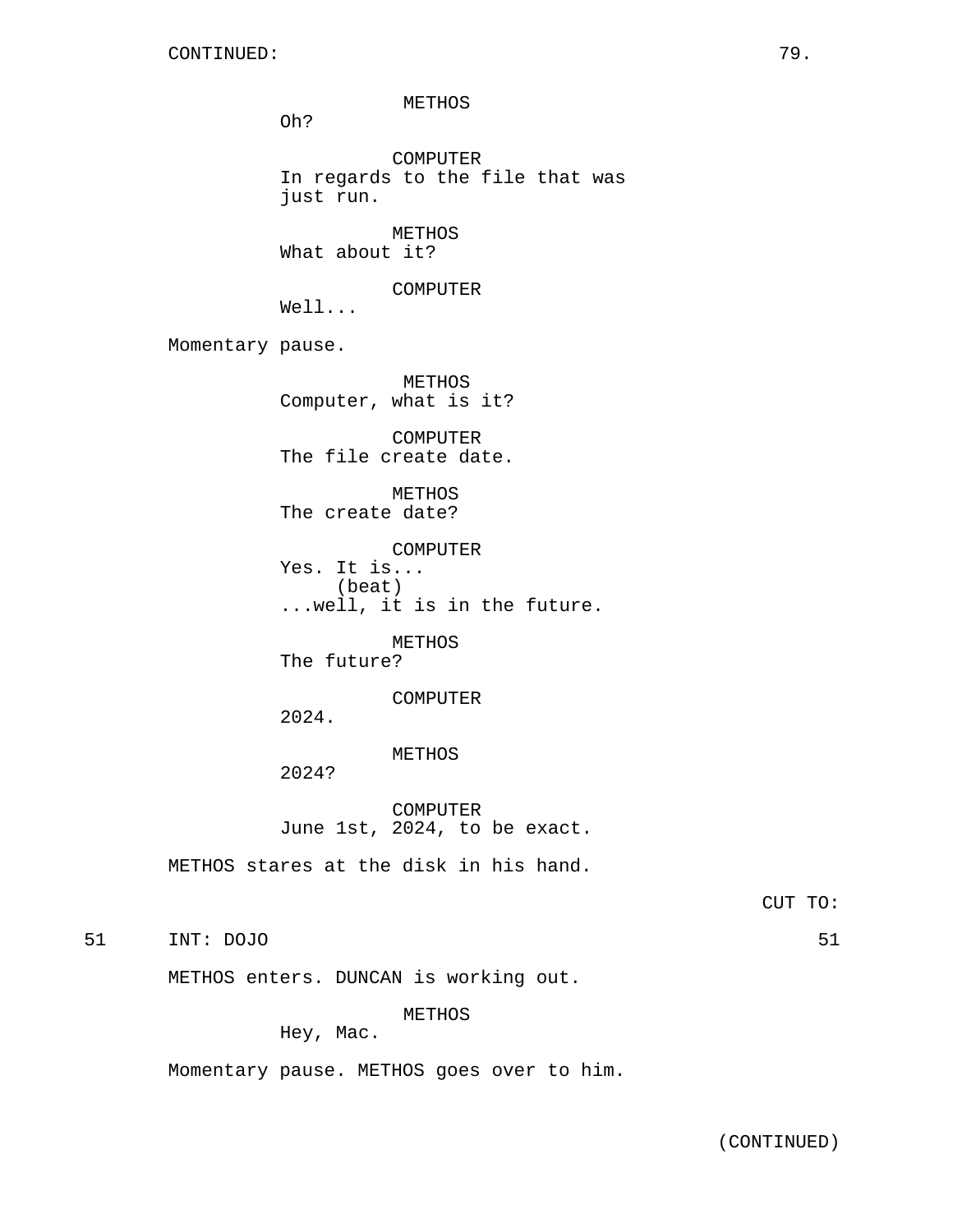METHOS I've got something for you.

DUNCAN looks at METHOS. METHOS holds out the holo-disk. DUNCAN heads to him.

> DUNCAN Not another one of your...

METHOS No. It's... (beat) ...it's from Diana.

DUNCAN gets a real serious look on his face.

METHOS I really think you should watch it. (beat) It'll answer a lot of questions.

DUNCAN looks at him with a raised eyebrow.

DUNCAN Really? How would you...

METHOS I got one too.

DUNCAN debates whether to take it or not. METHOS hears DIANA's voice in his head.

> DIANA (VO) Make him watch it.

METHOS heads to the holo-projector and inserts the disk. A hologram of DIANA appears. DUNCAN looks at her.

#### DIANA

Duncan. If you are viewing this, it means I succeeded. You thought I'd left you for Ares. I did, but not for the reasons you think. I needed him to help me get back to Ancient Greece. It's something I had to do. Clark deserves a chance to meet and know his father. And, to quote Methos, "It's a mistake to move into the future without resolving the past". Well, Hercules is my past. And you, you are my future. I needed Ares to make me Immortal so I could resolve things with

(MORE)

(CONTINUED)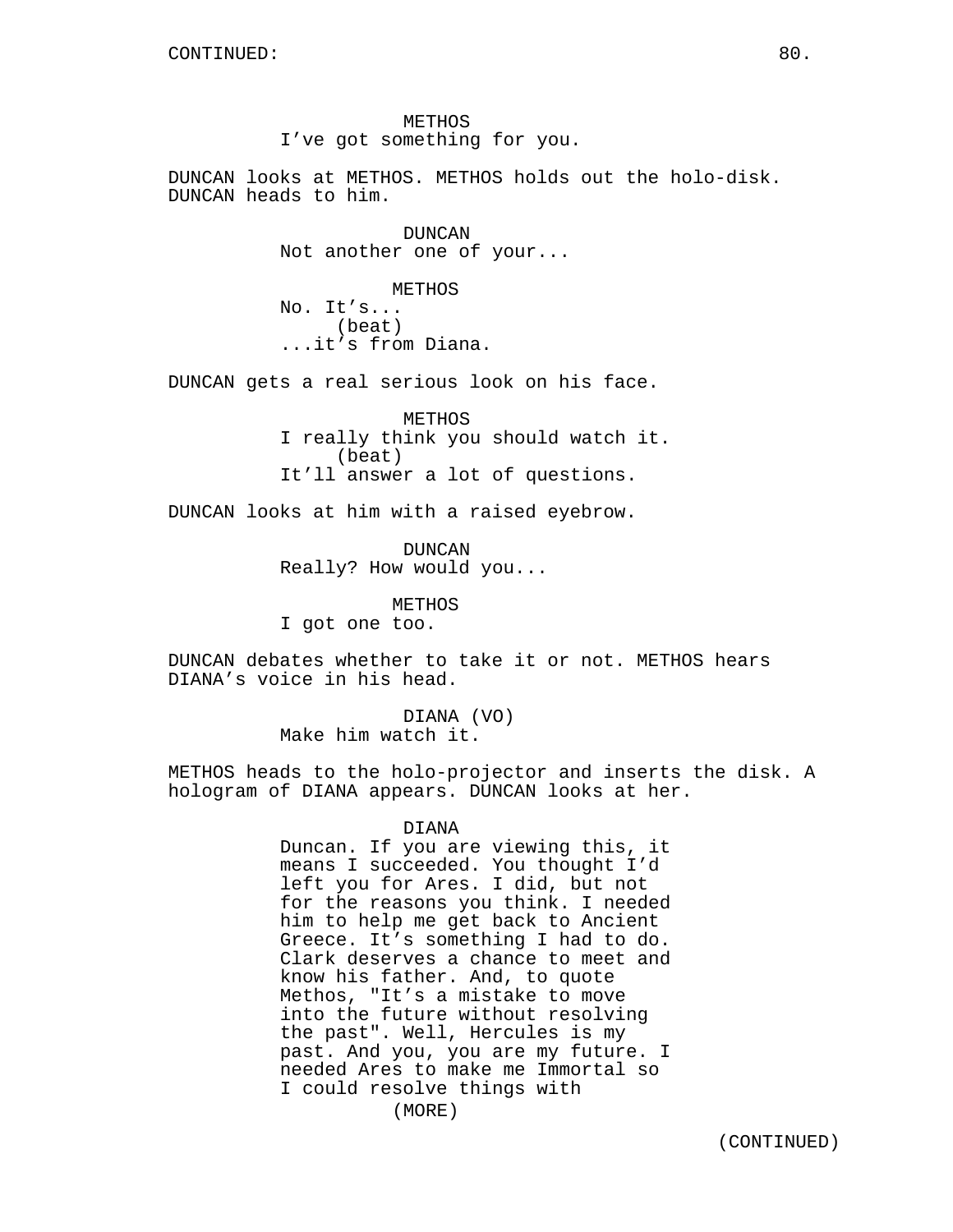DIANA (cont'd) Hercules and return to you. And I will return, Mac. I just hope we can pick up where we left off. I love you, Duncan MacLeod. Don't you forget that. And, don't lose your head.

Message ends. METHOS removes disk and places it beside the projector. He looks at DUNCAN.

> METHOS See. She'll be back.

Momentary pause.

DUNCAN Where did you get this?

METHOS Clark gave it to me.

DUNCAN looks at him with a raised eyebrow.

DUNCAN

Clark? When?

METHOS About 3000 years ago.

DUNCAN You've had this all this time, and never...

METHOS I didn't know what it was. (beat) It was sealed. It had a timer on it. It opened automatically when it reached zero and played my disk. (beat x2) You know how many times I almost threw that thing away?

DUNCAN Why didn't you?

Momentary pause.

METHOS I don't know. (beat) Something just kept me from doing it. I can't explain it.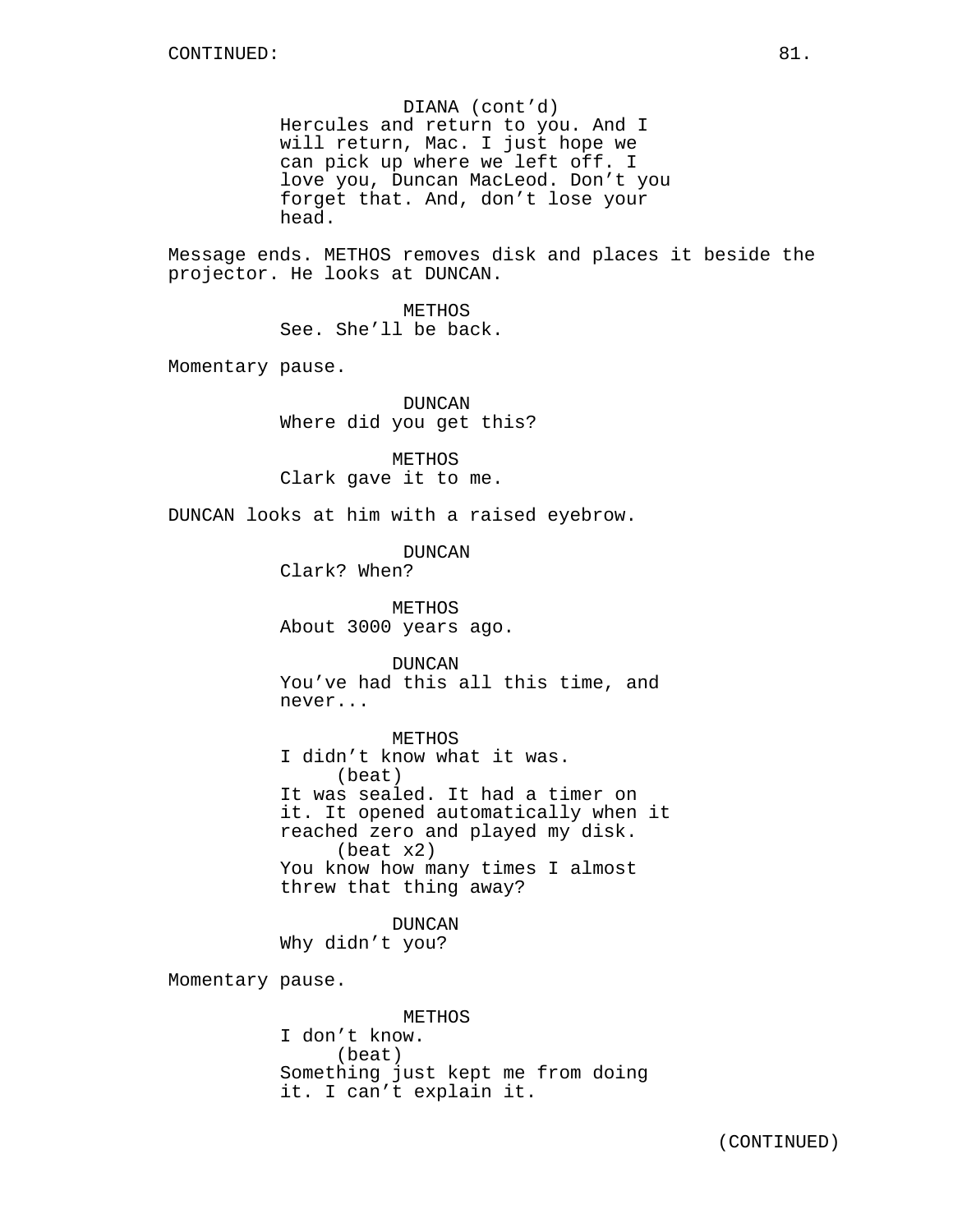DUNCAN Diana could come back at any time.

METHOS looks at him with a "where did that come from" look.

METHOS

What?

DUNCAN You knew Hercules then, right?

METHOS

Sort of.

Momentary pause.

DUNCAN Do you remember how long Diana had been gone before you got the package?

METHOS gives him a "you can't be serious" look.

METHOS

Mac, that was a long time ago.

DUNCAN

Think.

Momentary pause. METHOS thinks. DUNCAN watches him thinking. After a few moments METHOS remembers.

METHOS

2 months, I think.

DUNCAN So, Hera sends Hercules to 1996. He spends 2 weeks there, then returns to Ancient Greece with Diana, only to learn that 2 months have passed. (beat) Diana then spends 5 years there with Hercules, before Hera sends her back, and upon her return, she learns that only 1 year has passed. (beat) Diana then stays in the present for 18 years before she goes back to Ancient Greece with Clark and Ares, and learns that only 2 months have passed.

METHOS mutters the following line to himself.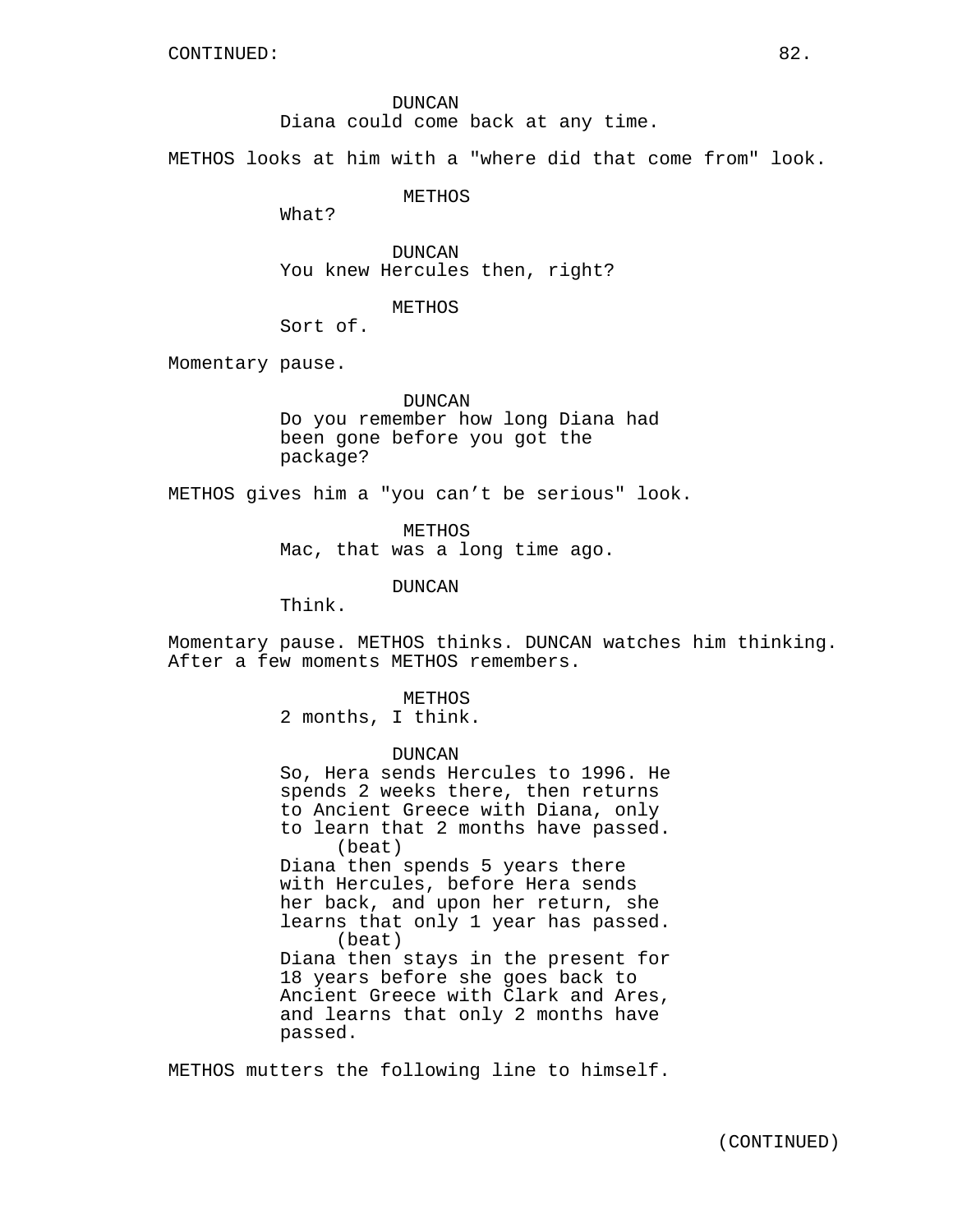METHOS (mutter) Actually, she hasn't left yet.

DUNCAN looks at him.

DUNCAN

What?

METHOS Nothing. It doesn't matter.

Momentary pause.

DUNCAN The first time, 2 weeks here = 2 months there, and 5 years there = 1 year here.

METHOS

Right.

DUNCAN This time, 18 years here = 2 months there. (beat) So it would appear that no matter how long one spends here, the trip back will always be two months after they left. (beat) Which means since 1 year passed last time, she should be returning 1 year from the date she left. (beat) So, she could be back by this time next year.

METHOS You're forgetting something.

Momentary pause. METHOS is thinking that if DUNCAN is right, then it will be a long time before DIANA is back. A long, long, time. METHOS doesn't want to tell DUNCAN that, so he tells him something else instead.

> METHOS Last time she was mortal. This time she was a goddess. (beat) Maybe as a goddess she controlled the jump.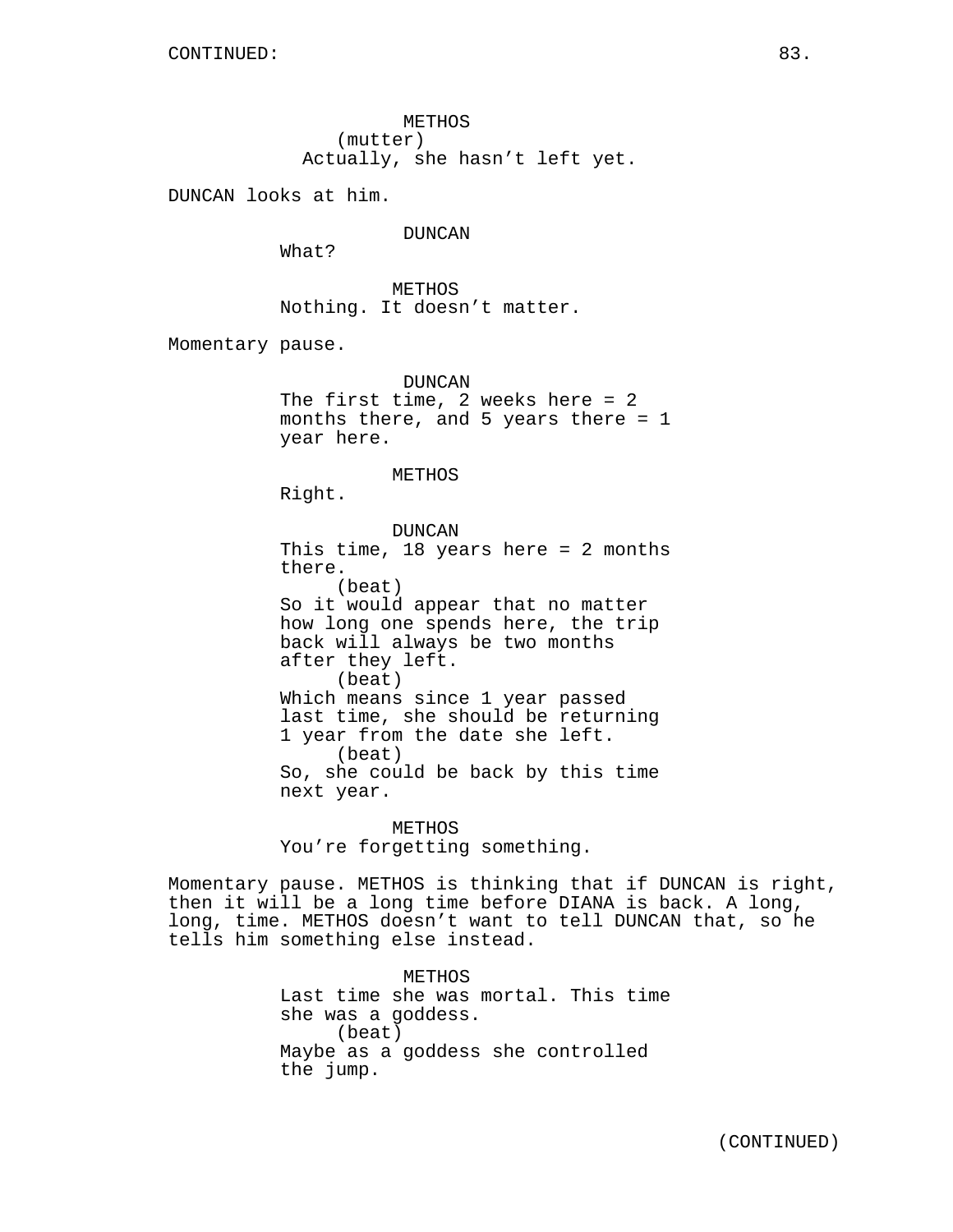DUNCAN That means she could control it on the way back.

# METHOS

Yes. (beat) Remember, I'm not sure how long she was gone. I could be wrong, it could have been longer, or shorter. In which case your theory could be wrong. (beat) She could spend years there and return only days after she left.

DUNCAN

I suppose.

METHOS So, will you wait for her?

### DUNCAN

I don't know. I mean... I love her, Methos. I really love her. More than I've ever loved anyone else. I'll never love another as much as I love her.

DUNCAN heads to the elevator. METHOS watches him, and mutters the following line to himself.

> METHOS (VO) Love. Not loved. He'll wait. (beat) I just hope his theory is wrong. Because if she returns one year after she left, Mac might just give up.

METHOS turns and heads out of the Dojo.

# **SUNDAY FEBRUARY 28th 2016**

52 EXT: DOJO (NIGHT) 52

DIANA and CLARK materialize on the sidewalk.

DIANA We did it. We're back. I think. But where are we? This isn't our place. It's...

(CONTINUED)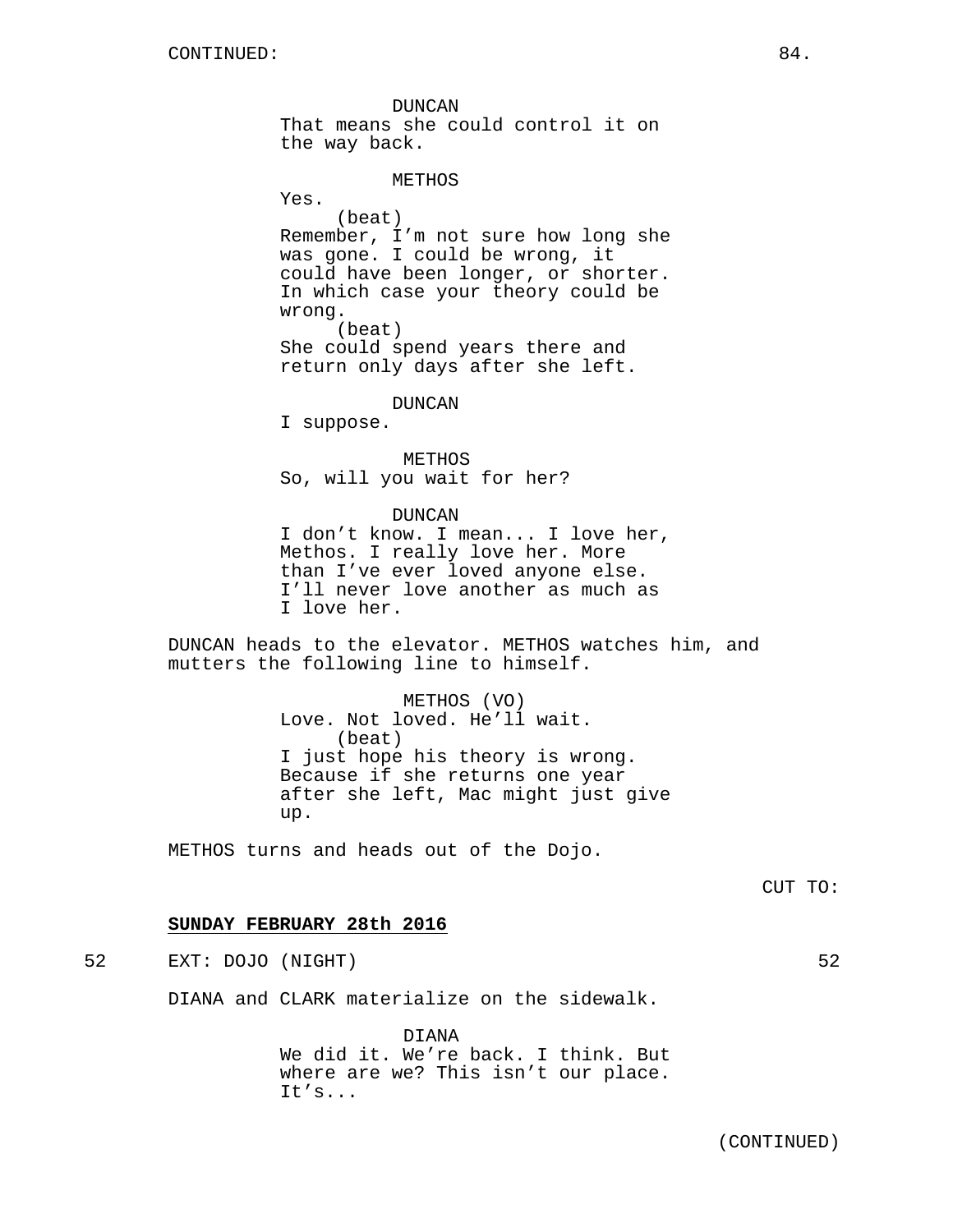DIANA looks around. Her eyes fall on the Dojo sign. DIANA raises an eyebrow in a questioningly manner.

DIANA

Mac?

CLARK looks around and notices that Ares is not with them.

# CLARK

Mom, where's Ares?

DIANA doesn't answer. She just stares up at the Dojo sign.

CLARK

Mother? (beat x2) Mom, did you hear me?

DIANA is ignoring CLARK. CLARK goes over to her.

**CLARK** Mom, we have to find Ares! He could be...

CLARK's eyes fall on a newspaper box. He notices the date on the paper.

CLARK

Uh oh.

That she heard. DIANA looks at CLARK.

DIANA

What?

CLARK Check out the date.

CLARK points to the newspaper. DIANA approaches the box and reads the date on the newspaper.

> DIANA Feb 28th, 2016. 2016? That's 8 years before we left?

CLARK And only one week after you dumped Uncle Mac for Uncle Ares.

DIANA

One week?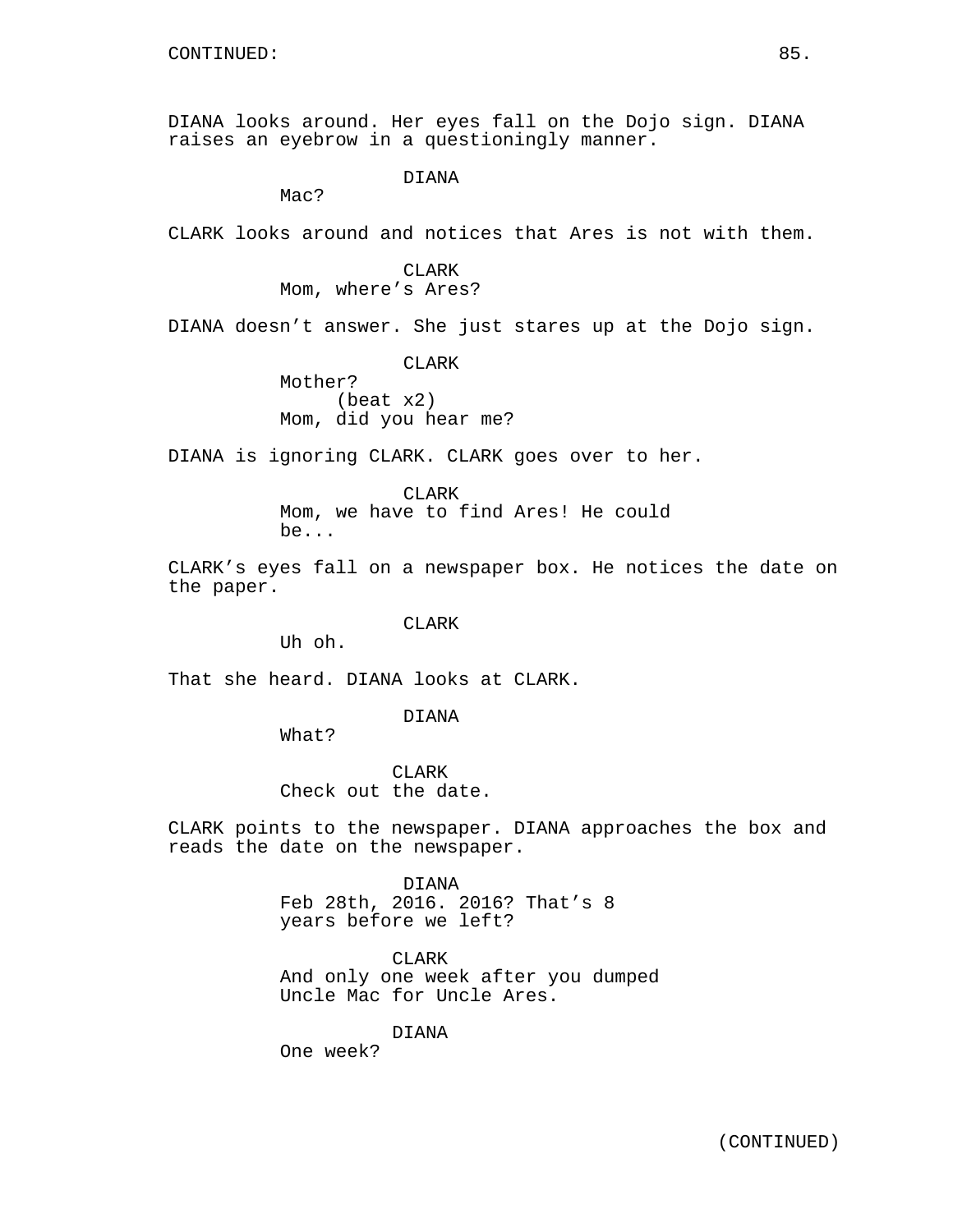### CLARK

Yep.

## DIANA

This can't be right. Why here? Why now? We were supposed to return to when we left! We should have...

CLARK

Who knows? There must be a reason.

DIANA looks up at the loft. CLARK follows her line of sight, and realizes where they are.

CLARK

Mac?

Momentary pause.

DIANA I wonder if he'll forgive me. Can he forgive me?

CLARK wonders where that came from. He thought she was through with Mac. He thought she had finally accepted the fact that she belonged with Ares. He decides to play along to see where she is going.

CLARK

He loves you, mom. Once he sees you, it will be like...

Momentary pause. CLARK can't believe he is saying what he is saying.

> CLARK ...like it was for father when you returned. It was 27 years for you, but only 2 months for him. Now, it's been 42 years for you, and only 1 week for Mac.

DIANA I hope you're right, son. I hope you're right.

CLARK Trust me mom. Besides, I've got a plan.

DIANA stares at CLARK. CLARK smiles.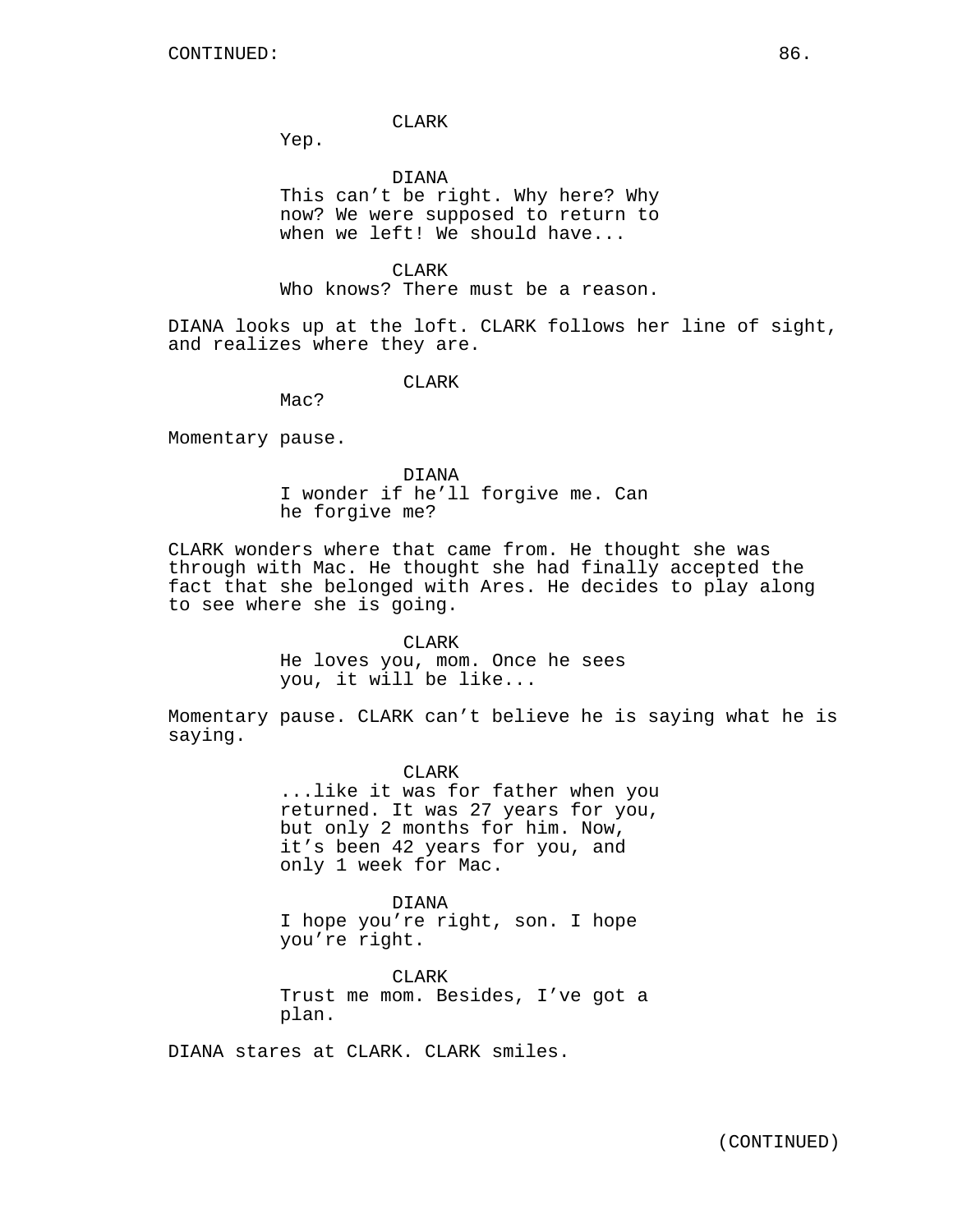DIANA I hope it works. I... CLARK thinks of something. CLARK Wait. (beat) If we've come back, before we've left... (beat) That means that there are two of you, and two of me, in the here and now. DIANA Yeah. I guess it does. Just like there were two Ares' when we went back. CLARK Speaking of Ares... (beat) Where is he? Momentary pause. DIANA He could still be trapped in the cave. CLARK If he is, we have no way to get him out. Finding a descendant of Xena today, would be like... like... (beat) ...well, like trying to find a needle in a haystack. Where would we start? We... CLARK thinks of something. CLARK You could always go to the Ares that is here now. Tell him he must never go back. No matter what.

> DIANA Clark, I can't just go to him. Remember, we are living with him, and...

CLARK gives her a look.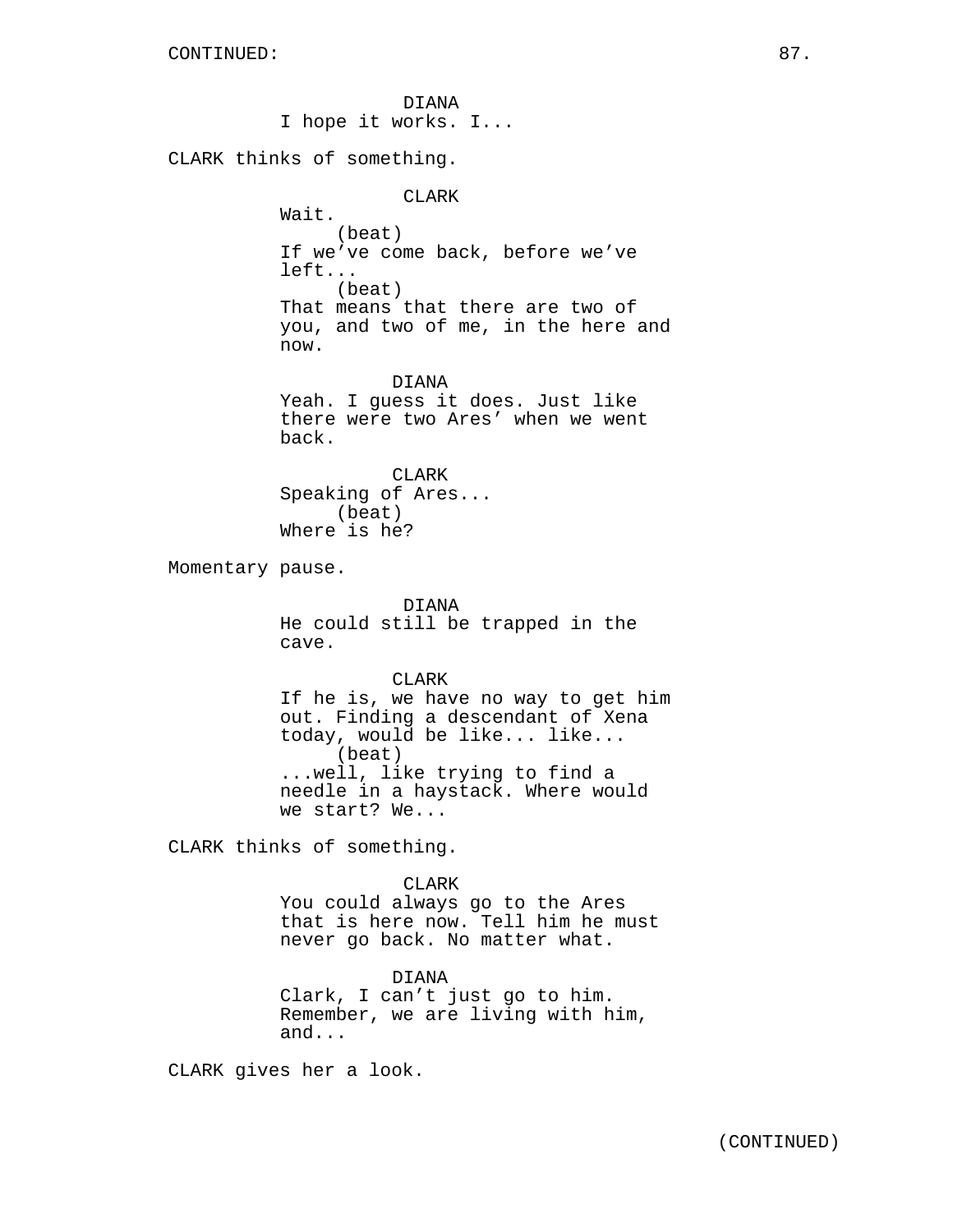CLARK There must be some way to get a message to him. Someway we could...

DIANA thinks of something.

DIANA

The book.

CLARK raises his eyebrow.

CLARK Book? What book?

## DIANA

The book I've been writing chronicling the life of Hercules and our adventures. Everything is in there. Everything. How we met, how Hera sent me away, how we came back... the whole two Ares' thing. It's all in the book. (beat x2) They'd have to believe it if they read it. (beat) Now all I have to do is find the book. I...

The Chronicle appears in CLARK's hands. He offers it to her.

CLARK

Is this it?

DIANA looks at him with a raised eyebrow.

DIANA

Where'd you...

CLARK

I thought you might want it, so I brought it with us.

DIANA takes the book and looks through it - making sure it has the revised history in it. It does. She never thinks, for one moment, that there are now two copies of this book. The one that she started in THE RETURN that the present Diana has, and this one that CLARK brought back with them. One entry in the book catches her eye, the last one. It's not her handwriting, and was added just before they left. She reads the entry to herself.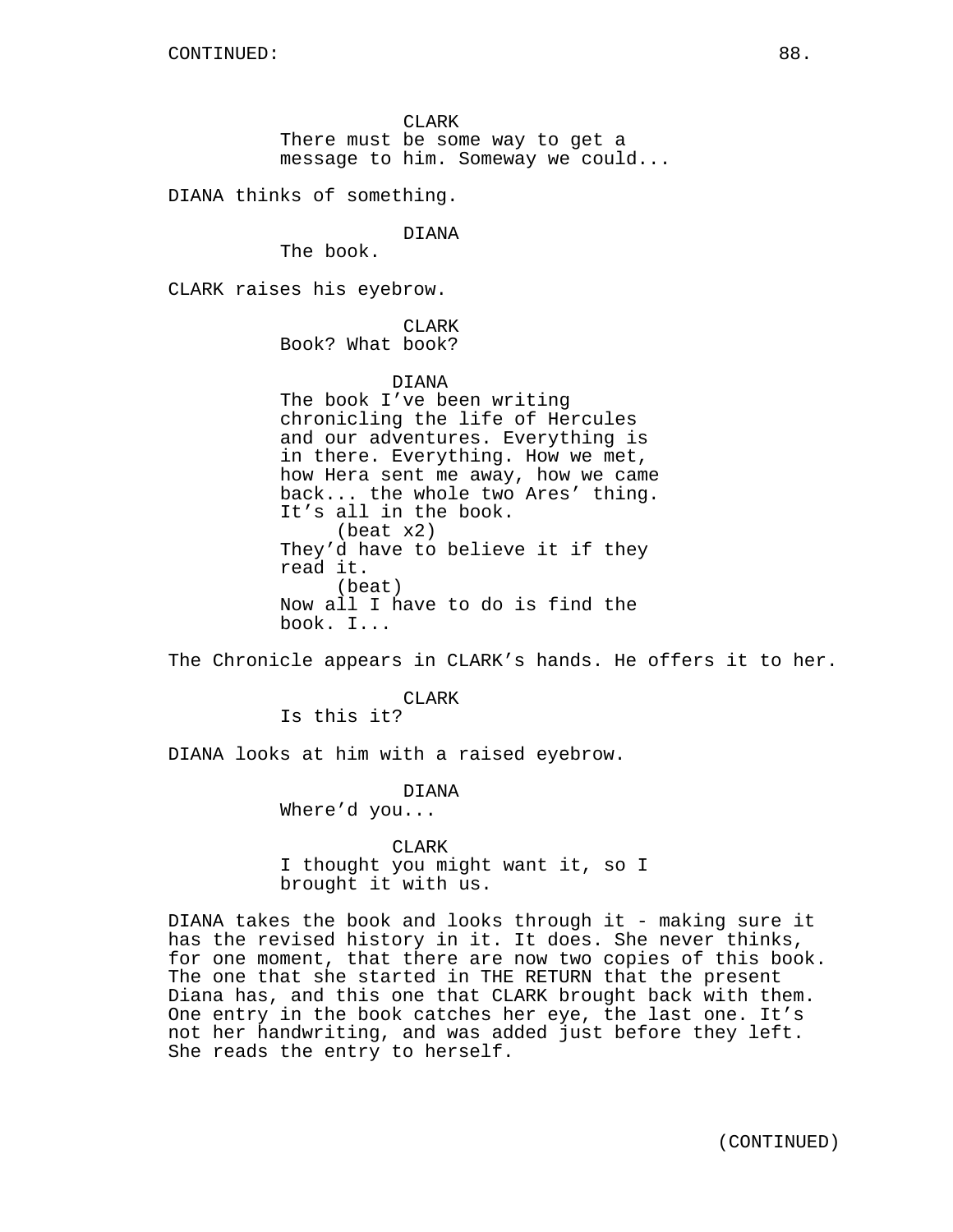# HADES (VO)

Diana, it's Hades. If you ever read this entry, and I hope to the gods that you do, there is something you must know. Something that I tried to tell you the last time I saw you, only you left before I finished. I told you that to free Ares, a mortal of Xena's blood must unite the Chakram. Once it is whole, he will be released from the sarcophagus. What you must know, is that once the Chakram is united, the original decree is still in force. A mortal female descendant of Xena must use the Chakram to strike The Eye. When The Eye is hit, Ares will be released from his imprisonment. A door will open that will let him exit the cave, and allow him to re-enter the world. Whatever you do, please make sure that the Chakram does not hit The Eye again. If it does, Ares will be imprisoned within the sarcophagus once again. I tried telling you before, but you took off so fast. Good luck, Diana, and I hope you make it home. I wanted to tell you this personally, but Zeus ordered me not to, so... I zapped this message into this book. It will only appear if you make it home without Ares. Good luck, D.

CLARK is staring at her, trying to get her attention.

CLARK

Mom? (beat x2) Did you hear me? (beat x2) M<sub>O</sub>m? (beat x2) Mother!

DIANA snaps out of it.

DIANA

What?

DIANA closes the book.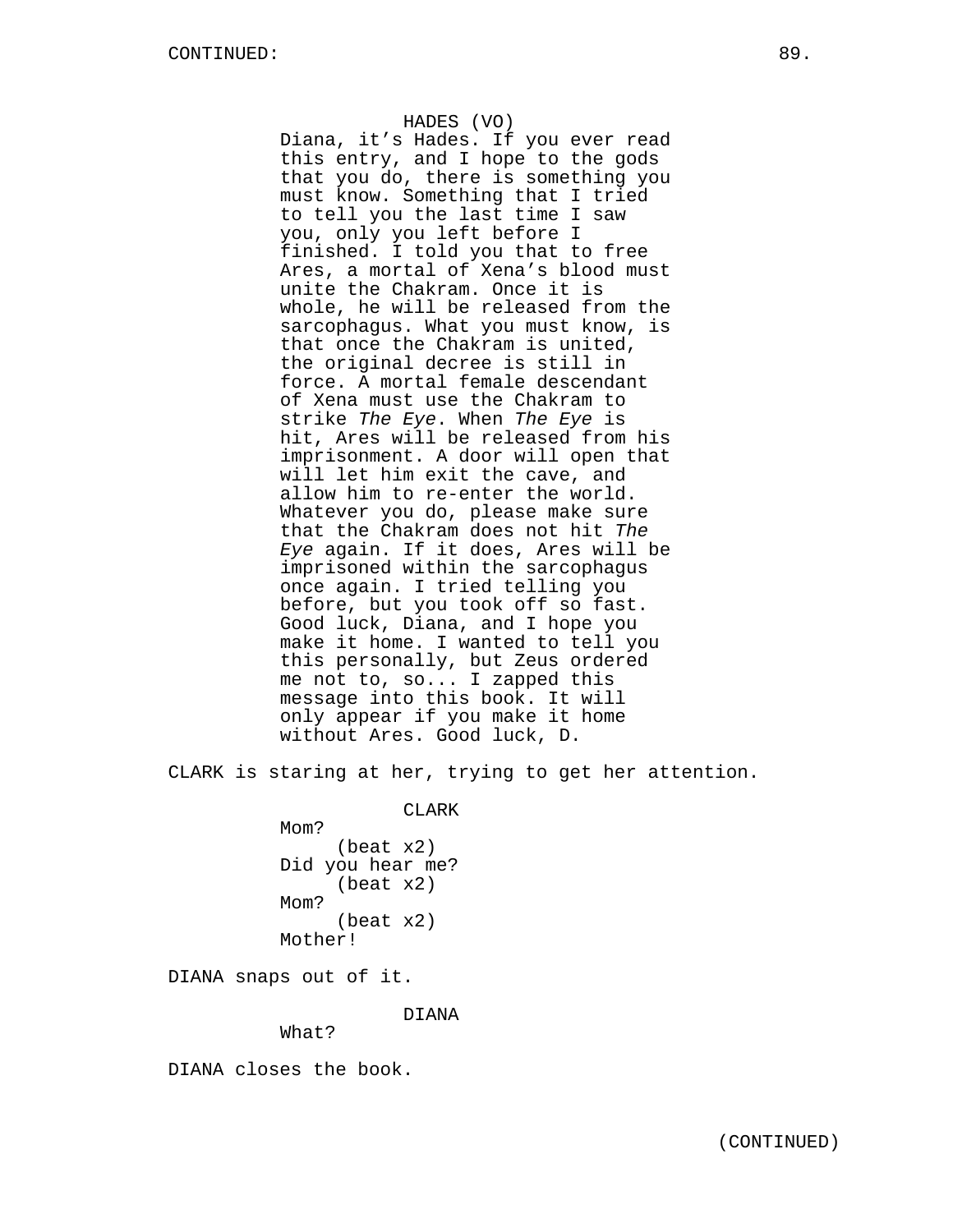CLARK What were you reading?

DIANA Nothing. Nothing.

DIANA looks back at the book. It wraps itself, and addresses itself. No return address. She is about to send it away via god-express, but then stops and changes her mind.

> DIANA No. We can't.

CLARK Why not?

(beat x2) Mother, if we stop them, everyone will be happy. We'll have Mac, and they'll have Ares. All will be...

DIANA But then we'll have the same problem Ares had. There will be two of us here! No. (beat x2) They have to go back. We can't interfere in history any more than we have already. (beat x2) All we have to do, is stay out of

their way. Avoid them. Until they leave.

CLARK But that's 8 years?

DIANA Yeah but... it will be easy since we know everything they'll be doing from now til then.

CLARK

We will?

DIANA looks at the book. CLARK looks at the book.

CLARK

Right.

CLARK thinks of something.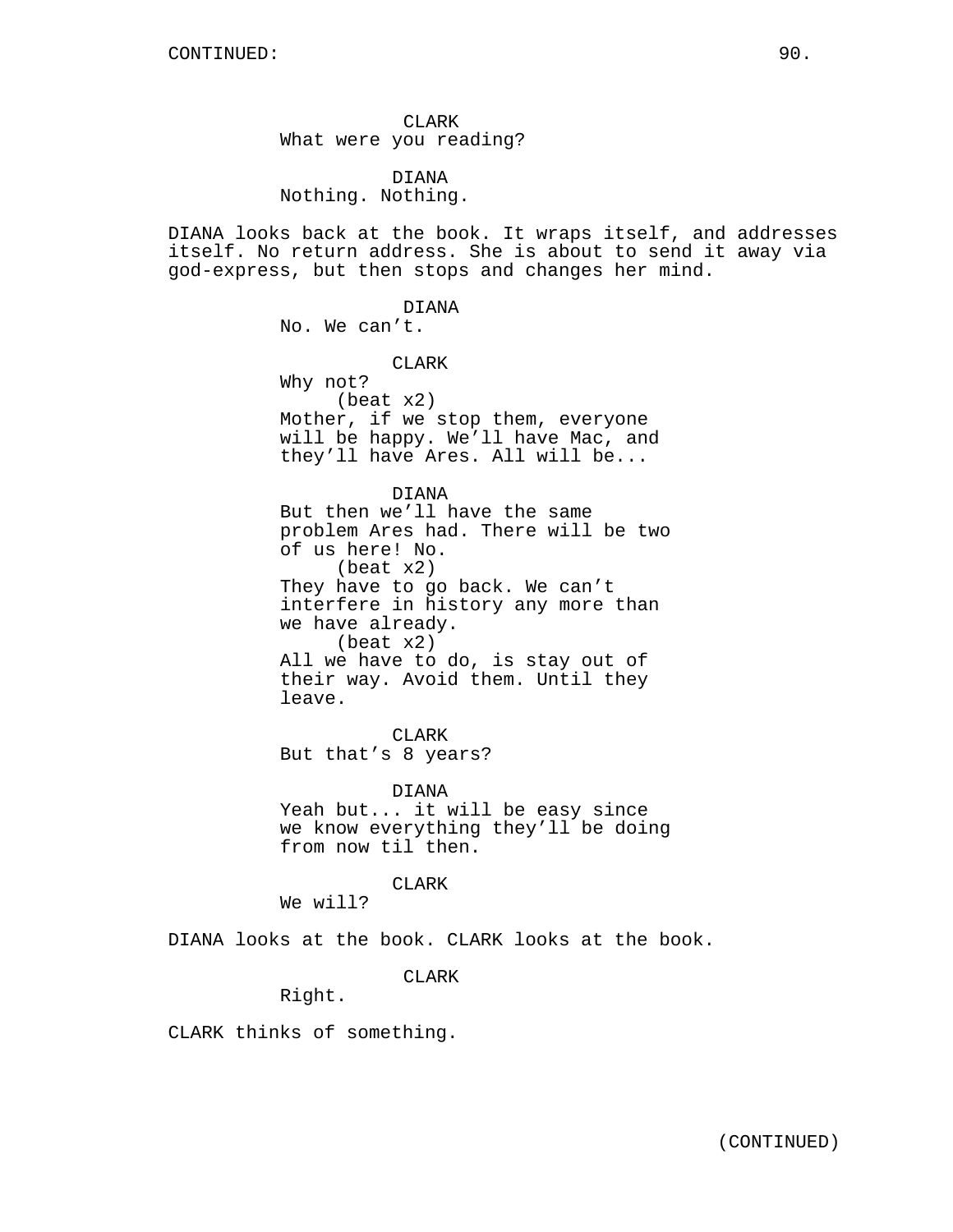CLARK Come to think of it, didn't Mac kinda disappear around now?

DIANA thinks.

DIANA Yes. He did. I never could find him.

CLARK

Maybe we took him somewhere. And the reason you never found him was...

DIANA ...that I knew where I'd be looking for him at certain times, and I made sure he... we... weren't there.

CLARK Now all we have to do, is convince Mac he needs a vacation.

DIANA That'll be easy. Once I've got him wrapped around my finger again... (beat x2) Speaking of which, you said something about a plan?

CLARK looks to DIANA.

CUT TO:

53 INT: LOFT 53

DUNCAN is laying awake in bed, staring at the ceiling. DIANA materializes in the room, at the foot of the bed, in a very sexy outfit. DUNCAN looks at her with a raised eyebrow.

DUNCAN

Diana?

DIANA says her line while she is seductively making her way towards him.

> DIANA I'm back, Mac. And I've missed you so much. (beat) I need you Mac.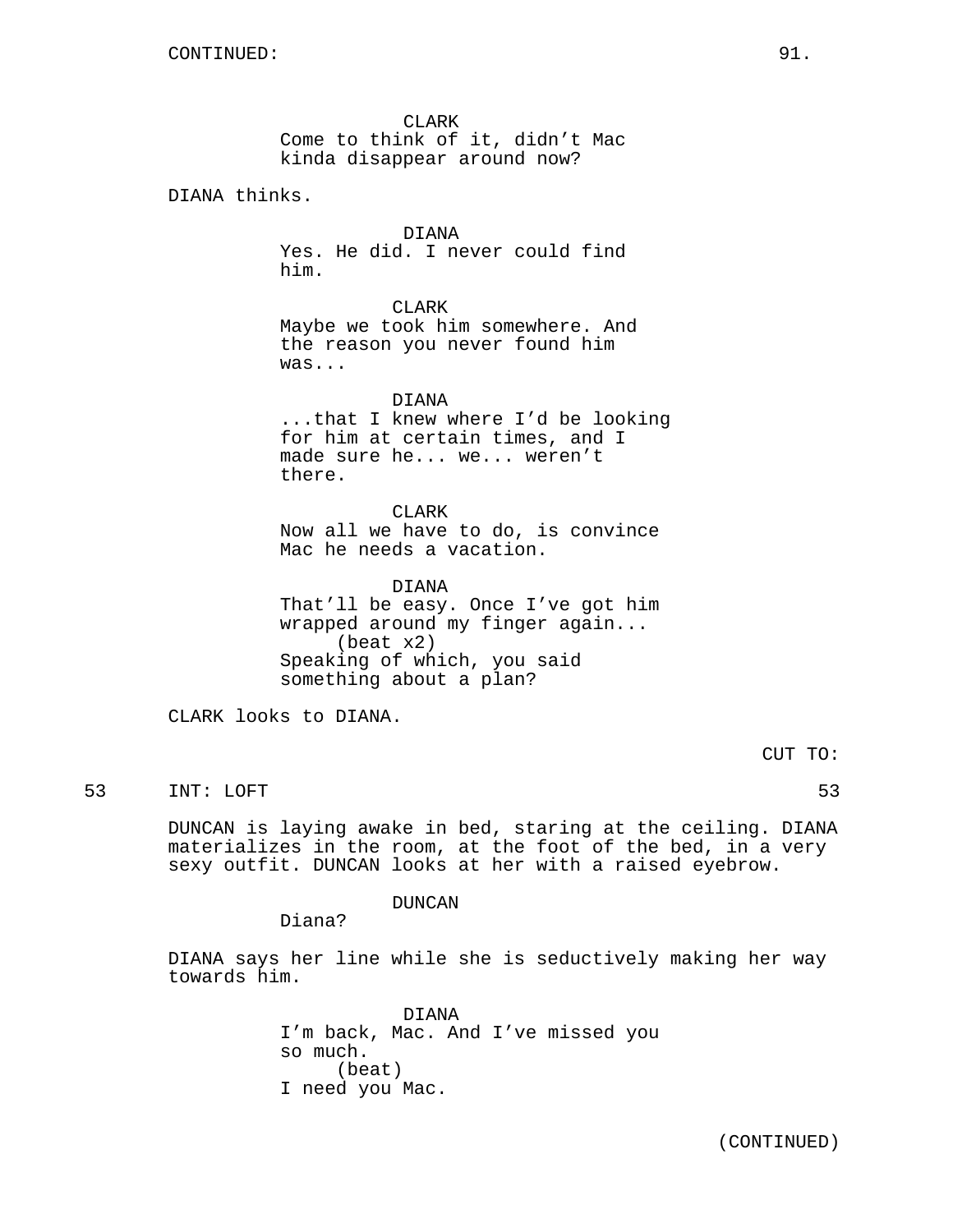She gets into the bed and slides up beside him. She kisses him and he returns the kiss.

# JUMP TO:

# **MONDAY FEBRUARY 29th 2016**

## 54 NEXT MORNING 54

DUNCAN awakes and finds the sleeping DIANA at his side.

DUNCAN Diana? It... (beat) It wasn't a dream. She... (beat) She's really back. I...

DIANA wakes up and turns to him.

DIANA Good morning, honey.

DUNCAN

You... (beat) You're really back?

DIANA (smile) To stay. Forever. If you'll have me?

#### DUNCAN

I...

DIANA starts to seduce him.

DUNCAN

I...

DIANA Mac... I know you want me. (beat) I know you love me. (beat) And I know you've missed me.

She presses herself close against his body.

DIANA Last night proved it. (beat) (MORE)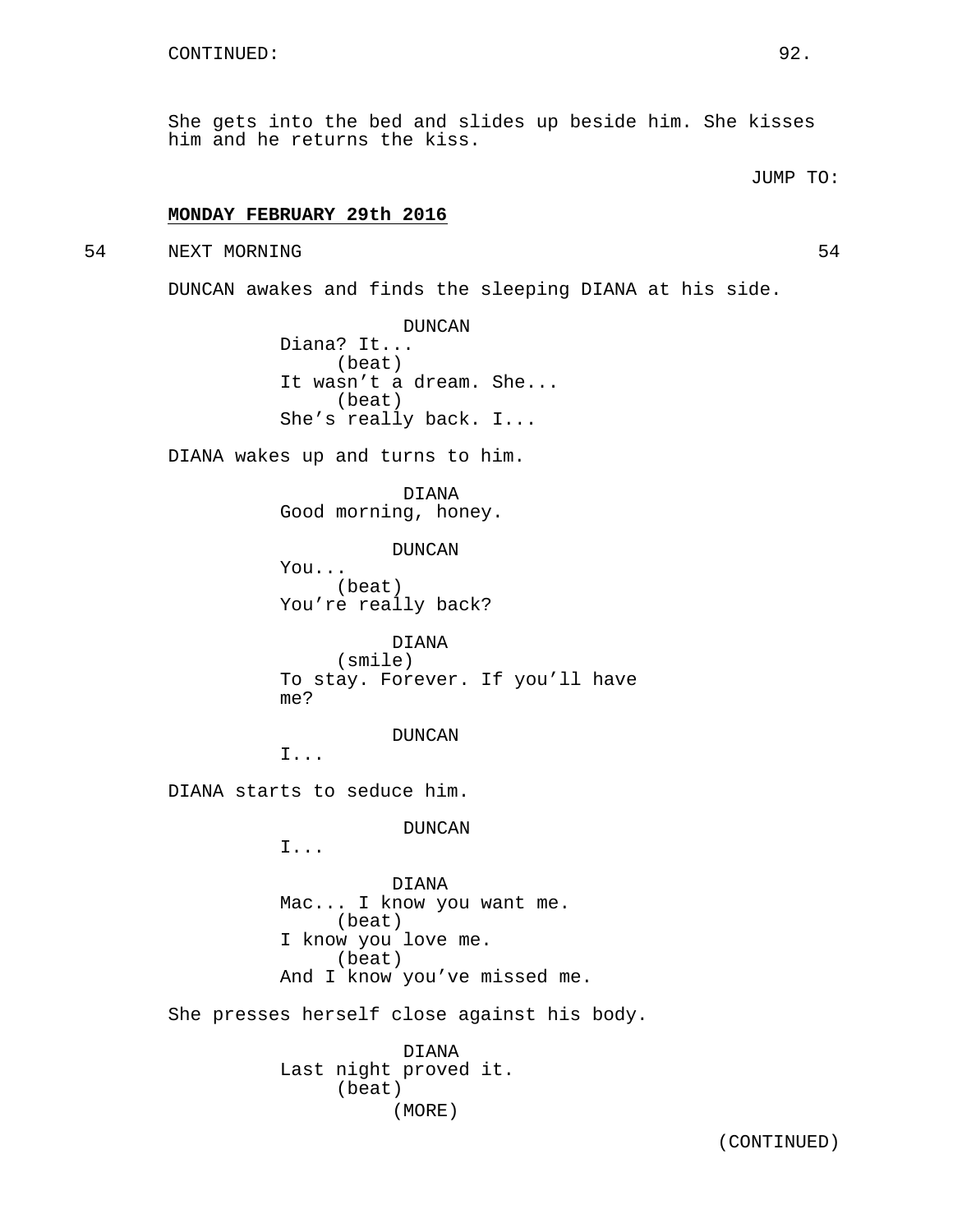DIANA (cont'd) I can give you so much more now than I could then. I need you more now than I did then.

She kisses him, really kisses him, kisses him like he's never been kissed before. He finds himself surrendering to her. She's a goddess now, and can do things she couldn't before. They begin to make love.

CONTINUE TO:

# 55 TIME FLIES 55

She takes him to heights he's never reached before. She does things to him no woman - mortal or immortal - has ever done to him before. They ride the "coaster of love" all the way up, then take it all the way down.

CONTINUE TO:

#### 56 TIME RESUMES 56

She's resting her head on his chest and he is running his fingers through her hair. She looks at him.

> DIANA So, can I stay?

Momentary pause. DUNCAN seems to be thinking over her request.

#### DUNCAN

Yes.

#### DIANA

Good.

DUNCAN looks at her, curious about her new techniques.

DUNCAN Where did you learn that? You never...

DIANA

The last time we were together, I was just a mortal woman. Now I'm... (beat) ...a goddess. I can do many things I couldn't before. And... (beat) ...if you think that was something? You ain't seen nothing yet, tiger.